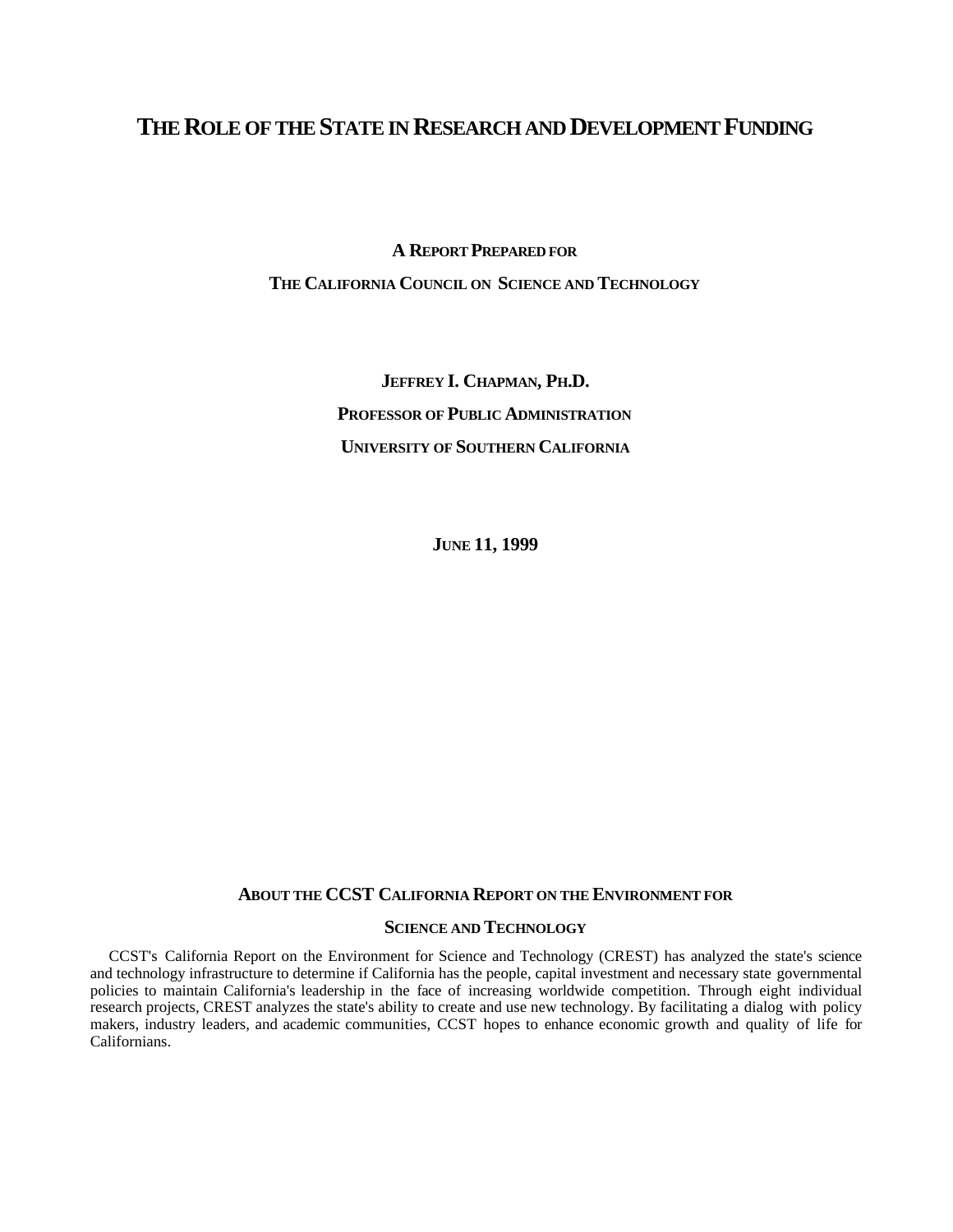#### **ACKNOWLEDGMENTS**

The California Council on Science and Technology gratefully acknowledges support from the W. M. Keck Foundation of Los Angeles, CCST's Sustaining Members, the State of California, and the California Trade and Commerce Agency.

#### **COPYRIGHT**

Copyright 1999 by the California Council on Science and Technology. Library of Congress Cataloging Number in Publications Data Main Entry Under Title:

The Role of the State in Research and Development Funding

#### ISBN 1-930117-01-9

All rights reserved. No part of this work covered by the copyrights hereon may be reproduced or copied in any form or by any means -- graphic, electronic, or mechanical, including photocopying, recording, taping or information storage and retrieval systems -- without the express written permission of the California Council on Science and Technology.

Note: The California Council on Science and Technology (CCST) has made every reasonable effort to assure the accuracy of the information in this publication. However, the contents of this publication are subject to changes, ommissions, and errors, and CCST accepts no liability for inaccuracies that may occur.

Any opinions, findings, conclusions, or recommendations expressed in this publication are those of the author(s) and do not necessarily reflect the views of the State of California.

The California Council on Science and Technology is a nonprofit orgainization established in 1988 at the request of the California State Government and sponsored by the major post secondary institutions of California, in conjunction with leading private-sector firms. CCST's mission is to improve science and technology policy and application in California by proposing programs, conducting analyses, and helping government implement policies and initiatives for a better economy and quality of life.

The writers of this publication can be reached for questions or comments on content at the

California Council on Science and Technology 1130 K Street, Suite 280 Sacramento, California 95814

by voice at (916) 492-0996

by fax at (916) 492-0999

or e-mail at ccst@ccst.ucr.edu

To order additional copies of this report or other CCST publications contact 909.787.2913 or email ccst@ccst.ucr.edu.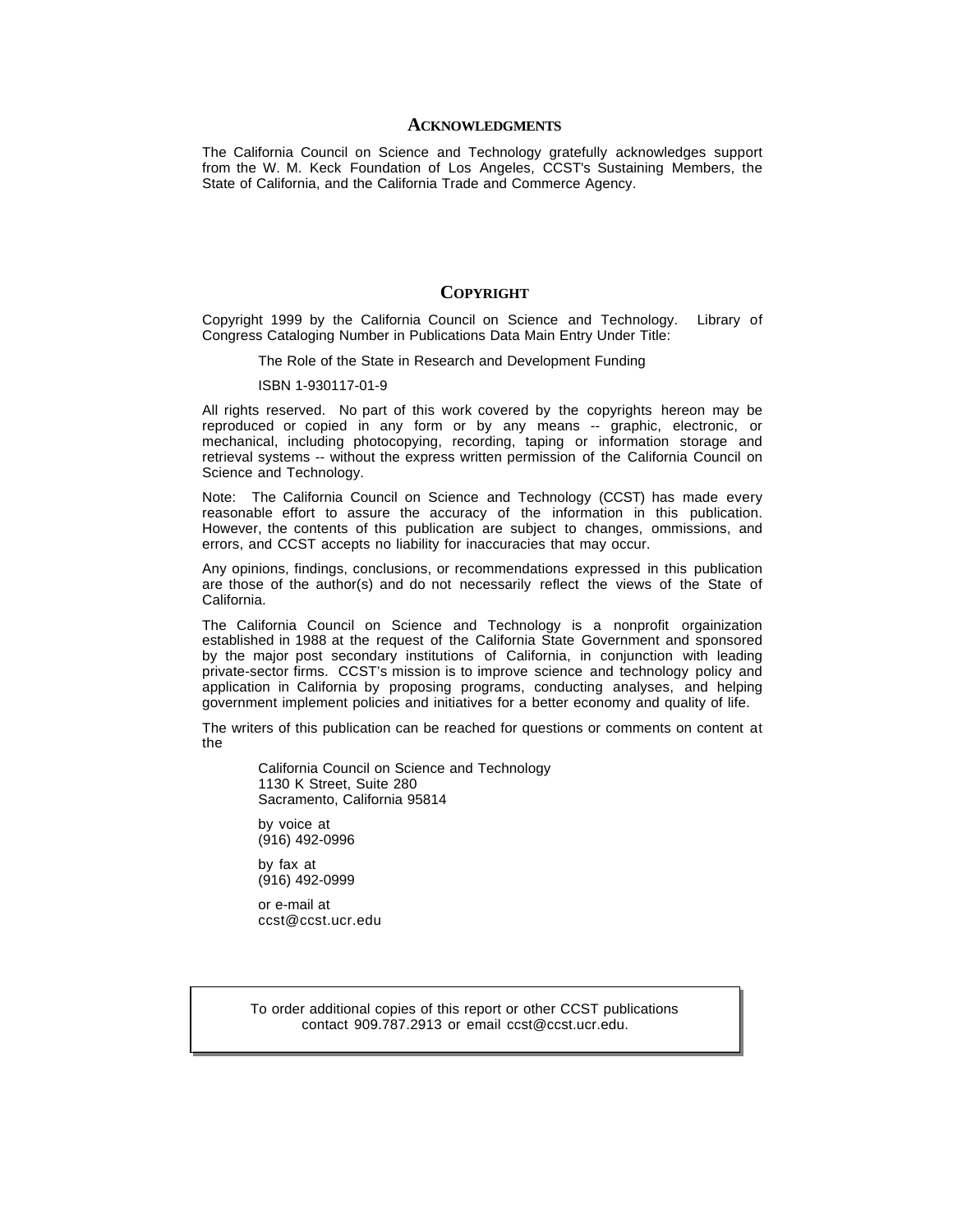# **Table of Contents**

| 1.  |  |
|-----|--|
| 2.  |  |
| 3.  |  |
| 4.  |  |
| 4.1 |  |
| 4.2 |  |
| 4.3 |  |
| 4.4 |  |
| 4.5 |  |
| 4.6 |  |
| 4.7 |  |
| 4.8 |  |
| 4.9 |  |
|     |  |
| 5.  |  |
| 6.  |  |
| 6.1 |  |
| 6.2 |  |
| 6.3 |  |
| 6.4 |  |
| 6.5 |  |
| 6.6 |  |
| 7.  |  |
| 7.1 |  |
| 7.2 |  |
|     |  |
| 7.3 |  |
| 7.4 |  |

# **List of Forms and Tables**

| Form 1.  |                                                                                                                      |  |
|----------|----------------------------------------------------------------------------------------------------------------------|--|
|          | Form 1A. Fiscal Year 1995-1996 – Relative Importance of Each Funding Source to the Specific Research Function,       |  |
|          |                                                                                                                      |  |
|          | Form 2. Fiscal Year 1995-1996 Non-Plant Expenditures by Field of Science or Engineering (State Funding Only)----14   |  |
|          | Form 2A Part 1. Percentage of Fiscal Year 1995-1996 Non-Plant Expenditures by Field of Science or Engineering (State |  |
|          |                                                                                                                      |  |
| Form 2A  | Part 2. Percentage of Fiscal Year 1995-1996 Non-Plant R&D Expenditures by Field of Science or Engineering            |  |
|          |                                                                                                                      |  |
| Form 3.  |                                                                                                                      |  |
| Form 3A  | Part 1. Disaggregation (by Percent) of Each Performer's Funding by Research Function and Stage of R&D-18             |  |
| Form 3A  | Part 2. Disaggregation (by Percent) of Each Performer's Funding by Research Function and Stage of R&D-18             |  |
| Form 4.  |                                                                                                                      |  |
| Form 4A. |                                                                                                                      |  |
|          |                                                                                                                      |  |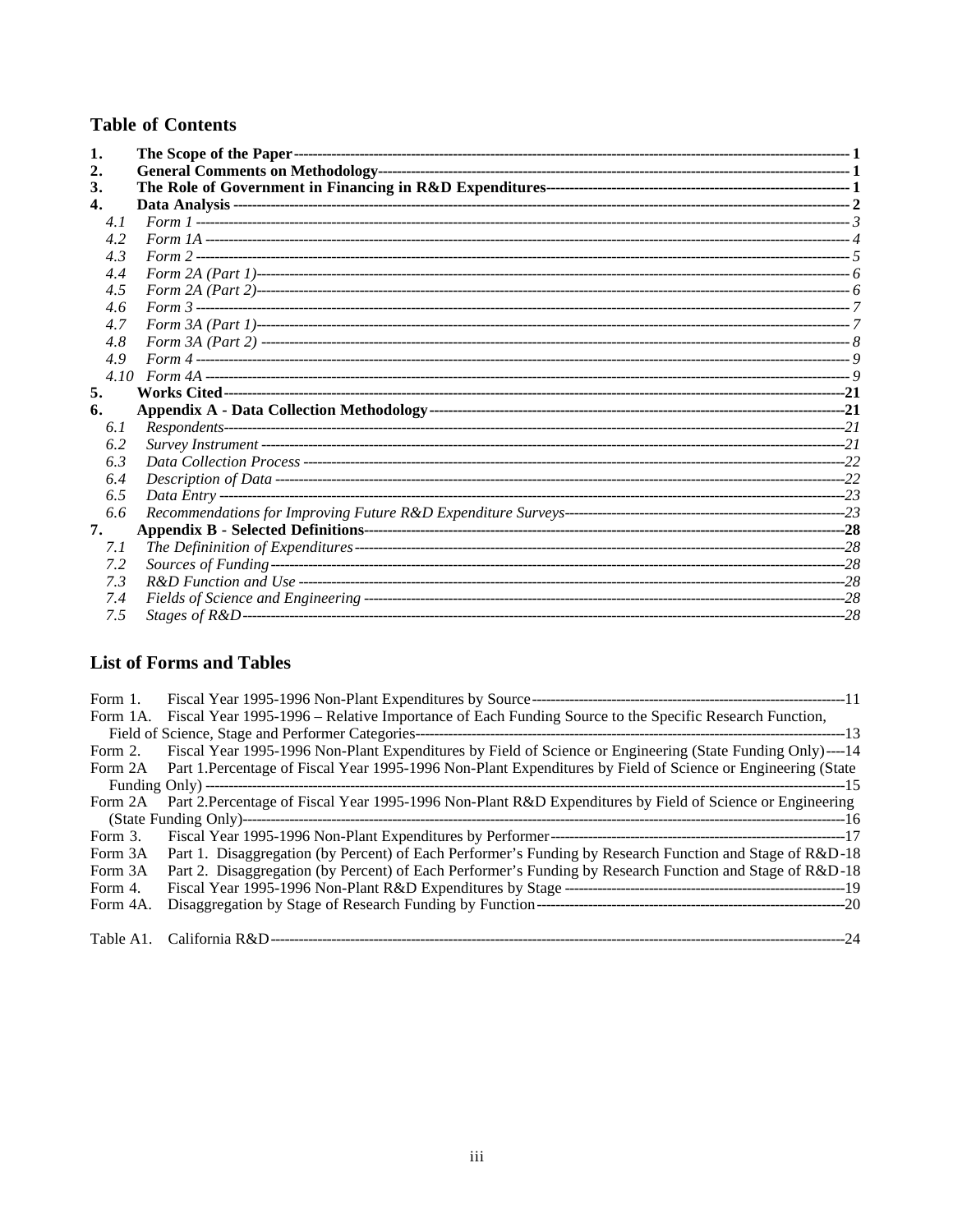### <span id="page-3-0"></span>**1. The Scope of the Paper**

California spent \$317,751,344 for research and development (R&D) in 1995-1996 (including federal funds given to the state for R&D). This was about .5 percent of the state budget and represented about \$9.10 per person. The focus of this paper is how the State of California agencies allocate funds for research and development (R&D). The funds that the agencies allocate primarily come from state and federal sources (with the federal sources coming to the state which then, in turn, reallocates the funds to specific state programs).<sup>1</sup> The paper will describe the results of an extensive survey of state departments that allocate R&D money, and will present several tables of summary data that can be used to describe partially the R&D atmosphere in California with respect to public funding.

The paper will be divided into three sections: a section on the methodology of the data collection, a section on the justification for government intervention in the R&D arena, and a section that analyses the data that were collected. The first two sections will be quite brief and introductory; the third section will comprise nearly all of the paper. These results will be presented as a series of 13 topics.

This paper examines only one aspect of the role of government in the R&D field--the role of the state spending money directly on R&D. It does not include any analysis of the state or federal government stimulating R&D through tax incentives (sometimes called tax expenditures). Other papers in this project will be examining these other aspects of the public sector's role in stimulating R&D.

Because there are thirteen topics, each of which contains several findings, the paper tends to be dense. Different readers should find some results more appropriate to their particular interests than other results. The following are examples of three very powerful conclusions:

- Accurate data are difficult to obtain because R&D expenditures are not covered by specific statutory codes and there is no consistent accounting format for departmental allocation.
- There are many times in which there is an apparent skewness in the funding. For example, from Form 1, two-thirds of the total research function funding goes to education and science and technology base; 78 percent of the total stage of funding goes to either basic or applied research, and 63 percent of the total performer funding goes to academic institutions. This concentrated pattern, which may reflect the idea

ł

of a "champion" for a particular type of R&D, is approximately continued in many of the other forms.

- ♦ In nearly all cases, basic and applied research categories receive more money than the development and commercialization categories. The "R" tends to be better supported than the "D".
- ♦ From Topic 7, the community and economic development research functions allocate only three percent of their funding to the social sciences.

### **2. General Comments on Methodology**

In order to successful obtain the best possible data set, an extensive collection effort was undertaken for this project. A detailed analysis of the methodology assumptions is undertaken in Appendix A, which was written by Victoria Koeheler Jones. This brief section summarizes her points.

1. Plant (capital) expenditures equal zero in this analysis

2. Based on the analysis of the 1997 Battelle study which collected data for the 1994-1995 fiscal year, (see below), it is clear that it makes no sense to do a longer term longitudinal study at this time. The Battelle numbers may be off by as much as 25 percent.

3. The fiscal year terminology is sometimes confusing. California refers to a fiscal year ranging from July 1, 1995 to June 30, 1996 as FY 1995. The federal government and the other states would refer to that fiscal year as FY 1996. The data for this analysis is for the 1995-1996 fiscal year, with the tables entitled FY 1995. The tables used for California in the previous year, in the Battelle report, however, are also called FY 1995, although they reflect the 1994-1995 year. Whenever there is a potential for confusion, this paper will write out the entire fiscal year.

4. It should be noted that aggregate state R&D expenditures remained almost constant between 1994-<br>1995 and 1996-1997. The lowest coefficient of The lowest coefficient of correlation between any two years in this period is .989.

# **3. The Role of Government in Financing R&D Expenditures<sup>2</sup>**

The role of government in R&D is a very complex issue, and could easily include a wide variety of examples, ranging from training programs, program evaluation research, fiscal planning research, and data collection. Appendix B, which gives definitions of the relevant variables, also provides guidelines for what R&D expenditures should be included in the study. This section will only address government and R&D

ł

<sup>&</sup>lt;sup>1</sup> As Form 1 indicates, federal sources contribute about 11 percent and industry and other non-state sources contribute less than 2.6 percent of the total that the state allocates.

 $2^2$  Dirk Vanderloop provided many of the citations for this section.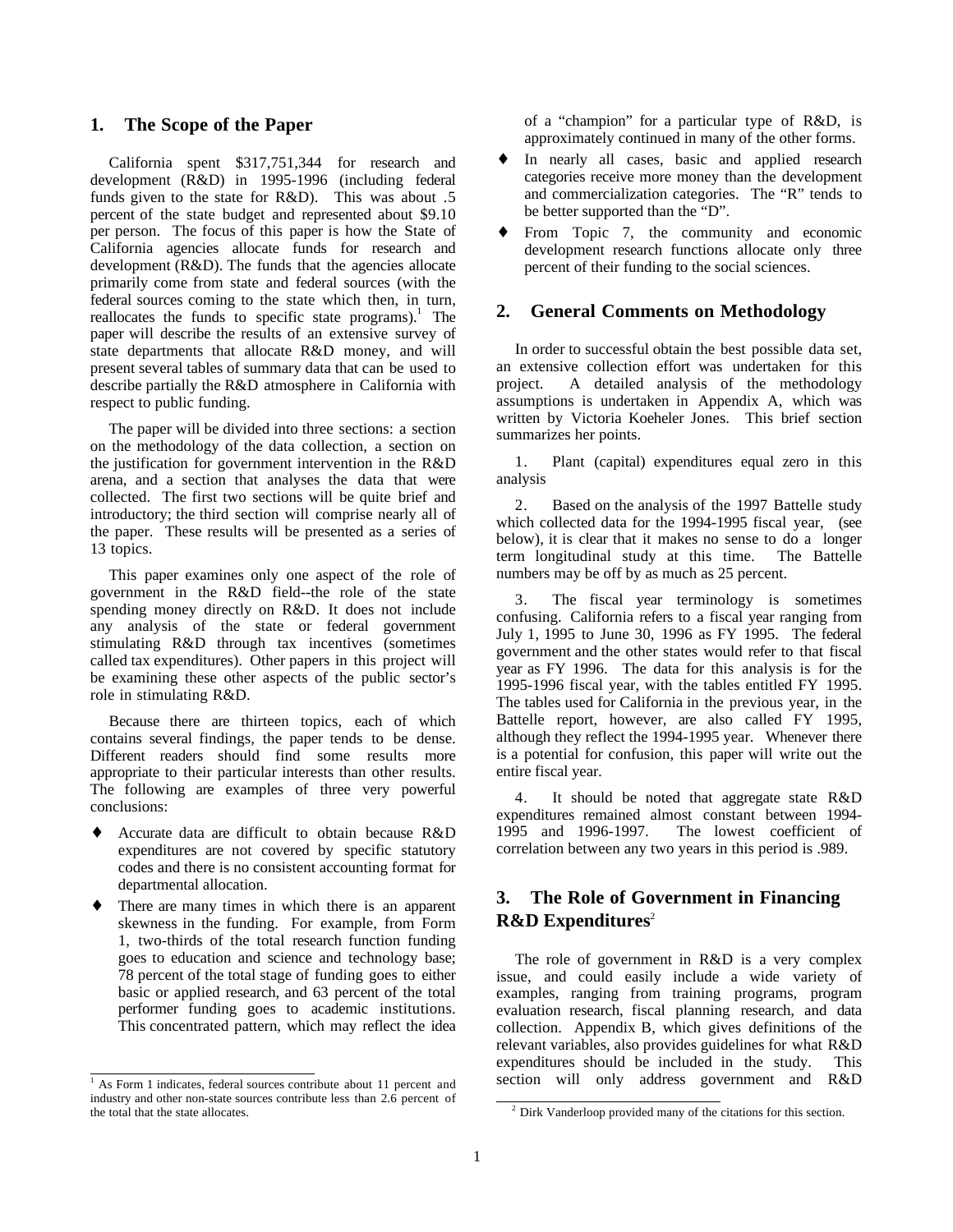<span id="page-4-0"></span>expenditures in the light of this definition and is meant to give only a brief overview of the literature.

The principal justification for government intervention into the private market for R&D is that there are uncompensated externalities associated with successful R&D. This leads to an under-investment in R&D activities. Reugg (1998) and Jaffe (1996) further argue that not only are there market, but knowledge and network spillovers that also lead to under-investment in R&D activities. Similarly, Goolsbee (1998) argues that there is substantial evidence that the social rate of return to R&D spending significantly exceeds the private rate of return. Thus, its public good nature tends to support private R&D spending at a lower than the socially exteed.<sup>3</sup>

A second justification, closely related to the first, is that there is too little R&D with respect to optimal rates of growth. Jones and Williams (1998) argue that their conservative estimates indicate that optimal R&D investment is at least two to four times actual investment, and that the extant literature understates the necessary amount of R&D to generate optimal growth rates. Davis and Carden (1998) apply a similar argument in analyzing R&D in developing countries, although they caution that the ability to do evaluation research on the impacts of R&D is an elusive skill.

A third justification for government intervention revolves around international competitiveness. Howells and Michie (1998) argue that the competitive advantage of firms and their underlying economic institutions is achieved by both conscious (and unconscious) strategies and decisions of governments (as well as other institutions and agents). They ultimately argue that governmental policy action is necessary to exploit innovation, and thus implicitly endorse an activist government R&D policy. Although the framework for the Howells and Michie analysis is at the national level, much of what they say would be appropriate at the State level, where interstate competition is at least as intense as international competition

It should be noted that the literature is not totally supportive of all types of governmental R&D expenditures. Davidson and Segerstrom (1998), using an endogenous growth model that discriminates between innovative R&D) and imitative R&D, find that while consumers benefit from the knowledge created by both types of R&D, only subsidies to innovative R&D activities lead to faster economic growth, while stimulating imitative R&D may actually retard growth. They conclude that imitative R&D should be minimized. Goolsbee (1998) as noted above, believes that there is a role for government involvement to increase R&D spending. However, he also believes that most R&D spending goes to pay the salaries of R&D workers (whose

supply is quite inelastic). Goolsbee ultimately argues that a significant fraction of any increase in R&D spending goes directly into wage increases (an increase in price rather than quantity). Including this distinction into his model, Goolsbee argues that the conventional literature overstates the effects of government R&D spending by 30-50 percent. An implication of this is that government R&D funding, by increasing the costs of R&D through its effects on wages, may crowd out private inventive activity.

Finally, the U.S. GAO (1996), in its evaluation of the Advanced Technology Program (ATP) of the National Institute of Standards and Technology of the Department of Commerce, tended to be somewhat skeptical of the efficacy of federally supported R&D. Using a survey of "near winners" of ATP funding, GAO determined that half had continued their projects without ATP money. Of the "winners" (recipients) of ATP funding, 63 percent did not look for funding from other sources first.

A second set of questions revolving around the appropriate role of government in R&D is which level of government should be undertaking the funding. One potential rule might be based on Oates' (1972) decentralization theorem, which argues that under a set of assumptions relating to costs, public good attributes, and geographic dimensions of the scope of the good, it is more efficient for small units of government to provide some services while larger units should provide others. In particular, the national government should provide goods that affect the nation, while smaller units should provide goods that affect the locality. In terms of R&D, and the categories that follow, the state should vary in its importance according to this rule.

Most of the analysis of the importance of R&D spending has been at the national level. In order for analysis to be done at the state level, the basic state level data has to be collected and discussed. The remained of this paper will examine the data for California and attempt to draw some conclusions as to how the State is allocating its R&D expenditures. Definitions of the terminology are included in Appendix B.

# **4. Data Analysis**

There was a large volume of data collected for this study, which is available in Tables 1, 2 and 3. These tables are in separate files but will not be printed for this analysis. In order to make sense of this large volume of data, summary forms 1 through 4 will constitute the basis for the study. Each of the basic forms is a disaggregation of the previous form: Form 1 includes all sources, research functions, fields, stages and performers of R&D, Form 2 allocates the same total dollars, but suppresses the source category, Form 3 allocates the same total dollars but suppresses the source and field categories, and

 $\overline{\text{3}^3}$  Note that Goolsbee uses a public good argument rather than an externality argument to reach the same conclusions.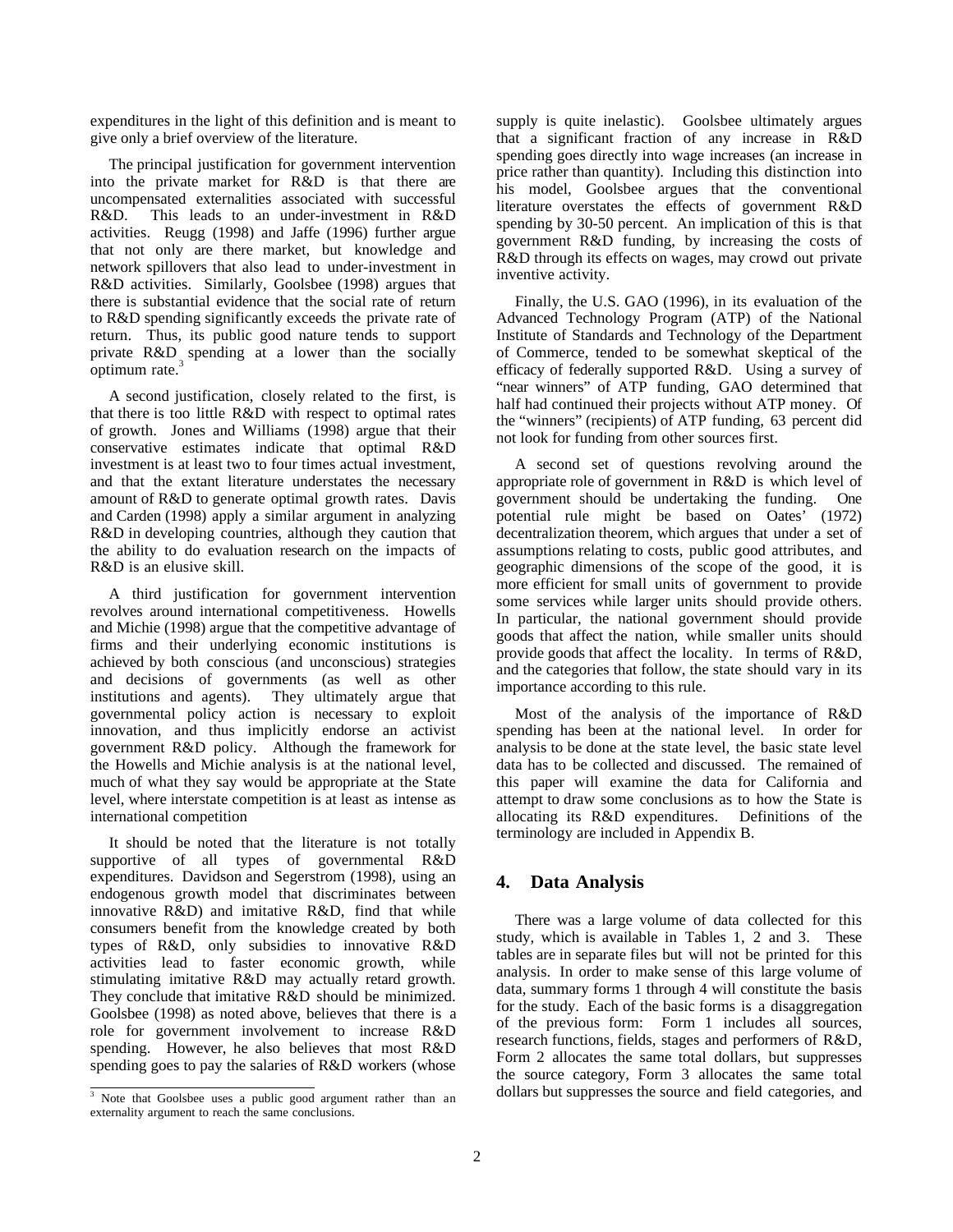<span id="page-5-0"></span>Form 4 again allocates the same dollars, but suppresses the source, field, and performer categories.

In this presentation, each of the basic forms is followed by a subsidiary form, which was calculated, from the basic form. Thus, Form 1A follows Form 1 and was calculated from Form 1, Form 2A (Parts 1 and 2) follows Form 2 and was calculated from Form 2, etc. The terminology "Form" is used in order to be consistent with the Battelle study--Form and Table are used as synonyms in this paper. In addition, the term category refers to the function, field, stage or performer descriptor. Sub-categories refer to the individual line items under each category.

The process followed by this analysis is to sequentially move through each of the forms and discuss the results. As this is done, thirteen topics are addressed as a device to highlight the important findings. Note that because of the successive disaggregations, results must be carefully interpreted.

#### **4.1 Form 1**

Form 1 is the summary table that displays expenditures by source and use. It is the most disaggregated of the four summary tables and includes all sources of funding as well as all functions, fields, stages and performers. Similar to all of the forms, it is directly linked to the basic data tables, which are not printed for this analysis but are available as separate files.

#### **4.1.1 Topic 1: Who does the giving for R&D expenditures and how much money is given?**<sup>4</sup>

Nearly \$318 million is given by various sources for R&D activities, with about \$274 million coming from state sources and \$35 million coming from federal sources. This translates to approximately 86 percent of the funding coming from the state, with federal sources contributing about 11 percent. The remainder comes from industry and other non-state sources. About 71 percent of the state money (about \$223 million) comes from direct appropriations--that is through the political process.

The research functions, fields, stages, and performer R&D categories will be more extensively analyzed under the Form 2 discussion. However, some brief comments are possible at this point.

The distribution of total R&D funding by research function is clearly skewed. About 66 percent of the funding goes to science and technology (57 percent) and education (nine percent). The other eleven categories share the remaining third of the funding. Further, of those eleven, six receive about one percent or less. Food, fiber and other agricultural products gets the smallest share.

45 percent of the total spending in the category of fields of science and engineering is consumed by biological (28 percent) sciences or engineering (20 percent. Other sciences (13 percent), social sciences (11 percent), physical sciences (nine percent), environmental sciences (nine percent), and medical sciences (seven percent) receive approximately equal shares, while psychology and mathematics receive almost nothing.

When the stage of R&D group is examined, it is evident that research side of the research and development expression is heavily favored, in the aggregate. Nearly 77 percent of the funding goes to basic or applied research, with basic research receiving nearly half of the total funding. Commercialization is favored over development.

Academic institutions receive nearly 63 percent of the funding when the performer category is disaggregated. The within state government category follows, with about 13 percent of the total. Other performers receive about one percent,<sup>5</sup> and private individuals receive about two percent as examples of performers who receive only a token amount.

Because these are aggregate data, it is worthwhile to begin to disaggregate the data set. The rest of the topics address the issues of this disaggregation.

#### **4.1.2 Topic 2: What are the patterns of distribution of R&D funds by provider?**

It is noteworthy to compare the funding patterns of the federal and state governments.<sup>6</sup> In some cases they closely match, while in others, there are minimal overlaps. If these are conscious decisions, they may imply an assumption of agglomeration effects when they overlap and an assumption of a different set of priorities when they do not overlap. It might also be observed that the state tends to concentrate its funding in specific areas. It is unlikely that any marginal analysis of R&D gains per dollar of investment is calculated, and this should call into question whether resources are being used efficiently.

When allocation patterns by research function or use are examined, the patterns do not match. The federal government allocates 39 percent of its money (about \$30 million) to education; 20 percent (About 26 million) to transportation; and about 19 percent (\$23 million) to health. Thus, about 78 percent of federal R&D money goes to these three functions. There is minimal overlap with the state's decisions. The state allocates 65 percent (about \$178 million) of its R&D expenditures to science

<sup>&</sup>lt;sup>4</sup> While detailed data appear in the table, percentages and dollar amounts will be rounded in the text.

 $\overline{\overline{5}}$  Other performers is a "catch-all" category that was not defined in the survey instrument.

<sup>6</sup> Industry and other non-state sources will be combined with federal sources throughout the analysis unless otherwise noted.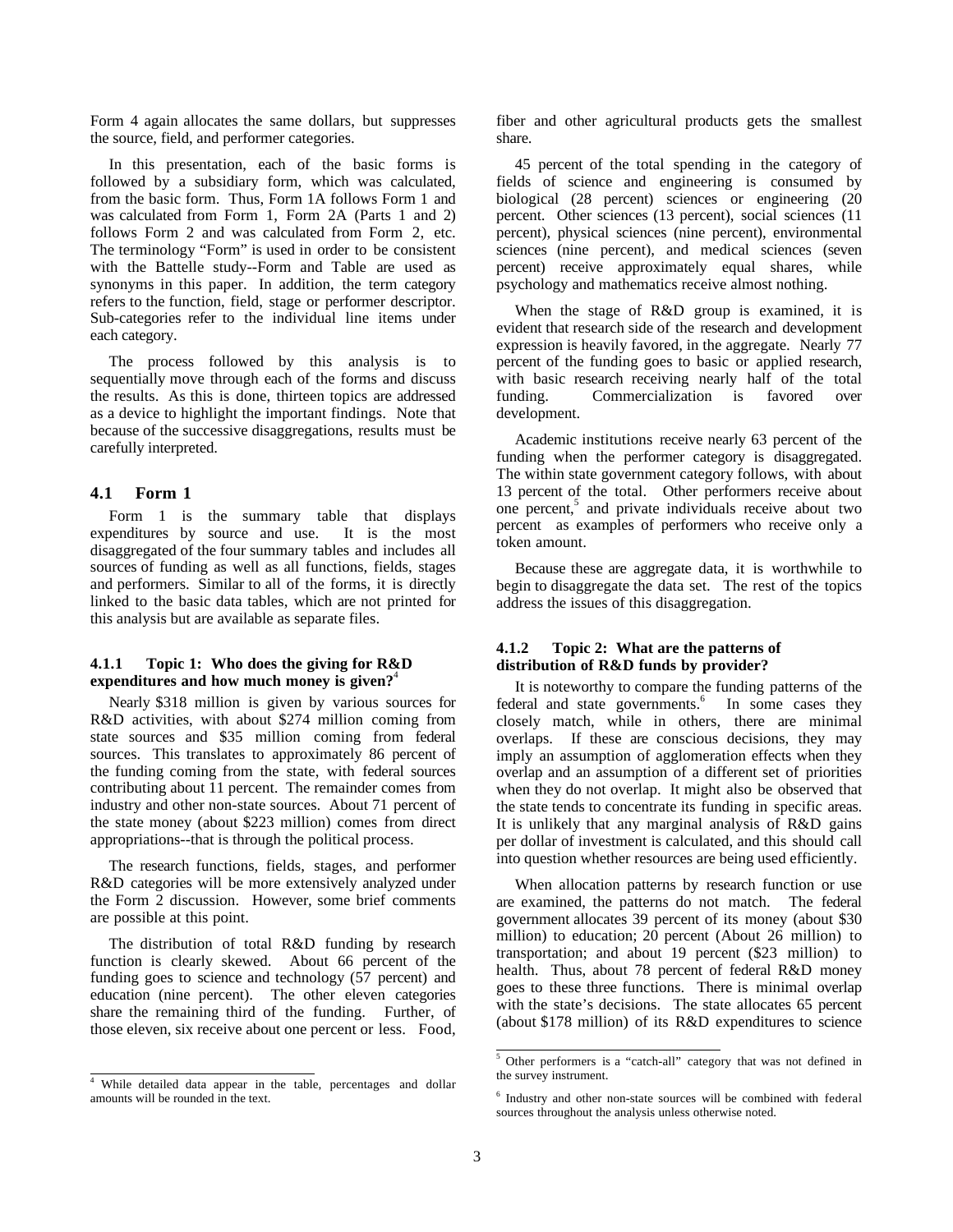<span id="page-6-0"></span>and technology, with the environment (\$19 million), education (\$13 million), and transportation (\$18 million) each getting about five to seven percent. About 83 percent of the state aid goes to these four functions. Although both education and transportation appear in the top rankings of both units of government, the federal government clearly believes that they are more deserving than the state does. Science and technology base gets less than five percent of the federal funds.

There is a slightly closer relationship when allocation patterns by field of science or engineering are analyzed. 84 percent of the federal funds goes to engineering (24 percent or \$11 million), social sciences (24 percent or \$10 million), other (22 percent or \$10 million) and medical sciences (14 percent or \$6 million). The top four from the state receive 70 percent of the state's funding: biological sciences receive 32 percent (\$89 million), engineering receives 19 percent (\$53 million), physical sciences receive ten percent (\$27 million) and the social sciences receive nine percent (\$26 million). Engineering and social sciences appear on both lists, with the differences in importance being slightly less than in the previous category.

Since there are only four potential stages of R&D, it would be anticipated that there would be some overlap. 57 percent of the federal dollars went to applied research (\$25 million) and 29 percent (\$13 million) went to development giving a total of 86 percent of the funds going to these two categories. The state expenditure patterns show less concentration. 55 percent (\$151) million) of the state money went to basic research while 264 percent (\$86 million) went to applied research, resulting in a total of 79 percent going to the top two categories. On the margin, it appears as if the state is more interested in the research component of R&D while the federal government is more interest in the development components.

Finally, the federal government distributes the R&D funds more broadly across performers that the state. 27 percent (\$12 million) of the federal R&D money goes to state agencies, 24 percent (\$11 million) goes to academics and 16 percent (\$7 million) goes to non-profit agencies. This total of 67 percent going to three different performers can be contrasted to the state's allocation pattern which gives 80 percent to only two performers--academic institutions receive 69 percent (\$190 million) of the funds while state agencies receive 11 percent (\$30 million). While there is some overlap, the initial distribution of the funds indicates quite different patterns.

For three of the four categories, the state appears to be slightly more concentrated than the federal government, at least examining the distribution to the top of each category. In particular, the state seems to have strong preferences in the "by function" and "by performer" categories. Although additional information and study is needed, the implication may be a skewed allocation of the available resources because of this strong concentration. It is clear that a marginal analysis of the power of the last R&D dollar on specific criteria should be undertaken.

### **4.2 Form 1A**

Form 1A, derived from Form 1, shows the relative importance of each funding source to the specific research function, field of science, stage, and performer categories. For example, about nine percent of the total R&D funds received by community development, housing, and public services comes from federal sources, while about 69 percent comes from the state. Since the state provides about \$9 of R&D funding for every \$1 that the federal government provides, it is clear that the state dominates all of the categories. However, there are useful insights that can be gained by examining these various dependency ratios.

#### **4.2.1 Topic 3: What is the relative importance of the federal money to the various recipients?**<sup>7</sup>

This topic concerns on the specific federal money that is funneled through the state. It appears that there is a great deal of variation in its importance to the various components of the resource functions or uses. Four categories--education, income security and social services, natural resources, and transportation receive about 23 percent or more of their R&D money from federal sources. However, four categories receive no more than 1.7 percent of their R&D funds from the federal government--economic development, energy, food and fiber, science and technology, and other. It is clear that there is only a moderate following of Oates' decentralization principle. Income security and social services and natural resources are arguably national in scope; however, energy as well as science and technology certainly have country-wide benefits. For these five examples, the importance of the state versus the federal government funding patterns should be reversed. Further research is indicated to determine why this pattern of resource allocation exists.

There is slightly less variation among the field of Science and Engineering sub-categories, although there are three categories that receive less than 1.5 percent of their R&D funding from the federal government--biological sciences, psychology, and mathematics and computer science. However, the two high categories--social sciences and medical sciences receive only between 27 and 24 percent of their funding from the federal government. These might imply a less intense preference pattern at the federal level compared to the results of the research function analysis.

Basic research (one percent) and commercialization (four percent) are not dependent upon federal government

 $\overline{7}$  The state's role will be intensively analyzed, beginning with Topic 4.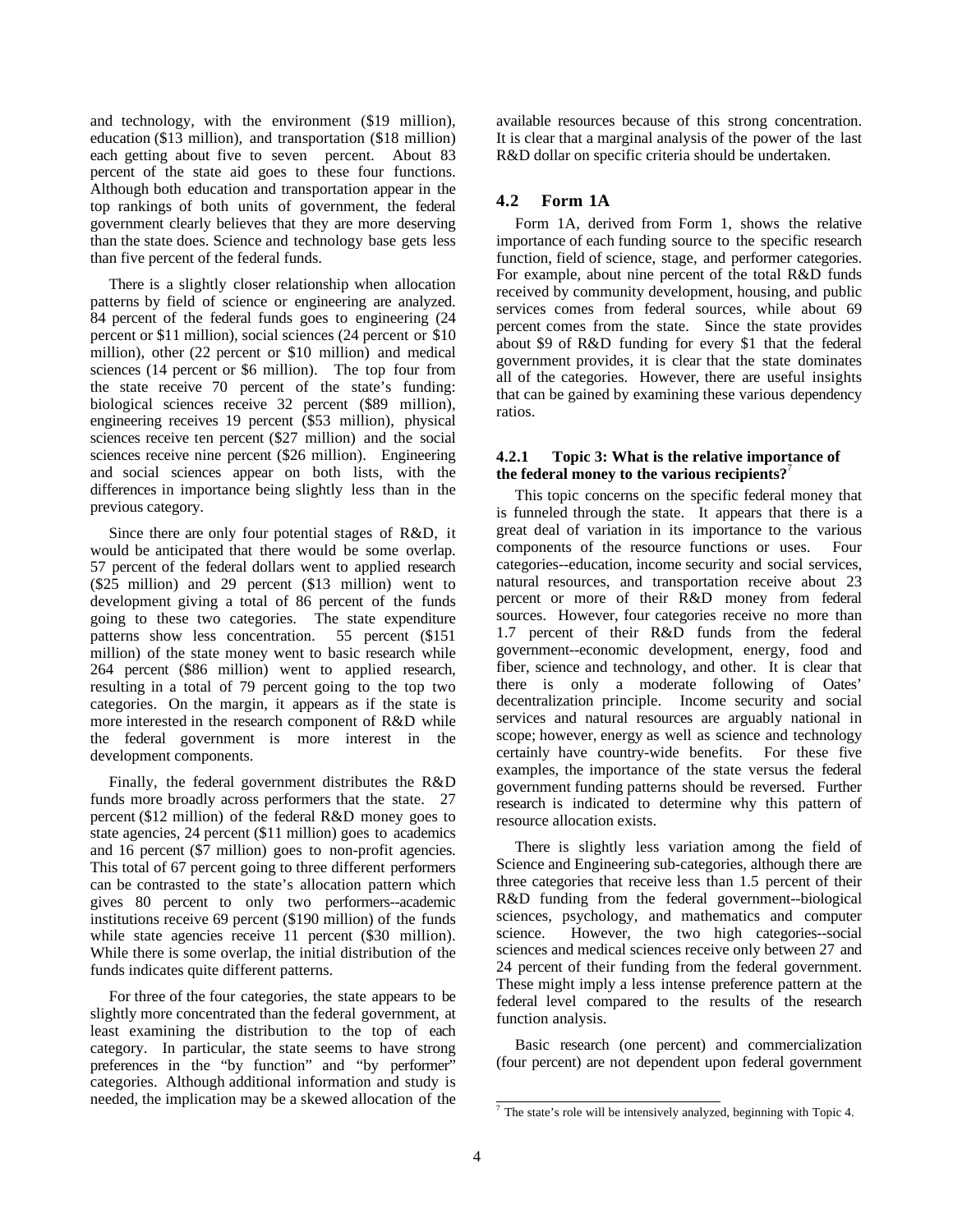<span id="page-7-0"></span>support. However, applied research (21 percent) and development (41 percent) seem to be more dependent.

Finally, with respect to performers, with the exception of academic institutions which are only 5 percent dependent on federal dollars, there is not a great deal of variation. At the bottom, industry or business is about 13 percent dependent on federal money, while non-profits and private individuals are about 44 and 42 percent, respectively, dependent. It is interesting to note that each of the institutions of our society should exhibit the same degree of dependence on federal funds.

#### **4.2.2 Topic 4: Does the ratio of restricted to unrestricted state funds vary by category?**

This topic examines the percentage of state funds that are restricted in each of the four analytic categories. Although only about four percent of the total state funds are restricted, there are some interesting differences among the four categories.

There is a large variation in the percentage of restricted funds among the 13 research functions. For example, four of the functions (community development, crime prevention, income security, and other) have no restrictions placed on their funding. Further, education, food, science and technology, and transportation have less than three percent of their state funding restricted. However, economic development, energy, and the environment all have more than 16 percent of their state funds being restricted. There may be two possible explanations for these results: the first is that the state agencies responsible for the allocation of funds are staffed by different people and the degree of restriction is merely a function of the personalities of the staff of the agency and thus there is no pattern; the second, which is less likely, is that there is a conscious effort to balance some of the functions. For example, since community development, crime prevention, and economic development are all closely related, and since the first two research functions have no restrictions, the large amount of restrictions on the third may be interpreted as a conscious balancing of the total amount restricted. The combining of energy and science and technology would give the same results. Not surprisingly, the standard deviation of about seven percent is larger than the average, about 5.9 percent, which gives rise to a coefficient of variation of nearly 124 percent, which is quite large compared to most of the other findings.<sup>8</sup>

There are only two fields of science or engineering that face virtually no restrictions on their funding: mathematics, medical sciences and social sciences both have less than one percent of their state funds restricted. However, unlike the research function discussion, there is little variation among the rest of the fields. At the high end, about nine percent of engineering funds are restricted while, at the low end, about 1.5 percent of biological sciences funds are restricted. In this group, the standard deviation is slightly above the average, so the coefficient of variation is about 83 percent.

With the exception of basic research, which receives over 99 percent of its state funds without restrictions, there is little variation in the stage of R & D category. About 14 percent of development research R&D funding from the state comes with restrictions (the high end) while about eight percent of state applied research funding comes with restrictions (the low end). this pattern makes sense, since restricting how funds should be used for basic research does not make a good deal of sense. The standard deviation is less than the average, and therefore the coefficient of variation is about 73 percent.

Recipients within the R&D performer category discover that about ten percent of state funds come with restrictions. This covers a range of about two- percent (academic institutions) to about 26 percent for private individuals. Perhaps not surprisingly, the state only minimally restricts itself in the R&D category, with less than four percent of the funds of the within state subcategory being restricted. Non-profit organizations (16 percent) and industry or business (11 percent) also receive a relatively large share of funds with restrictions. A potential explanation for this pattern is that the state, acting as a principal, has determined that the private and non-profit sector recipients of its R&D funding have the potential to act as opportunistic agents, and thus must be monitored more closely.<sup>9</sup> Again in this category, the standard deviation is less than the average.

# **4.3 Form 2**<sup>10</sup>

Form 2 disaggregates the state expenditures on R&D into nine sub-categories of science or engineering. This is about \$274 million out of the \$318 million total, which was discussed in Form 1.

#### **4.3.1 Topic 5: What are the patterns of distribution of R&D Funds by fields of science or engineering?**

Biological sciences receives the largest allocation, \$89 million, and is about 36 million greater than the next highest, engineering, which received about \$53 million. Half of the total funding goes to these two categories. Psychology receives the smallest level of support, less than one percent. Perhaps most interestingly, mathematics and computer sciences, the areas in which

 $\overline{\text{R}}$ <sup>8</sup> The averages referred to in the text are those found by averaging the relevant entries in each column. For example, 10.9 percent of R&D funds come from the federal government. The average importance of federal funds in this research function category is 16.9 percent.

 $\overline{\text{e}}$  See Milgrom and Roberts, chapters 5 and 6 for a discussion of the applicable agency theory.

<sup>&</sup>lt;sup>10</sup> The rest of the analysis in the body of the text is focused on only state funds.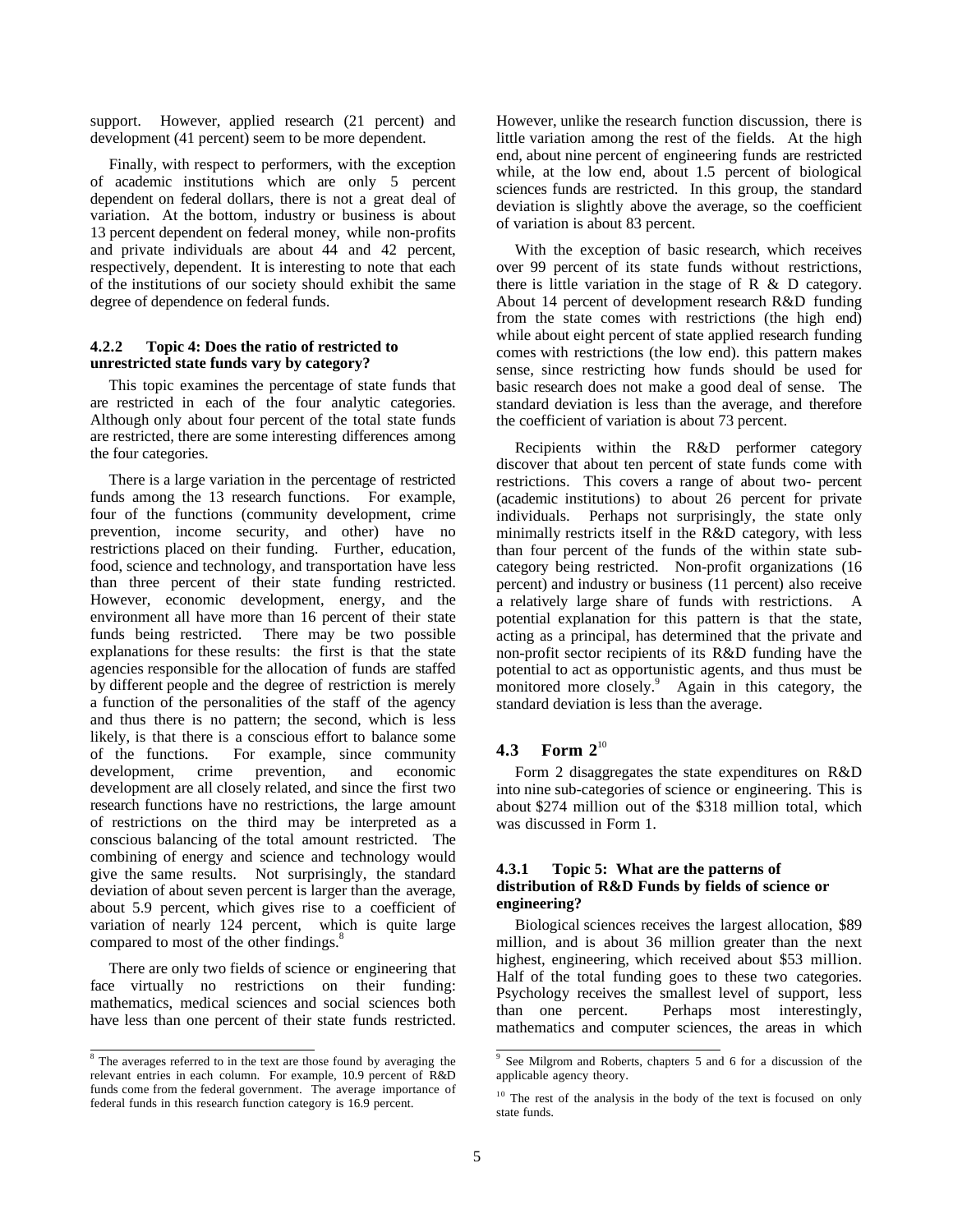<span id="page-8-0"></span>rapid growth is forecasted, receive only two percent of total funding. The allocations to the remaining categories are closely clustered, ranging from about seven percent for the medical sciences to about nine percent for the social sciences (with the other category being about 12 percent).

The final column of Form 2 indicates that there exists a sharp differentiation among resource function subcategories. Nearly two-thirds of the funds (65 percent) go to the science and technology base sub-category. There is a second cluster of education (five percent), transportation (six percent), health (five percent), environment (seven percent) and economic development (five percent). The remaining seven functions share the seven percent that is left over.

The funds are also concentrated in the stage of R&D categories. Fifty-five percent go to basic research, with an additional 24 percent going to applied research. Commercialization receives about \$25 million more than development, or about ten percent more.

Total funding by R&D performer indicates a very high concentration in the academic institution category, with more than 69 percent going to this category. The second largest category is the within state government, which obtains more than eleven percent of the total. The other five categories share the other 21 percent, with private individuals receiving the least at about one percent and others receiving about one percent).

#### **4.4 Form 2A (Part 1)**

Part 1 of Form 2A assumes that the state first allocates to the research function, stage of R&D, or performer category. These categories then subdivide the funds into the various fields of science or technology. Each field sums to 100 percent.

#### **4.4.1 Topic 6: Another examination of the sources of funds for the categories of fields of science or engineering.**

This topic is concerned with the relationship between the three other categories (function, stage, or performer) and the fields of science or engineering category. For example, it indicates that over 94 percent of the biological science function's funds come from the science and technology base. This is a relatively consistent pattern: over half of the funds for medical science, psychology, physical science, mathematics and computer sciences, social science, and other come from this research function. Only in engineering (where transportation funding contributes about  $29$  percent)<sup>11</sup> and environmental sciences (where the environmental function contributes about 33 percent), does a non-science and technology base dominate.

Again, the pattern of one dominant source appears when the category is performer. In this case, academic institutions are usually the dominant source of funds for the various fields of science or engineering. Academic institutions are the principal source of funds for seven of the nine fields. Only in environmental sciences, in which within state government provides 35 percent compared to the academic base source of 20 percent, and in engineering in which business provides 32 percent (and academic institutions provide 27 percent), are they considerably less important.

Environmental sciences and engineering consistently differ from the other fields. Regardless of function, stage, or performer, their dominant source of funding is usually not the same as the others.

#### **4.5 Form 2A (Part 2)**

The second part of Form 2A analyzes the data horizontally. It divides the total funding of each research function, stage, and performer into the ten fields of science and engineering.

#### **4.5.1 Topic 7: The patterns of allocation to fields from functions, stages, and performers.**

Topic 6 examined the source of funding for each field of science or engineering by utilizing the function, stage, or performer categories as the source of funds. This topic examines the manner in which a specific function, stage or performer sub-category allocated its funds to fields. For example, community development devoted about three percent of its funds to biological sciences, while giving environmental sciences 45.8 percent of its funds. Further, it virtually ignored medical sciences, psychology, and other.

Analyzing by function generates few surprises. It is logical to assume that the environmental function would put most of its resources into environmental sciences, health would put its resources into medical sciences, transportation would allocate 87 percent of its resources to engineering, and so on. Nearly all of the functions devote a very large majority of the resources to only one or two fields. There are, however, several particularly interesting patterns of distribution which are not necessarily intuitive.

As noted above, the community development function allocates the highest percentage of its funds to environmental sciences, with an additional 20

The pattern of one dominant relationship is basically the same, although with perhaps slightly less concentration, when the stage of R&D is utilized as a funding classification. Basic research is dominant in seven of the nine categories and is relatively unimportant only in engineering (13 percent) and environmental sciences (four percent).

 $\frac{11}{11}$  Probably because of the importance of CALTRANS.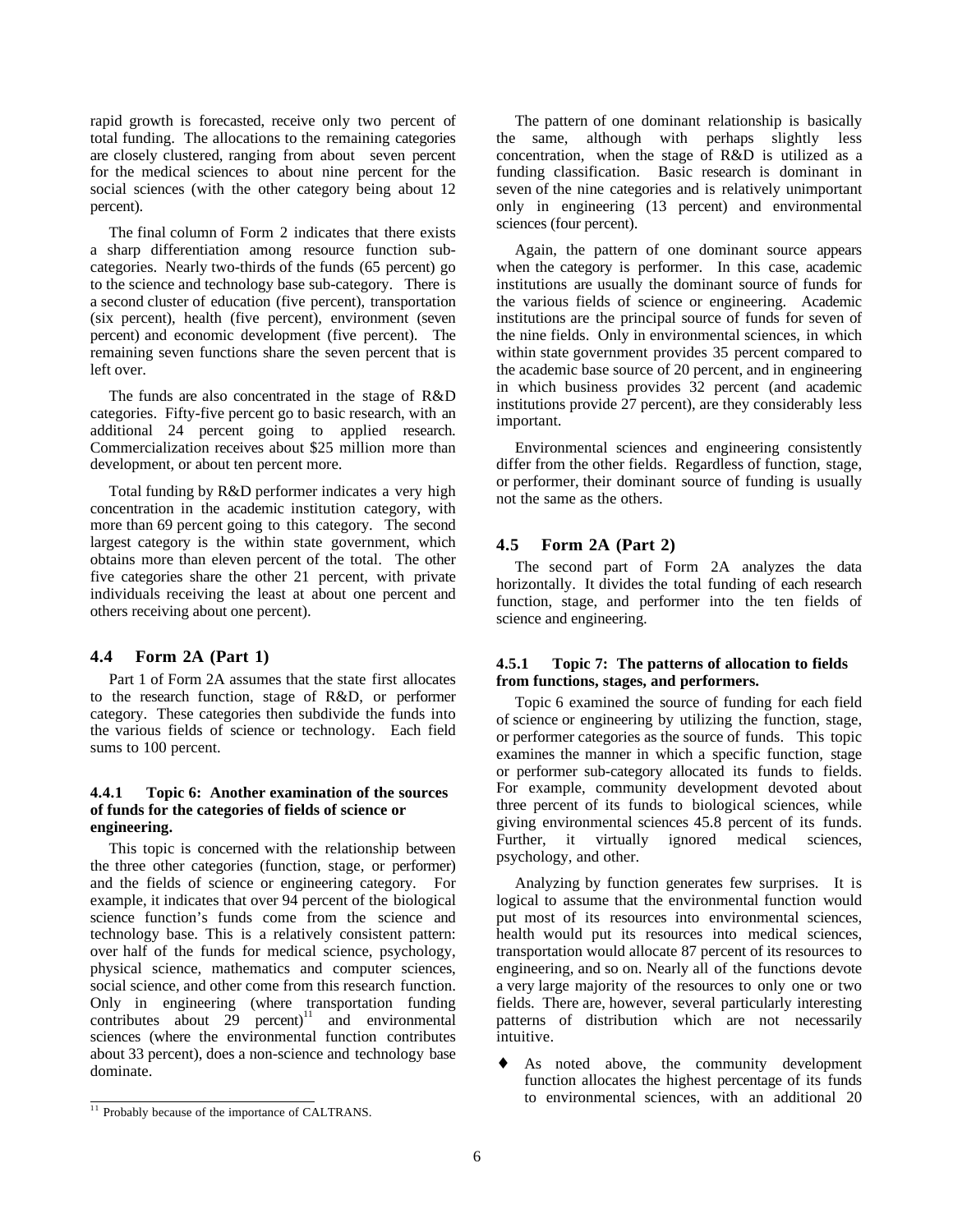<span id="page-9-0"></span>percent going into physical sciences and 23 percent going to engineering. Meanwhile the social sciences receive only three percent of the allocation. This might imply that the human element of community development is in the process of being ignored.

- Economic development might be following the same pattern. This function allocates nearly 75 percent of its funding to engineering with another 19 percent going to environmental sciences. Again, the social science element of economic development is ignored.
- ♦ Education only allocates funding to environmental sciences, engineering, social sciences, and other. The rest of the fields get nothing or virtually nothing.
- Energy devotes over 80 percent of its funding to engineering and environmental science.
- ♦ Science and technology base gives over 70 of its resources to biological science, physical science, and other.
- ♦ The allocation pattern from "other" appears to come from a decision rule that says give each field, with the exception of mathematics and computer sciences (which gets 30 percent), eight or nine percent of its total.<sup>12</sup> For example, the biological science, physical science, medical science, and environmental science categories have allocations that are virtually identical.

The stage category of R&D shows a less concentrated pattern of funding. Basic research allocates nearly half of its resources to biological sciences, and then gives about 14 percent to both physical sciences and other. Applied research allocates between 10 and 20 percent to six different fields, with biological sciences receiving the largest share at 20 percent. Development gives 42 percent to engineering and then allocates 16 percent to sciences and 18 percent to other, The commercialization stage is the most concentrated, allocating about 60 percent of its resources to engineering and another 28 percent to environmental sciences.

Finally, the R&D performers also tend to give most of their funding to only a few groups. The within state government favors environmental sciences and engineering, local government gives 55 percent of its resources to engineering with another 26 percent to environmental sciences. Industry or business shows the most extreme allocation, giving 64 percent of its resources solely to engineering. Other performers give over two-thirds of their resources to biological sciences and mathematics and computers. Only academic institutions and non-profits show slightly more diversification, with the largest specific allocation among all of their allocations being the 46 percent from academic institutions to biological sciences.

#### **4.6 Form 3**

This form, which is nested within Form 2, presents the relationships between state funding sources by performer and the research function and stage descriptors.<sup>13</sup> The row across the top allocates state  $R\&D$ expenditures by performer; the column at the far right allocates R&D expenditure by either research function or stage. This latter column is a subsection of a similar column that appeared on Form 1 and was analyzed in that section.

#### **4.6.1 Topic 8: The patterns of allocation between performers and research functions or stages.**

In this disaggregation, academic institutions utilize the major share of R&D funds (over 69 percent). When the within state government (about 11 percent) funding is added to academic institutions, about 80 percent of the spending is accounted for. The remaining 20 percent is divided among the remaining five categories, not necessarily in an equitable manner. For example, industry or business utilize about four times as much as non-profit organizations. The magnitudes of the dollars of the differential are quite large. Academic institutions utilize nearly \$190 million, while private individuals utilize less than \$4 million.

#### **4.7 Form 3A (Part 1)**

Form 3A examines two different ways of examining the data in Form 3. The first is a disaggregation (by percent) of each performer's funding by research function and stage of R&D. For example, the within state government performer allocates about seven percent of its resources to community development, five percent to crime prevention, eight percent to economic development, etc.

#### **4.7.1 Topic 9: How do performers allocate their funding?**

Each of the performers allocates their funds in a different manner. The state government generally allocates its funds in roughly equal shares. The health function receives the largest share of state funding, but it is only 19 percent of the total. Transportation, education, environment, and science and technology receive between eight and fourteen percent. Only other and income security receive virtually nothing. In terms of allocation to the stage of R&D, the state puts over 60 percent of its funding into applied research, but less than two percent into basic research. The development stage receives less than half the percentage allocation as the commercialization stage.

 $\frac{1}{12}$  This is fortunate for mathematicians and computer scientists, since the other functions allocate this field very small percentages of their budgets.

 $\frac{1}{13}$  The fields of science and engineering descriptors are is suppressed in this form. However, the final total funds remain as before in Forms 1 and 2.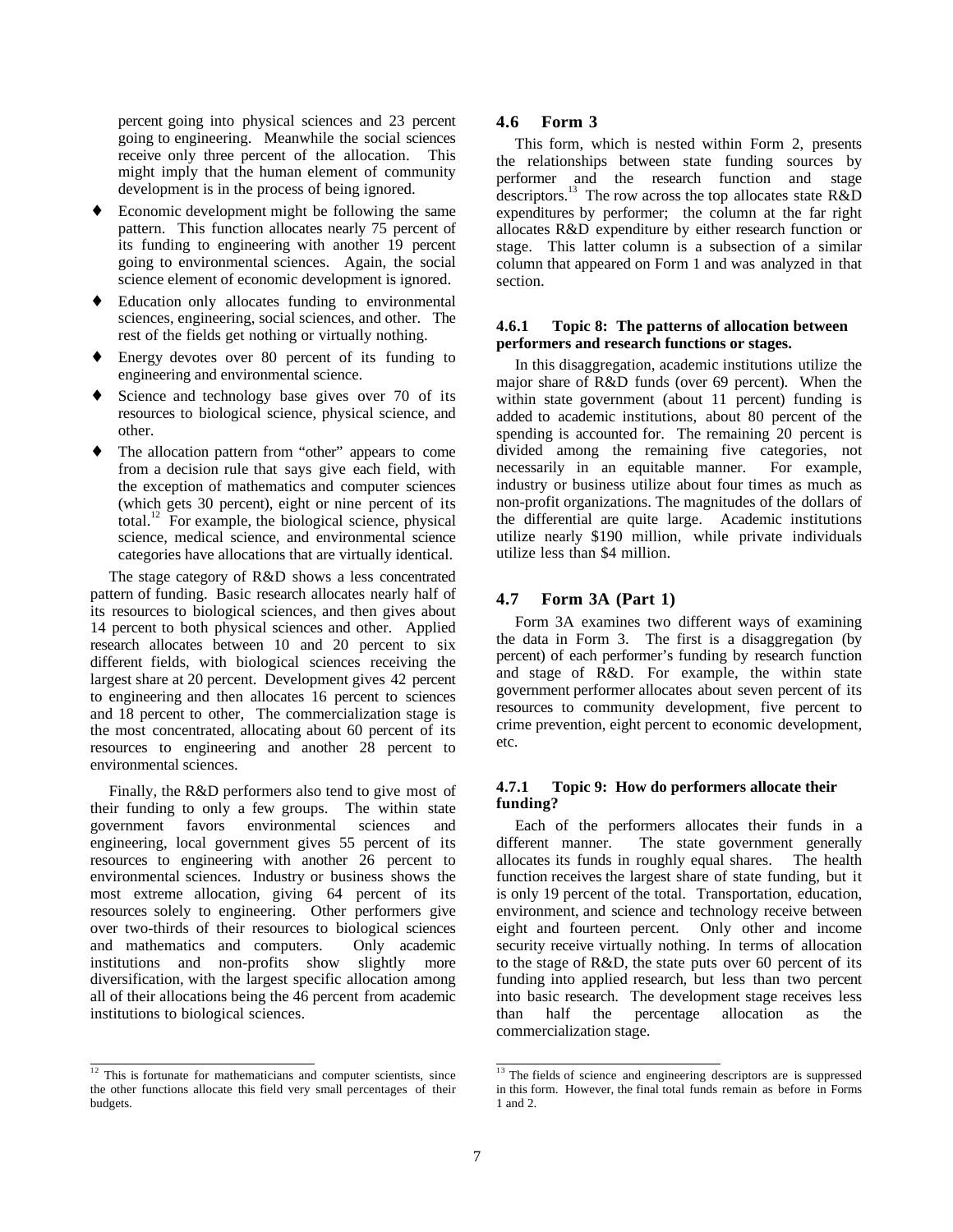Local governments' allocations appear to be less equitable, with four of the research function sub-categories receiving nothing and natural resources receiving almost nothing.<sup>14</sup> Education receives about 16 percent of the local funds, while transportation receives 26 percent. However, when the stage of R&D funding is examined, the allocation seems to be slightly more equitably distributed, with applied research and development both receiving about 20 percent of the funding, with commercialization receiving about 51 percent. Similar to the state government findings, basic research receives a very small percentage of county or local funds.

The rest of the performers' sub-categories seem to allocate resources in a more concentrated manner. Industry or business focuses on economic development, (33 percent), transportation (16 percent) and environment (17 percent). Community development, crime prevention, food, income security, and other receive either nothing or trivial amounts. Perhaps not surprisingly, industry or business allocates over 65 percent of their funds to commercialization, and continue the pattern of giving virtually no support to basic research.

Academic institutions are the most concentrated in their allocation patterns. Nearly 90 percent of their funding is associated with the science and technology base, with environment being the next most important recipient at three percent. Further, as would be anticipated, academic institutions allocated over 95 percent of their funds to either basic research (79 percent)<br>or applied research (17 percent). Development and or applied research  $(17$  percent). commercialization get very little.

Private individuals allocate 50 percent of their funds to education, with nothing (or virtually nothing) going to community development, crime prevention, food, income security, natural resources and other. The other five functions receive about the same percentage (seven or eight percent). Private individuals also follow the general pattern of allocating virtually nothing to basic research.<sup>15</sup>Applied research and commercialization each receive about the same percentage, approximately 30 percent, while development receives about 40 percent,

About 75 percent of the non profit resources to education (27 percent), health (28 percent) and science and technology base (22 percent). The highest percentage any other function receives is about six percent. It is interesting to note that, similar to the state funding pattern, non-profits allocate a super-majority (54 percent) of their funds to applied research, with commercialization and development being the next two important categories, in that order.

Other performers champion the environment, allocating 54 percent of their funds to that function. Another 31 percent goes to the other functional area, and food receives ten percent. Since this leaves only four percent to be distributed among the ten other functions, most of them receive nothing from this last performer category. These other performers allocate about 90 percent of their funds to applied research and development.

Once outside of government, and perhaps industry and business, it appears as if performers choose a function (or perhaps 2 functions) to support and concentrate their resource allocation pattern towards that group. This probably results from the interdependencies of performer and function, and although this topic has been written in a sense that performers allocate, this causality may not always follow this pattern, and function may, at times, be allocating money to performer. For example, it may be that the economic development function receives the money, and then allocates it to industry and business. Obviously, more study is needed.

#### **4.8 Form 3A (Part 2)**

Part 2 of Form 3A examines each sub-category of research function or stage of R&D and determines which performer is most important to the sub-categories' total funding. It is a horizontal disaggregation, similar to Part 2 of Form 2A.

#### **4.8.1 Topic 10: How important are the different performers to different research functions and stages in R&D?**

The second half of Form 3A identifies the source of funding for each research function or stage of R&D. For example, community development receives 96 percent of its funding from the state government performer, with another three percent coming from academic institutions. Most, but not all, of the research functions follow this general pattern of receiving most of their money from one or two sources. Thus, crime prevention receives 100 percent of its funding from the state, economic development receives 62 percent of its funds from business and industry (with another 18 percent from the state), food receives 63 percent from the state and 15 percent from academic institutions, income security receives 81 percent of its funds from academic institutions, natural resources receives 73 percent from the state, science and technology receives 95 percent from academic institutions, and other functional areas receive 78 percent from academic institutions. But education, energy, environment, health, and transportation are much less dependent on sole source funding, with the greatest degree of dependence on any one source being about 39 percent (health and state government).

 $\frac{14}{14}$  This is particularly puzzling since two of these "zero" functions are community development and crime prevention, which are essentially local responsibilities.

<sup>&</sup>lt;sup>15</sup> Academic institutions is the only performer that does not follow this pattern.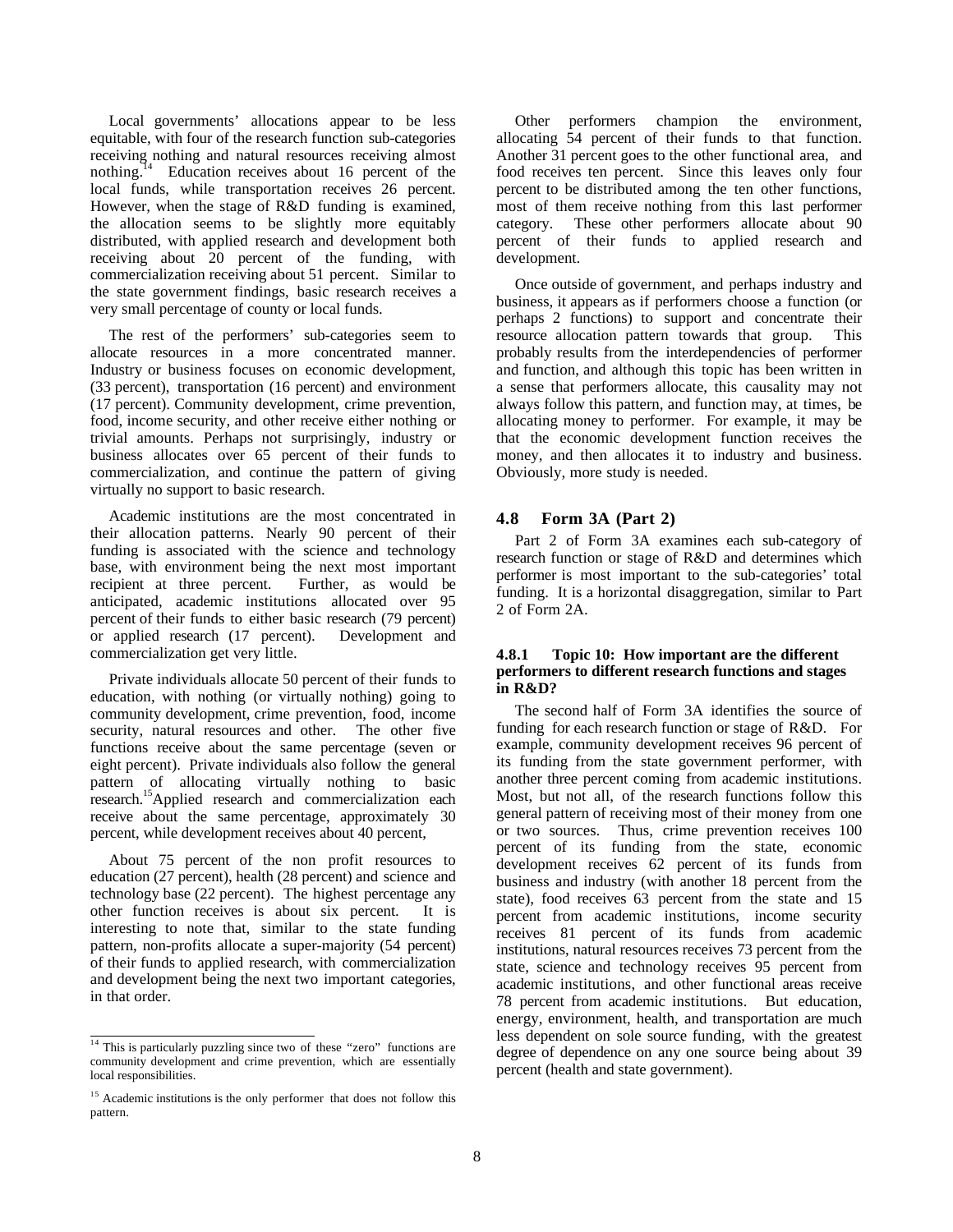<span id="page-11-0"></span>The basic research stage is the most heavily dependent upon one source--over 99 percent of its revenue is derived from academic institutions. The other three stages are generally more diversified, although applied research gets 47 percent of its R&D revenues from academic institutions and commercialization receives about 41 percent of its R&D funds from business or industry.

#### **4.9 Form 4**

Form 4 and its ancillary forms represent the final decomposition of the basic R&D data. It portrays the relationships between the stage of development and the research function.

#### **4.9.1 Topic 11: What are the patterns of allocation among stages?**

Form 4 illustrates that of the R&D funds, the research functions (both basic and applied) receive 79 percent of the allocation, with the development and commercialization functions unequally splitting the rest, with commercialization receiving nearly three times as much as development. In addition, basic research receives about 31 percent more than applied research in the fund allocations. This translates into nearly \$85 million more for basic research than for applied research, with the total of these two stages being about \$160 million more than the development and communication stages.<sup>16</sup>

#### **4.10 Form 4A**

This re-working of Form 4 follows the same pattern utilized in the forms following Forms 1, 2 and 3. The top half of Form 4A disaggregates the stage of research funding by research function. The bottom half illustrates how each research function spends its funds on the stage of  $R&D.<sup>17</sup>$ 

#### **4.10.1 Topic 12: What are the patterns of allocation by function for each stage of research?**

There is some variation in the way the funds are allocated by stage of research. Ninety-eight percent of the basic research funds are allocated to the science and technology function. Crime prevention, economic development, education, energy, food, and income security get below one-tenth of one percent. Environment, health, transportation, and other share the remaining funds. Applied research allocates about 37 percent of its funds to science and technology, but then education, environment, health and transportation all receive approximately equal shares of between 8 and 16 percent. The other research functions receive trivial amounts from this source. Thirty-three percent of the development research funds goes to education, with another 26 percent going to transportation. With the exception of income security, all of the other research functions receive some funding (albeit a very small amount) that is devoted to development. Commercial research is the least skewed in its distribution of funds, with the highest amount, about 26 percent) going to economic development. Crime prevention, economic development, and income security receive no money from the commercial research stage. Generally, with the exception of the basic research allocation pattern, there is not much concentration illustrated in this format.

#### **4.10.2 Topic 13: What are relative importance of the research functions to the stage of R&D?**

The bottom half of Form 4A displays the percentage of funding each research function contributes to the stage of R&D, for example, community development applies about 97 percent of its funds to the applied research stage, while giving virtually nothing to the development and commercial stages. Crime prevention (95 percent) and food (89 percent) also give over 80 percent of their funds to the applied research stage. Note that income security gives 100 percent of its R&D funds to the applied research stage. Science and technology gives over 83 percent of its funds to the basic research stage, with another 14 percent going to the applied research stage. Only health and other give more than nine percent of their funds to the basic research stage. Income security gives nothing the basic research stage, with education and transportation giving only trivial amounts to basic research. In addition to giving nearly 42 percent of its funds to the applied research stage, education gives nearly 40 percent of its funds to the development stage. No other research function gives anywhere near that amount in the development stage, although transportation gives almost 23 percent.

Economic development (79 percent) and energy (73 percent) give the majority of funding to the commercial stage. Environment, natural resources, transportation, and other give between 16 and 35 percent or more of their funding to the commercial stage. Crime, food, and income security give nothing to the commercial stage.

#### **4.10.3 Some final additional comments**

1. The results among the tables give a robust picture of resource allocation patterns. However, they must be interpreted carefully, since they reflect different slices of the same set of data.

2. There are extreme concentrations of funding patterns in most of the categories. This seems to be especially true in the research funding and field relationships. Further study is needed to determine why

 $\frac{16}{16}$  The final column of Form 4, the disaggregation of expenditures by function, is identical the relevant column of Form 3, and was discussed in that section.

 $17$  An alternative interpretation might be that this top half illustrates the source of funding for each research function. This might change some of the implications.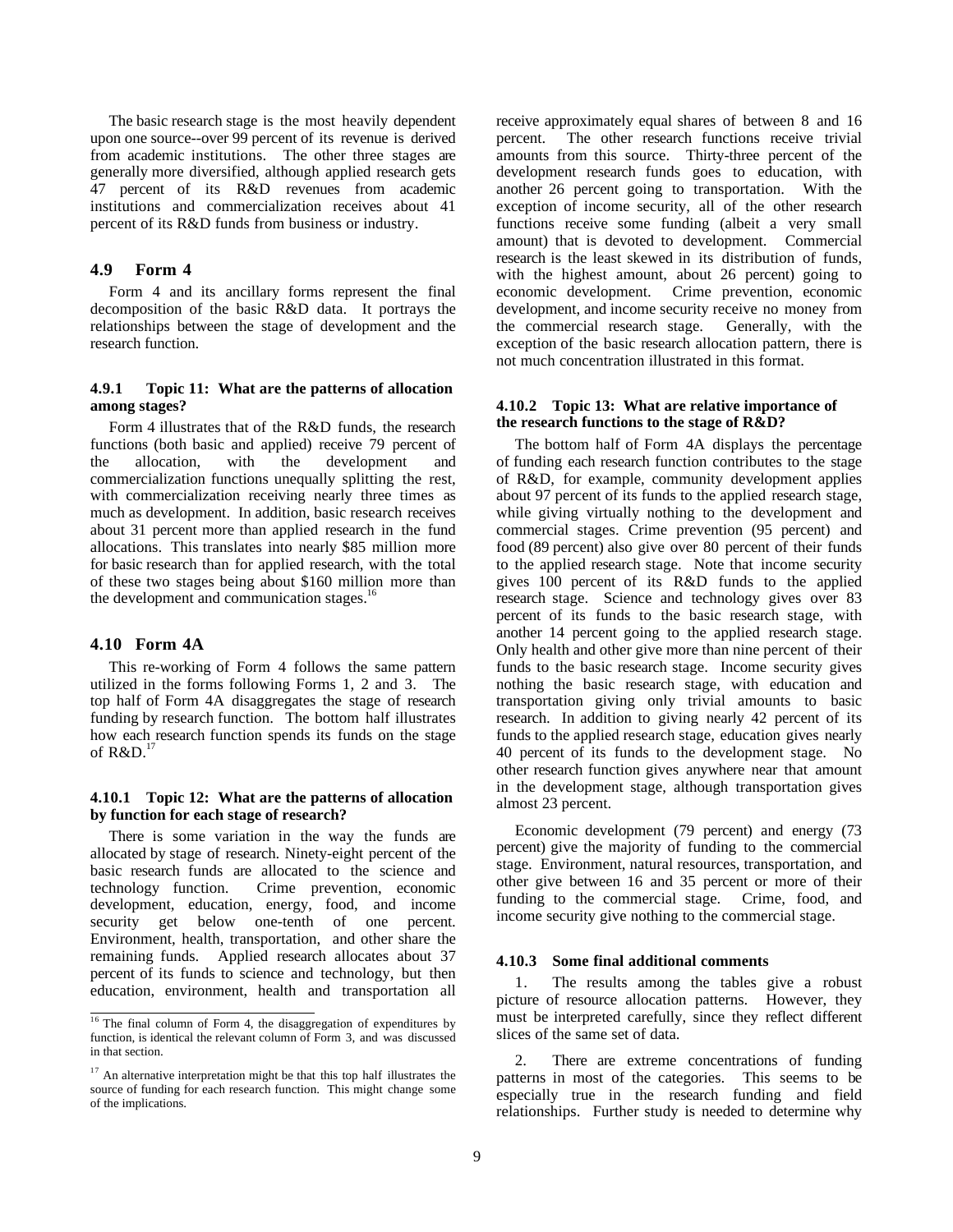this is occurring. In particular, it would be useful to determine if any sort of marginal analysis might improve resource allocation decisions. Allocation decisions may be more of a function of the political process than of economic analysis.

3. There are typically (but not always) different supporters of different functions. Overall, there may be some rough equality in the system, since there are different champions of different activities.

4. If funding is the evaluative criteria, it appears as if there is stronger support for the research activities of R&D than for the development and commercialization activities.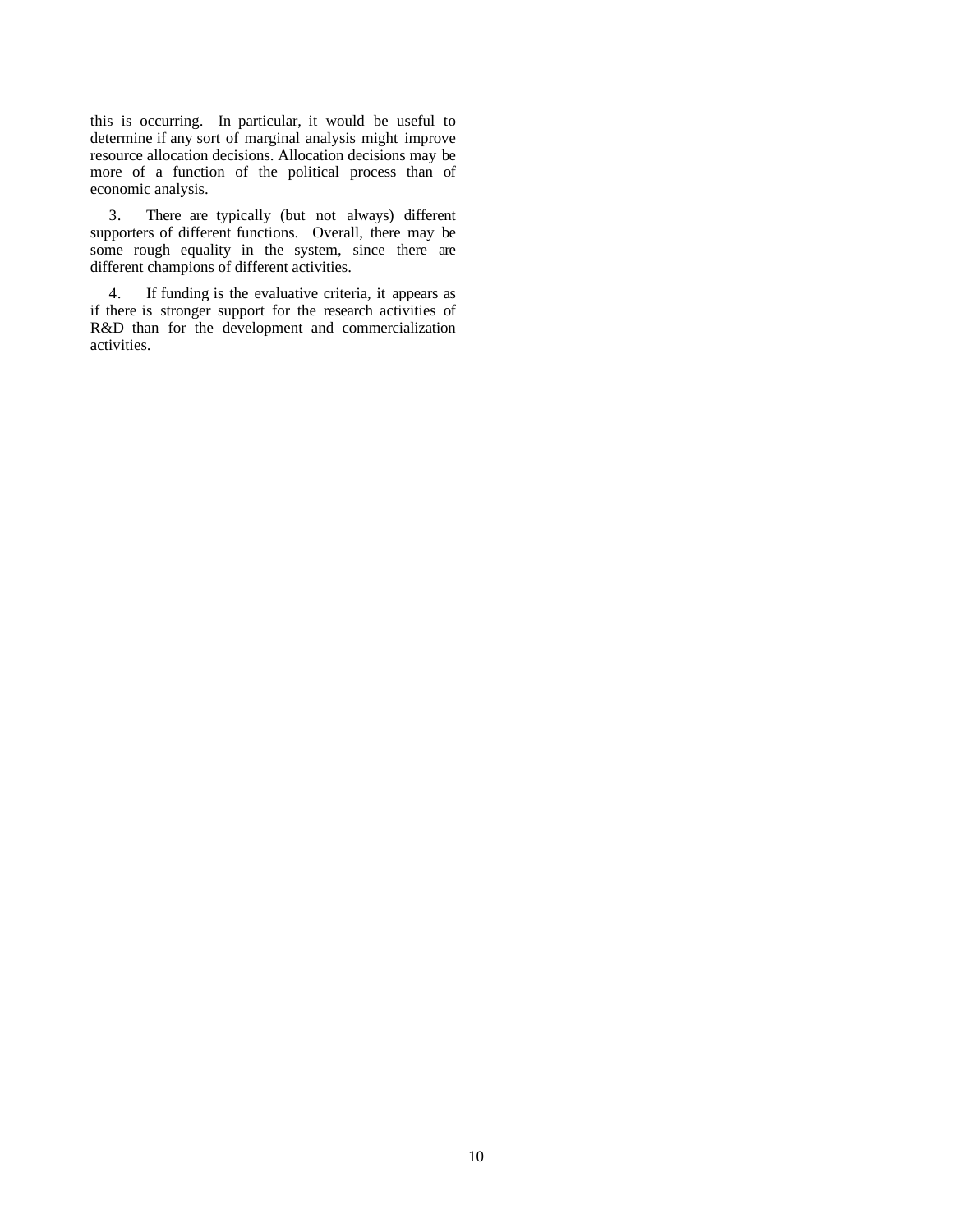|                                                      |            |              |                                |              |                     | ----------- |             | Other                | Total       | $\frac{0}{6}$ |
|------------------------------------------------------|------------|--------------|--------------------------------|--------------|---------------------|-------------|-------------|----------------------|-------------|---------------|
|                                                      | Federal    | Industry     |                                |              | State Sources       | Restricted  | Other       |                      |             | nf            |
|                                                      | Sources    |              | <b>Direct</b><br>Appropriation | <b>Bonds</b> | Lotterv<br>Proceeds | Funds       |             | Non-state<br>Sources |             | Total         |
|                                                      | (A)        | (B)          | (C)                            | (D)          | (E)                 | (F)         | (G)         | (H)                  | $\sqrt{n}$  |               |
|                                                      |            |              |                                |              |                     |             |             |                      |             |               |
|                                                      | 10.90%     | 0.22%        | 70.09%                         | 0.17%        | 0.00%               | 3.48%       | 12.58%      | 2.55%                | 100.00%     |               |
| Research Function or Use                             |            |              |                                |              |                     |             |             |                      |             |               |
| 1. Total                                             | 34,647,581 | 691,262      | 222,713,434                    | 545,400      | $\mathsf 0$         | 11,070,763  | 39,983,534  | 8,099,371            | 317,751,344 | 100.00%       |
| 1a. Community Development, Housing & Public Services | 265,845    | $\mathbf 0$  | 1,143,031                      | 9,666        | $\mathbf 0$         | $\Omega$    | 949,238     | 693,150              | 3,060,930   | 0.96%         |
| 1b. Crime Prevention and Control                     | 170.081    | $\Omega$     | 1,498,507                      | $\Omega$     | $\mathbf 0$         | $\Omega$    | $\Omega$    | $\Omega$             | 1,668,588   | 0.53%         |
| 1c. Economic Development                             | 258,386    | 2,500        | 6,838,462                      | $\Omega$     | $\mathsf 0$         | 2,277,157   | 4,919,017   | 870,173              | 15,165,694  | 4.77%         |
| 1d. Education                                        | 15,022,938 | 2,500        | 6,530,989                      | 301,400      | $\mathbf 0$         | 335,971     | 5,884,631   | 2,010,800            | 30,089,229  | 9.47%         |
| 1e. Energy                                           | 21,333     | $\mathbf 0$  | 539.413                        | $^{\circ}$   | $\mathbf{0}$        | 1,372,223   | 5.439.393   | 736.027              | 8,108,388   | 2.55%         |
| 1f. Environment                                      | 2,172,278  | $\mathbf 0$  | 9,484,135                      | $\mathbf{0}$ | $\mathsf 0$         | 3,254,540   | 6,586,167   | 738,291              | 22,235,410  | 7.00%         |
| 1g. Food, Fiber, Other Agricultural Products         | $\Omega$   | $\mathbf 0$  | 727,481                        | $\pmb{0}$    | $\mathbb O$         | 2,870       | 278,332     | 126,000              | 1,134,683   | 0.36%         |
| 1h. Health                                           | 5,723,965  | 686,262      | 6,331,180                      | $\Omega$     | $\mathsf 0$         | 1,466,046   | 6,729,798   | 1,760,690            | 22,697,940  | 7.14%         |
| 1i. Income Security & Social Services                | 1,108,500  | $\mathbf 0$  | 1,312,000                      | $\Omega$     | $\mathbf 0$         | $\Omega$    | $\Omega$    | $\Omega$             | 2.420.500   | 0.76%         |
| 1j. Natural Resources                                | 434,242    | $\mathbf 0$  | 862,048                        | 224,666      | $\mathbf 0$         | 135,049     | 255,090     | $\mathbf 0$          | 1,911,094   | 0.60%         |
| 1k. Science & Technology Base                        | 1,238,334  | $\mathbf 0$  | 171,388,865                    | $\mathbf 0$  | $\mathbf{0}$        | 1,949,501   | 4,457,508   | 697,995              | 179,732,202 | 56.56%        |
| 11. Transportation                                   | 8,192,611  | $\mathbf 0$  | 13,513,676                     | $\Omega$     | $\mathsf 0$         | 277,408     | 3,822,464   | 466,245              | 26,272,404  | 8.27%         |
| 1m. Other functional areas, not elsewhere classified | 39,069     | $\mathbf{0}$ | 2,543,649                      | 9,668        | $\pmb{0}$           | $\Omega$    | 661,900     | $\Omega$             | 3,254,286   | 1.02%         |
| Field of Science or Engineering                      |            |              |                                |              |                     |             |             |                      |             |               |
| 2. Total                                             | 34,647,581 | 691,262      | 222,713,434                    | 545,400      | $\mathbf 0$         | 11,070,763  | 39,983,534  | 8,099,371            | 317,751,344 | 100.00%       |
| 2a. Biological Sciences                              | 256,833    | $\theta$     | 86,990,839                     | $\mathbf 0$  | $\mathbf{0}$        | 1,354,599   | 379,887     | 344,154              | 89.326.312  | 28.11%        |
| 2b. Medical Sciences                                 | 5,239,549  | 686,262      | 15,367,558                     | $\mathbb O$  | $\mathbf 0$         | 19,000      | $\Omega$    | 197,916              | 21,510,285  | 6.77%         |
| 2c. Psychology                                       | 29,401     | $\mathbf 0$  | 2,178,952                      | $\mathbf{0}$ | $\mathbf{0}$        | 58,619      | $\mathbf 0$ | $\mathbf{0}$         | 2,266,972   | 0.71%         |
| 2d. Physical Sciences                                | 1,075,604  | $\mathbf{0}$ | 25,150,857                     | $\mathbf{0}$ | $\mathsf 0$         | 887,250     | 1,295,806   | 1,153,500            | 29,563,016  | 9.30%         |
| 2e. Environmental Sciences                           | 1,871,223  | $\mathbf 0$  | 8,615,946                      | $\mathbf{0}$ | $\mathbb O$         | 2,112,158   | 15,240,094  | 1,473,589            | 29,313,009  | 9.23%         |
| 2f. Mathematics & Computer Science                   | 64,707     | $\pmb{0}$    | 4,458,432                      | $\mathbf{0}$ | $\mathbf 0$         | 166,041     | 1,622,733   | 545,458              | 6,857,370   | 2.16%         |
| 2g. Engineering                                      | 8,831,395  | $\mathbf{0}$ | 30,764,394                     | 244,000      | $\mathbf 0$         | 4,600,721   | 17,153,102  | 1,700,369            | 63,293,981  | 19.92%        |
| 2h. Social Sciences                                  | 9,259,676  | 5,000        | 22,112,389                     | 150,700      | $\mathbb O$         | 232,464     | 1,500,400   | 1,133,525            | 34,394,154  | 10.82%        |
| 2i. Other Sciences, not elsewhere classified:        | 8,019,194  | $\mathbf 0$  | 27,074,070                     | 150,700      | $\mathbf 0$         | 1,639,911   | 2,791,513   | 1,550,859            | 41,226,246  | 12.97%        |
| Stage of R&D                                         |            |              |                                |              |                     |             |             |                      |             |               |
| 3. Total                                             | 34,647,581 | 691,262      | 222,713,434                    | 545,400      | $\mathsf 0$         | 11,070,763  | 39,983,534  | 8.099.371            | 317,751,344 | 100.00%       |
| 3a. Basic Research                                   | 1,962,429  | $\mathbf 0$  | 150,695,824                    | $\mathbf 0$  | $\mathbf 0$         | 319,584     | 171,000     | 2,263                | 153,151,099 | 48.20%        |
| 3b. Applied Research                                 | 19,342,716 | 691,262      | 51,621,256                     | 150,700      | $\mathsf 0$         | 5,238,546   | 8,837,851   | 4,764,458            | 90,646,789  | 28.53%        |
| 3c. Development                                      | 11,403,015 | $\mathbf 0$  | 8,569,755                      | 180,700      | $\mathbf 0$         | 2,119,390   | 4,646,027   | 1,203,316            | 28,122,202  | 8.85%         |
| 3d. Commercialization                                | 1,939,421  | $\mathbf 0$  | 11,826,601                     | 214,000      | $\mathsf 0$         | 3,393,243   | 26,328,657  | 2,129,334            | 45,831,255  | 14.42%        |
| R&D Performer                                        |            |              |                                |              |                     |             |             |                      |             |               |
| 4. Total                                             | 34,647,581 | 691,262      | 222,713,434                    | 545,400      | $\mathsf 0$         | 11,070,763  | 39,983,534  | 8,099,371            | 317,751,344 | 100.00%       |
| 4a. Within State Government                          | 7,445,751  | 2,500        | 15,485,364                     | 294,233      | $\mathbf 0$         | 1,158,899   | 13,491,621  | 4,272,459            | 42,150,827  | 13.27%        |
| 4b. Local or County Government                       | 3,944,707  | 0            | 4,928,499                      | 50,233       | $\mathbf 0$         | 1,127,127   | 9,684,673   | 867,466              | 20,602,705  | 6.48%         |
| 4c. Industry or Business                             | 3,997,585  | 2,500        | 13,549,624                     | 50,233       | $\mathbf{0}$        | 2,751,761   | 9,842,195   | 884,967              | 31,078,865  | 9.78%         |
| 4d. Academic Institution                             | 9,343,343  | $\mathbf 0$  | 182,621,074                    | 50,233       | $\mathbf 0$         | 3,902,094   | 2,968,098   | 1,160,948            | 200,045,790 | 62.96%        |
| 4e. Private Individual                               | 2,911,201  | $\mathbf 0$  | 1,149,610                      | 50,233       | $\mathsf 0$         | 921,069     | 1,407,943   | 452,396              | 6,892,451   | 2.17%         |
| 4f. Non-profit Organization                          | 6,046,012  | 686,262      | 3,641,956                      | 50,233       | $\mathbf 0$         | 1,087,573   | 1,863,773   | 335,133              | 13,710,942  | 4.31%         |
| 4g. Other Performer:                                 | 958,982    | $\mathbf{0}$ | 1,337,308                      | $\mathsf 0$  | $\mathbf 0$         | 122,242     | 725,233     | 126,000              | 3,269,765   | 1.03%         |

**Form 1. Fiscal Year 1995-1996 Non-Plant Expenditures by Source**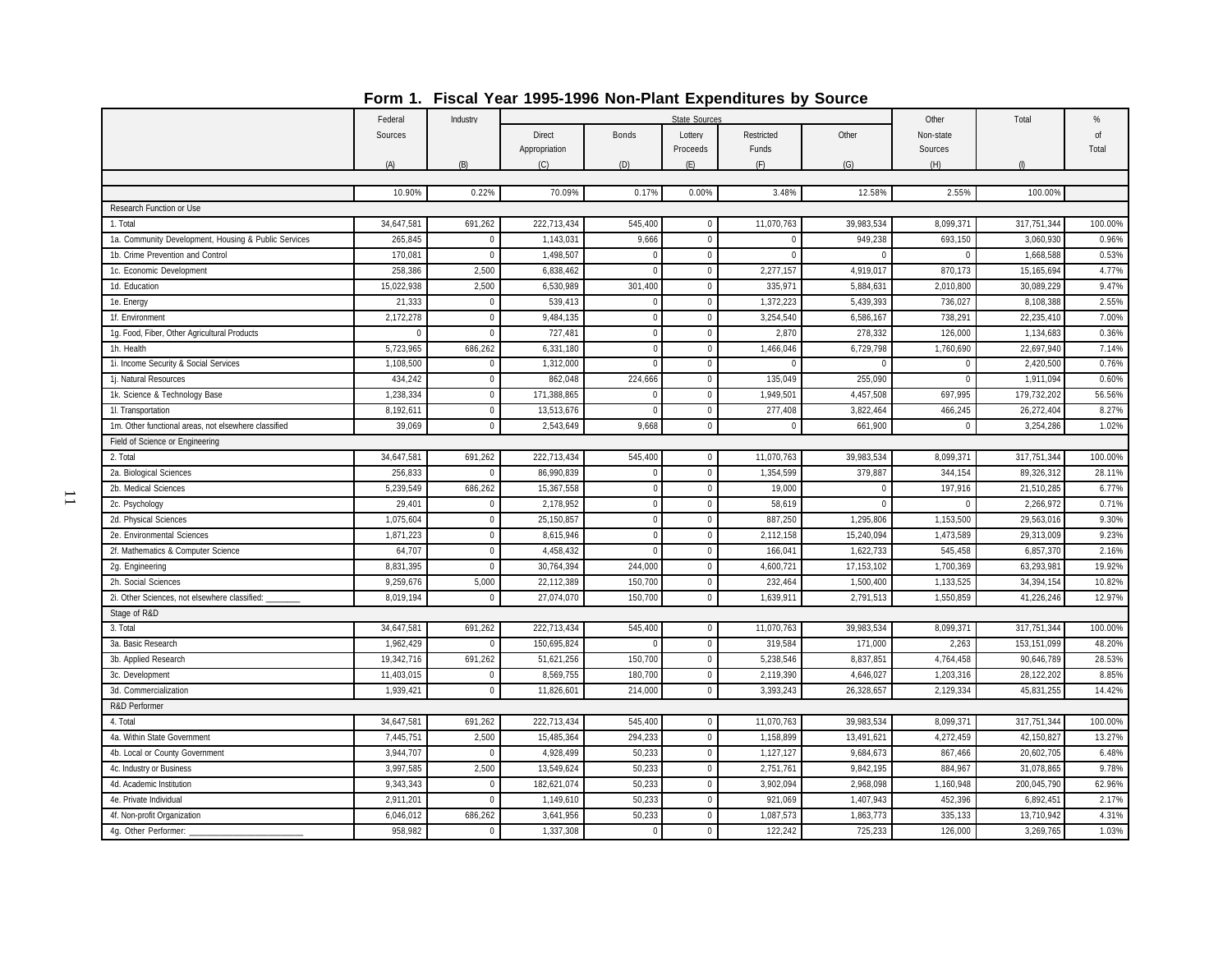|                                                      | All         | $\frac{9}{6}$ | All        | $\frac{9}{6}$ | Total       |
|------------------------------------------------------|-------------|---------------|------------|---------------|-------------|
|                                                      | State       | of            | Other      | of            |             |
|                                                      | Sources     | Total         | Sources    | Total         |             |
|                                                      |             | 86.33%        |            | 13.67%        |             |
| Research Function or Use                             |             |               |            |               |             |
| 1. Total                                             | 274,313,131 | 100.00%       | 43,438,213 | 100.00%       | 317,751,344 |
| 1a. Community Development, Housing & Public Services | 2,101,935   | 0.77%         | 958,995    | 2.21%         | 3,060,930   |
| 1b. Crime Prevention and Control                     | 1,498,507   | 0.55%         | 170,081    | 0.39%         | 1,668,588   |
| 1c. Economic Development                             | 14,034,636  | 5.12%         | 1,131,059  | 2.60%         | 15,165,694  |
| 1d. Education                                        | 13,052,991  | 4.76%         | 17,036,238 | 39.22%        | 30,089,229  |
| 1e. Energy                                           | 7,351,028   | 2.68%         | 757,360    | 1.74%         | 8,108,388   |
| 1f. Environment                                      | 19,324,841  | 7.04%         | 2,910,569  | 6.70%         | 22,235,410  |
| 1g. Food, Fiber, Other Agricultural Products         | 1,008,683   | 0.37%         | 126,000    | 0.29%         | 1,134,683   |
| 1h. Health                                           | 14,527,023  | 5.30%         | 8,170,917  | 18.81%        | 22,697,940  |
| 1i. Income Security & Social Services                | 1,312,000   | 0.48%         | 1,108,500  | 2.55%         | 2,420,500   |
| 1j. Natural Resources                                | 1,476,852   | 0.54%         | 434,242    | 1.00%         | 1,911,094   |
| 1k. Science & Technology Base                        | 177,795,873 | 64.81%        | 1,936,329  | 4.46%         | 179,732,202 |
| 1l. Transportation                                   | 17,613,548  | 6.42%         | 8,658,856  | 19.93%        | 26,272,404  |
| 1m. Other functional areas, not elsewhere classified | 3,215,217   | 1.17%         | 39,069     | 0.09%         | 3,254,286   |
| Field of Science or Engineering                      |             |               |            |               |             |
| 2. Total                                             | 274,313,131 | 100.00%       | 43,438,213 | 100.00%       | 317,751,344 |
| 2a. Biological Sciences                              | 88,725,325  | 32.34%        | 600,987    | 1.38%         | 89,326,312  |
| 2b. Medical Sciences                                 | 15,386,558  | 5.61%         | 6,123,727  | 14.10%        | 21,510,285  |
| 2c. Psychology                                       | 2,237,571   | 0.82%         | 29,401     | 0.07%         | 2,266,972   |
| 2d. Physical Sciences                                | 27,333,912  | 9.96%         | 2,229,104  | 5.13%         | 29,563,016  |
| 2e. Environmental Sciences                           | 25,968,197  | 9.47%         | 3,344,812  | 7.70%         | 29,313,009  |
| 2f. Mathematics & Computer Science                   | 6,247,206   | 2.28%         | 610,165    | 1.40%         | 6,857,370   |
| 2g. Engineering                                      | 52,762,217  | 19.23%        | 10,531,764 | 24.25%        | 63,293,981  |
| 2h. Social Sciences                                  | 23,995,953  | 8.75%         | 10,398,201 | 23.94%        | 34,394,154  |
| 2i. Other Sciences, not elsewhere classified:        | 31,656,194  | 11.54%        | 9,570,053  | 22.03%        | 41,226,246  |
| Stage of R&D                                         |             |               |            |               |             |
| 3. Total                                             | 274,313,131 | 100.00%       | 43,438,213 | 100.00%       | 317,751,344 |
| 3a. Basic Research                                   | 151,186,408 | 55.11%        | 1,964,692  | 4.52%         | 153,151,099 |
| 3b. Applied Research                                 | 65,848,353  | 24.00%        | 24,798,436 | 57.09%        | 90,646,789  |
| 3c. Development                                      | 15,515,871  | 5.66%         | 12,606,331 | 29.02%        | 28,122,202  |
| 3d. Commercialization                                | 41,762,500  | 15.22%        | 4,068,755  | 9.37%         | 45,831,255  |
| R&D Performer                                        |             |               |            |               |             |
| 4. Total                                             | 274,313,131 | 100.00%       | 43,438,213 | 100.00%       | 317,751,344 |
| 4a. Within State Government                          | 30,430,117  | 11.09%        | 11,720,710 | 26.98%        | 42,150,827  |
| 4b. Local or County Government                       | 15,790,532  | 5.76%         | 4,812,173  | 11.08%        | 20,602,705  |
| 4c. Industry or Business                             | 26,193,813  | 9.55%         | 4,885,052  | 11.25%        | 31,078,865  |
| 4d. Academic Institution                             | 189,541,498 | 69.10%        | 10,504,292 | 24.18%        | 200,045,790 |
| 4e. Private Individual                               | 3,528,854   | 1.29%         | 3,363,597  | 7.74%         | 6,892,451   |
| 4f. Non-profit Organization                          | 6,643,535   | 2.42%         | 7,067,408  | 16.27%        | 13,710,942  |
| 4g. Other Performer:                                 | 2,184,783   | 0.80%         | 1,084,982  | 2.50%         | 3,269,765   |

# **Form 1 (continued). Fiscal Year 1995-1996 Non-Plant Expenditures by Source – Breakdown State vs. Other Sources**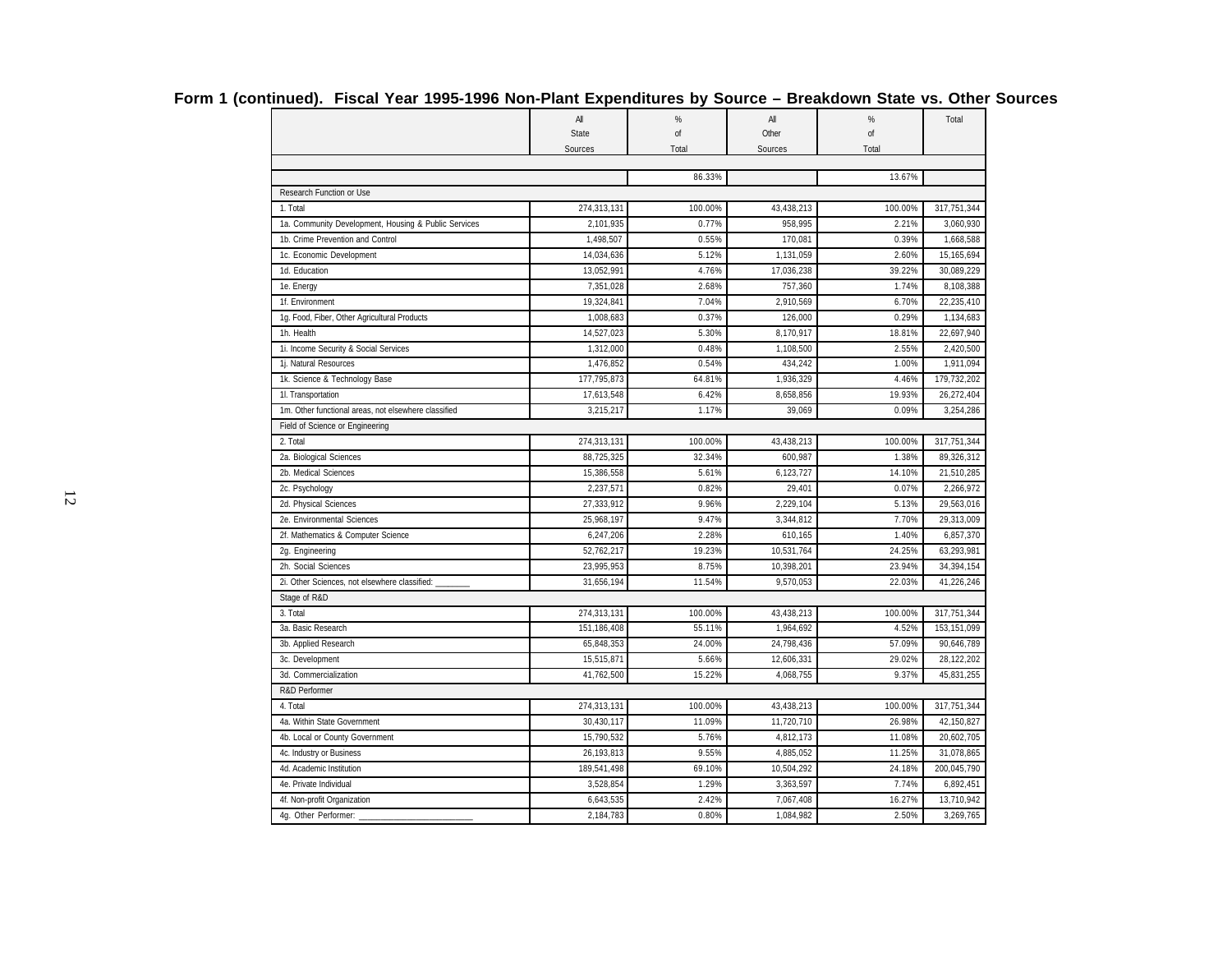| % of Total State<br>% of Total Federal Sources<br>% of Total Industry<br>% of Total Non-State<br>Sum<br>Restr. Funds/ Total State Funds<br>4.04%<br>10.90%<br>0.22%<br>86.33%<br>100.00%<br>2.55%<br>1. Research Function or Use - Total<br>8.69%<br>22.65%<br>68.67%<br>0.00%<br>1a. Community Dev., Housing & Public Services<br>0.00%<br>100.00%<br>0.00%<br>1b. Crime Prevention and Control<br>10.19%<br>0.00%<br>0.00%<br>89.81%<br>100.00%<br>1.70%<br>0.02%<br>5.74%<br>92.54%<br>100.00%<br>16.23%<br>1c. Economic Development<br>2.57%<br>49.93%<br>6.68%<br>43.38%<br>100.00%<br>1d. Education<br>0.01%<br>18.67%<br>0.26%<br>0.00%<br>9.08%<br>90.66%<br>100.00%<br>1e. Energy<br>9.77%<br>3.32%<br>86.91%<br>100.00%<br>16.84%<br>1f. Environment<br>0.00%<br>11.10%<br>100.00%<br>0.28%<br>1g. Food, Fiber, Other Agricultural Products<br>0.00%<br>0.00%<br>88.90%<br>3.02%<br>7.76%<br>100.00%<br>10.09%<br>1h. Health<br>25.22%<br>64.00%<br>45.80%<br>0.00%<br>0.00%<br>54.20%<br>100.00%<br>0.00%<br>1i. Income Security & Social Services<br>9.14%<br>1j. Natural Resources<br>22.72%<br>0.00%<br>0.00%<br>77.28%<br>100.00%<br>1k. Science & Technology Base<br>0.69%<br>0.00%<br>0.39%<br>98.92%<br>100.00%<br>1.10%<br>0.00%<br>1.77%<br>67.04%<br>100.00%<br>1.57%<br>11. Transportation<br>31.18%<br>0.00%<br>0.00%<br>98.80%<br>$0.00\%$<br>1m. Other functional areas, not elsewhere classified<br>1.20%<br>100.00%<br>5.27<br>15.95<br>0.23<br>78.55<br>5.88<br>Average for Category<br>0.065<br>0.073<br><b>Standard Deviation</b><br>0.175<br>0.008<br>0.177<br>1.242<br>Coefficient of Variation<br>1.099<br>3.574<br>1.237<br>0.225<br>0.22%<br>2.55%<br>86.33%<br>100.00%<br>4.04%<br>2. Field of Science or Engineering - Total<br>10.90%<br>0.29%<br>0.00%<br>0.39%<br>99.33%<br>100.00%<br>1.53%<br>2a. Biological Sciences<br>24.36%<br>0.92%<br>71.53%<br>0.12%<br>2b. Medical Sciences<br>3.19%<br>100.00%<br>2c. Psychology<br>1.30%<br>0.00%<br>0.00%<br>98.70%<br>100.00%<br>2.62%<br>3.25%<br>3.64%<br>0.00%<br>3.90%<br>92.46%<br>100.00%<br>2d. Physical Sciences<br>6.38%<br>0.00%<br>5.03%<br>88.59%<br>100.00%<br>8.13%<br>2e. Environmental Sciences<br>0.94%<br>7.95%<br>100.00%<br>2.66%<br>2f. Mathematics & Computer Science<br>0.00%<br>91.10%<br>2.69%<br>83.36%<br>100.00%<br>8.72%<br>2g. Engineering<br>13.95%<br>0.00%<br>0.97%<br>2h. Social Sciences<br>26.92%<br>3.30%<br>100.00%<br>0.01%<br>69.77%<br>2i. Other Sciences<br>3.76%<br>5.18%<br>19.45%<br>0.00%<br>76.79%<br>100.00%<br>10.80<br>0.36<br>3.10<br>85.74<br>3.69<br>Average for Category<br><b>Standard Deviation</b><br>0.106<br>0.011<br>0.025<br>0.111<br>0.031<br>Coefficient of Variation<br>0.980<br>2.985<br>0.808<br>0.129<br>0.828<br>3. Stage of R&D - Total<br>10.90%<br>0.22%<br>2.55%<br>86.33%<br>100.00%<br>4.04%<br>0.21%<br>3a. Basic Research<br>1.28%<br>0.00%<br>0.00%<br>98.72%<br>100.00%<br>3b. Applied Research<br>21.34%<br>0.76%<br>5.26%<br>72.64%<br>100.00%<br>7.96%<br>13.66%<br>3c. Development<br>40.55%<br>4.28%<br>55.17%<br>100.00%<br>0.00%<br>3d. Commercialization<br>4.23%<br>0.00%<br>4.65%<br>91.12%<br>100.00%<br>8.13%<br>3.55<br>7.49<br>16.85<br>0.19<br>79.41<br>Average for Category<br><b>Standard Deviation</b><br>0.055<br>0.181<br>0.004<br>0.024<br>0.195<br>1.074<br>2.000<br>0.676<br>0.246<br>0.738<br>Coefficient of Variation<br>4.04%<br>10.90%<br>0.22%<br>2.55%<br>86.33%<br>100.00%<br>4. R&D Performer - Total<br>3.81%<br>17.66%<br>10.14%<br>72.19%<br>100.00%<br>4a. Within State Government<br>0.01%<br>19.15%<br>0.00%<br>4.21%<br>76.64%<br>100.00%<br>7.14%<br>4b. Local or County Government<br>2.85%<br>10.51%<br>12.86%<br>0.01%<br>84.28%<br>100.00%<br>4c. Industry or Business<br>4.67%<br>0.00%<br>0.58%<br>94.75%<br>100.00%<br>2.06%<br>4d. Academic Institution<br>4e. Private Individual<br>6.56%<br>100.00%<br>26.10%<br>42.24%<br>0.00%<br>51.20%<br>16.37%<br>2.44%<br>48.45%<br>100.00%<br>4f. Non-profit Organization<br>44.10%<br>5.01%<br>29.33%<br>0.00%<br>3.85%<br>66.82%<br>100.00%<br>5.60%<br>4g. Other Performer:<br>4.38<br>24.29<br>0.72<br>70.62<br>10.23<br>Average for Category<br><b>Standard Deviation</b><br>0.149<br>0.019<br>0.031<br>0.168<br>0.085<br>0.827<br>0.612<br>2.637<br>0.715<br>0.238<br>Coefficient of Variation |  | əlaye anu renomier caleyones |  |  |
|-------------------------------------------------------------------------------------------------------------------------------------------------------------------------------------------------------------------------------------------------------------------------------------------------------------------------------------------------------------------------------------------------------------------------------------------------------------------------------------------------------------------------------------------------------------------------------------------------------------------------------------------------------------------------------------------------------------------------------------------------------------------------------------------------------------------------------------------------------------------------------------------------------------------------------------------------------------------------------------------------------------------------------------------------------------------------------------------------------------------------------------------------------------------------------------------------------------------------------------------------------------------------------------------------------------------------------------------------------------------------------------------------------------------------------------------------------------------------------------------------------------------------------------------------------------------------------------------------------------------------------------------------------------------------------------------------------------------------------------------------------------------------------------------------------------------------------------------------------------------------------------------------------------------------------------------------------------------------------------------------------------------------------------------------------------------------------------------------------------------------------------------------------------------------------------------------------------------------------------------------------------------------------------------------------------------------------------------------------------------------------------------------------------------------------------------------------------------------------------------------------------------------------------------------------------------------------------------------------------------------------------------------------------------------------------------------------------------------------------------------------------------------------------------------------------------------------------------------------------------------------------------------------------------------------------------------------------------------------------------------------------------------------------------------------------------------------------------------------------------------------------------------------------------------------------------------------------------------------------------------------------------------------------------------------------------------------------------------------------------------------------------------------------------------------------------------------------------------------------------------------------------------------------------------------------------------------------------------------------------------------------------------------------------------------------------------------------------------------------------------------------------------------------------------------------------------------------------------------------------------------------------------------------------------------------------------------------------------------------------------------------------------------------------------------------------------------------------------------------------------------------------------------------------------------------------------------------------------------------------------------------------------------------------------------------------------------------------------------------------|--|------------------------------|--|--|
|                                                                                                                                                                                                                                                                                                                                                                                                                                                                                                                                                                                                                                                                                                                                                                                                                                                                                                                                                                                                                                                                                                                                                                                                                                                                                                                                                                                                                                                                                                                                                                                                                                                                                                                                                                                                                                                                                                                                                                                                                                                                                                                                                                                                                                                                                                                                                                                                                                                                                                                                                                                                                                                                                                                                                                                                                                                                                                                                                                                                                                                                                                                                                                                                                                                                                                                                                                                                                                                                                                                                                                                                                                                                                                                                                                                                                                                                                                                                                                                                                                                                                                                                                                                                                                                                                                                                                                   |  |                              |  |  |
|                                                                                                                                                                                                                                                                                                                                                                                                                                                                                                                                                                                                                                                                                                                                                                                                                                                                                                                                                                                                                                                                                                                                                                                                                                                                                                                                                                                                                                                                                                                                                                                                                                                                                                                                                                                                                                                                                                                                                                                                                                                                                                                                                                                                                                                                                                                                                                                                                                                                                                                                                                                                                                                                                                                                                                                                                                                                                                                                                                                                                                                                                                                                                                                                                                                                                                                                                                                                                                                                                                                                                                                                                                                                                                                                                                                                                                                                                                                                                                                                                                                                                                                                                                                                                                                                                                                                                                   |  |                              |  |  |
|                                                                                                                                                                                                                                                                                                                                                                                                                                                                                                                                                                                                                                                                                                                                                                                                                                                                                                                                                                                                                                                                                                                                                                                                                                                                                                                                                                                                                                                                                                                                                                                                                                                                                                                                                                                                                                                                                                                                                                                                                                                                                                                                                                                                                                                                                                                                                                                                                                                                                                                                                                                                                                                                                                                                                                                                                                                                                                                                                                                                                                                                                                                                                                                                                                                                                                                                                                                                                                                                                                                                                                                                                                                                                                                                                                                                                                                                                                                                                                                                                                                                                                                                                                                                                                                                                                                                                                   |  |                              |  |  |
|                                                                                                                                                                                                                                                                                                                                                                                                                                                                                                                                                                                                                                                                                                                                                                                                                                                                                                                                                                                                                                                                                                                                                                                                                                                                                                                                                                                                                                                                                                                                                                                                                                                                                                                                                                                                                                                                                                                                                                                                                                                                                                                                                                                                                                                                                                                                                                                                                                                                                                                                                                                                                                                                                                                                                                                                                                                                                                                                                                                                                                                                                                                                                                                                                                                                                                                                                                                                                                                                                                                                                                                                                                                                                                                                                                                                                                                                                                                                                                                                                                                                                                                                                                                                                                                                                                                                                                   |  |                              |  |  |
|                                                                                                                                                                                                                                                                                                                                                                                                                                                                                                                                                                                                                                                                                                                                                                                                                                                                                                                                                                                                                                                                                                                                                                                                                                                                                                                                                                                                                                                                                                                                                                                                                                                                                                                                                                                                                                                                                                                                                                                                                                                                                                                                                                                                                                                                                                                                                                                                                                                                                                                                                                                                                                                                                                                                                                                                                                                                                                                                                                                                                                                                                                                                                                                                                                                                                                                                                                                                                                                                                                                                                                                                                                                                                                                                                                                                                                                                                                                                                                                                                                                                                                                                                                                                                                                                                                                                                                   |  |                              |  |  |
|                                                                                                                                                                                                                                                                                                                                                                                                                                                                                                                                                                                                                                                                                                                                                                                                                                                                                                                                                                                                                                                                                                                                                                                                                                                                                                                                                                                                                                                                                                                                                                                                                                                                                                                                                                                                                                                                                                                                                                                                                                                                                                                                                                                                                                                                                                                                                                                                                                                                                                                                                                                                                                                                                                                                                                                                                                                                                                                                                                                                                                                                                                                                                                                                                                                                                                                                                                                                                                                                                                                                                                                                                                                                                                                                                                                                                                                                                                                                                                                                                                                                                                                                                                                                                                                                                                                                                                   |  |                              |  |  |
|                                                                                                                                                                                                                                                                                                                                                                                                                                                                                                                                                                                                                                                                                                                                                                                                                                                                                                                                                                                                                                                                                                                                                                                                                                                                                                                                                                                                                                                                                                                                                                                                                                                                                                                                                                                                                                                                                                                                                                                                                                                                                                                                                                                                                                                                                                                                                                                                                                                                                                                                                                                                                                                                                                                                                                                                                                                                                                                                                                                                                                                                                                                                                                                                                                                                                                                                                                                                                                                                                                                                                                                                                                                                                                                                                                                                                                                                                                                                                                                                                                                                                                                                                                                                                                                                                                                                                                   |  |                              |  |  |
|                                                                                                                                                                                                                                                                                                                                                                                                                                                                                                                                                                                                                                                                                                                                                                                                                                                                                                                                                                                                                                                                                                                                                                                                                                                                                                                                                                                                                                                                                                                                                                                                                                                                                                                                                                                                                                                                                                                                                                                                                                                                                                                                                                                                                                                                                                                                                                                                                                                                                                                                                                                                                                                                                                                                                                                                                                                                                                                                                                                                                                                                                                                                                                                                                                                                                                                                                                                                                                                                                                                                                                                                                                                                                                                                                                                                                                                                                                                                                                                                                                                                                                                                                                                                                                                                                                                                                                   |  |                              |  |  |
|                                                                                                                                                                                                                                                                                                                                                                                                                                                                                                                                                                                                                                                                                                                                                                                                                                                                                                                                                                                                                                                                                                                                                                                                                                                                                                                                                                                                                                                                                                                                                                                                                                                                                                                                                                                                                                                                                                                                                                                                                                                                                                                                                                                                                                                                                                                                                                                                                                                                                                                                                                                                                                                                                                                                                                                                                                                                                                                                                                                                                                                                                                                                                                                                                                                                                                                                                                                                                                                                                                                                                                                                                                                                                                                                                                                                                                                                                                                                                                                                                                                                                                                                                                                                                                                                                                                                                                   |  |                              |  |  |
|                                                                                                                                                                                                                                                                                                                                                                                                                                                                                                                                                                                                                                                                                                                                                                                                                                                                                                                                                                                                                                                                                                                                                                                                                                                                                                                                                                                                                                                                                                                                                                                                                                                                                                                                                                                                                                                                                                                                                                                                                                                                                                                                                                                                                                                                                                                                                                                                                                                                                                                                                                                                                                                                                                                                                                                                                                                                                                                                                                                                                                                                                                                                                                                                                                                                                                                                                                                                                                                                                                                                                                                                                                                                                                                                                                                                                                                                                                                                                                                                                                                                                                                                                                                                                                                                                                                                                                   |  |                              |  |  |
|                                                                                                                                                                                                                                                                                                                                                                                                                                                                                                                                                                                                                                                                                                                                                                                                                                                                                                                                                                                                                                                                                                                                                                                                                                                                                                                                                                                                                                                                                                                                                                                                                                                                                                                                                                                                                                                                                                                                                                                                                                                                                                                                                                                                                                                                                                                                                                                                                                                                                                                                                                                                                                                                                                                                                                                                                                                                                                                                                                                                                                                                                                                                                                                                                                                                                                                                                                                                                                                                                                                                                                                                                                                                                                                                                                                                                                                                                                                                                                                                                                                                                                                                                                                                                                                                                                                                                                   |  |                              |  |  |
|                                                                                                                                                                                                                                                                                                                                                                                                                                                                                                                                                                                                                                                                                                                                                                                                                                                                                                                                                                                                                                                                                                                                                                                                                                                                                                                                                                                                                                                                                                                                                                                                                                                                                                                                                                                                                                                                                                                                                                                                                                                                                                                                                                                                                                                                                                                                                                                                                                                                                                                                                                                                                                                                                                                                                                                                                                                                                                                                                                                                                                                                                                                                                                                                                                                                                                                                                                                                                                                                                                                                                                                                                                                                                                                                                                                                                                                                                                                                                                                                                                                                                                                                                                                                                                                                                                                                                                   |  |                              |  |  |
|                                                                                                                                                                                                                                                                                                                                                                                                                                                                                                                                                                                                                                                                                                                                                                                                                                                                                                                                                                                                                                                                                                                                                                                                                                                                                                                                                                                                                                                                                                                                                                                                                                                                                                                                                                                                                                                                                                                                                                                                                                                                                                                                                                                                                                                                                                                                                                                                                                                                                                                                                                                                                                                                                                                                                                                                                                                                                                                                                                                                                                                                                                                                                                                                                                                                                                                                                                                                                                                                                                                                                                                                                                                                                                                                                                                                                                                                                                                                                                                                                                                                                                                                                                                                                                                                                                                                                                   |  |                              |  |  |
|                                                                                                                                                                                                                                                                                                                                                                                                                                                                                                                                                                                                                                                                                                                                                                                                                                                                                                                                                                                                                                                                                                                                                                                                                                                                                                                                                                                                                                                                                                                                                                                                                                                                                                                                                                                                                                                                                                                                                                                                                                                                                                                                                                                                                                                                                                                                                                                                                                                                                                                                                                                                                                                                                                                                                                                                                                                                                                                                                                                                                                                                                                                                                                                                                                                                                                                                                                                                                                                                                                                                                                                                                                                                                                                                                                                                                                                                                                                                                                                                                                                                                                                                                                                                                                                                                                                                                                   |  |                              |  |  |
|                                                                                                                                                                                                                                                                                                                                                                                                                                                                                                                                                                                                                                                                                                                                                                                                                                                                                                                                                                                                                                                                                                                                                                                                                                                                                                                                                                                                                                                                                                                                                                                                                                                                                                                                                                                                                                                                                                                                                                                                                                                                                                                                                                                                                                                                                                                                                                                                                                                                                                                                                                                                                                                                                                                                                                                                                                                                                                                                                                                                                                                                                                                                                                                                                                                                                                                                                                                                                                                                                                                                                                                                                                                                                                                                                                                                                                                                                                                                                                                                                                                                                                                                                                                                                                                                                                                                                                   |  |                              |  |  |
|                                                                                                                                                                                                                                                                                                                                                                                                                                                                                                                                                                                                                                                                                                                                                                                                                                                                                                                                                                                                                                                                                                                                                                                                                                                                                                                                                                                                                                                                                                                                                                                                                                                                                                                                                                                                                                                                                                                                                                                                                                                                                                                                                                                                                                                                                                                                                                                                                                                                                                                                                                                                                                                                                                                                                                                                                                                                                                                                                                                                                                                                                                                                                                                                                                                                                                                                                                                                                                                                                                                                                                                                                                                                                                                                                                                                                                                                                                                                                                                                                                                                                                                                                                                                                                                                                                                                                                   |  |                              |  |  |
|                                                                                                                                                                                                                                                                                                                                                                                                                                                                                                                                                                                                                                                                                                                                                                                                                                                                                                                                                                                                                                                                                                                                                                                                                                                                                                                                                                                                                                                                                                                                                                                                                                                                                                                                                                                                                                                                                                                                                                                                                                                                                                                                                                                                                                                                                                                                                                                                                                                                                                                                                                                                                                                                                                                                                                                                                                                                                                                                                                                                                                                                                                                                                                                                                                                                                                                                                                                                                                                                                                                                                                                                                                                                                                                                                                                                                                                                                                                                                                                                                                                                                                                                                                                                                                                                                                                                                                   |  |                              |  |  |
|                                                                                                                                                                                                                                                                                                                                                                                                                                                                                                                                                                                                                                                                                                                                                                                                                                                                                                                                                                                                                                                                                                                                                                                                                                                                                                                                                                                                                                                                                                                                                                                                                                                                                                                                                                                                                                                                                                                                                                                                                                                                                                                                                                                                                                                                                                                                                                                                                                                                                                                                                                                                                                                                                                                                                                                                                                                                                                                                                                                                                                                                                                                                                                                                                                                                                                                                                                                                                                                                                                                                                                                                                                                                                                                                                                                                                                                                                                                                                                                                                                                                                                                                                                                                                                                                                                                                                                   |  |                              |  |  |
|                                                                                                                                                                                                                                                                                                                                                                                                                                                                                                                                                                                                                                                                                                                                                                                                                                                                                                                                                                                                                                                                                                                                                                                                                                                                                                                                                                                                                                                                                                                                                                                                                                                                                                                                                                                                                                                                                                                                                                                                                                                                                                                                                                                                                                                                                                                                                                                                                                                                                                                                                                                                                                                                                                                                                                                                                                                                                                                                                                                                                                                                                                                                                                                                                                                                                                                                                                                                                                                                                                                                                                                                                                                                                                                                                                                                                                                                                                                                                                                                                                                                                                                                                                                                                                                                                                                                                                   |  |                              |  |  |
|                                                                                                                                                                                                                                                                                                                                                                                                                                                                                                                                                                                                                                                                                                                                                                                                                                                                                                                                                                                                                                                                                                                                                                                                                                                                                                                                                                                                                                                                                                                                                                                                                                                                                                                                                                                                                                                                                                                                                                                                                                                                                                                                                                                                                                                                                                                                                                                                                                                                                                                                                                                                                                                                                                                                                                                                                                                                                                                                                                                                                                                                                                                                                                                                                                                                                                                                                                                                                                                                                                                                                                                                                                                                                                                                                                                                                                                                                                                                                                                                                                                                                                                                                                                                                                                                                                                                                                   |  |                              |  |  |
|                                                                                                                                                                                                                                                                                                                                                                                                                                                                                                                                                                                                                                                                                                                                                                                                                                                                                                                                                                                                                                                                                                                                                                                                                                                                                                                                                                                                                                                                                                                                                                                                                                                                                                                                                                                                                                                                                                                                                                                                                                                                                                                                                                                                                                                                                                                                                                                                                                                                                                                                                                                                                                                                                                                                                                                                                                                                                                                                                                                                                                                                                                                                                                                                                                                                                                                                                                                                                                                                                                                                                                                                                                                                                                                                                                                                                                                                                                                                                                                                                                                                                                                                                                                                                                                                                                                                                                   |  |                              |  |  |
|                                                                                                                                                                                                                                                                                                                                                                                                                                                                                                                                                                                                                                                                                                                                                                                                                                                                                                                                                                                                                                                                                                                                                                                                                                                                                                                                                                                                                                                                                                                                                                                                                                                                                                                                                                                                                                                                                                                                                                                                                                                                                                                                                                                                                                                                                                                                                                                                                                                                                                                                                                                                                                                                                                                                                                                                                                                                                                                                                                                                                                                                                                                                                                                                                                                                                                                                                                                                                                                                                                                                                                                                                                                                                                                                                                                                                                                                                                                                                                                                                                                                                                                                                                                                                                                                                                                                                                   |  |                              |  |  |
|                                                                                                                                                                                                                                                                                                                                                                                                                                                                                                                                                                                                                                                                                                                                                                                                                                                                                                                                                                                                                                                                                                                                                                                                                                                                                                                                                                                                                                                                                                                                                                                                                                                                                                                                                                                                                                                                                                                                                                                                                                                                                                                                                                                                                                                                                                                                                                                                                                                                                                                                                                                                                                                                                                                                                                                                                                                                                                                                                                                                                                                                                                                                                                                                                                                                                                                                                                                                                                                                                                                                                                                                                                                                                                                                                                                                                                                                                                                                                                                                                                                                                                                                                                                                                                                                                                                                                                   |  |                              |  |  |
|                                                                                                                                                                                                                                                                                                                                                                                                                                                                                                                                                                                                                                                                                                                                                                                                                                                                                                                                                                                                                                                                                                                                                                                                                                                                                                                                                                                                                                                                                                                                                                                                                                                                                                                                                                                                                                                                                                                                                                                                                                                                                                                                                                                                                                                                                                                                                                                                                                                                                                                                                                                                                                                                                                                                                                                                                                                                                                                                                                                                                                                                                                                                                                                                                                                                                                                                                                                                                                                                                                                                                                                                                                                                                                                                                                                                                                                                                                                                                                                                                                                                                                                                                                                                                                                                                                                                                                   |  |                              |  |  |
|                                                                                                                                                                                                                                                                                                                                                                                                                                                                                                                                                                                                                                                                                                                                                                                                                                                                                                                                                                                                                                                                                                                                                                                                                                                                                                                                                                                                                                                                                                                                                                                                                                                                                                                                                                                                                                                                                                                                                                                                                                                                                                                                                                                                                                                                                                                                                                                                                                                                                                                                                                                                                                                                                                                                                                                                                                                                                                                                                                                                                                                                                                                                                                                                                                                                                                                                                                                                                                                                                                                                                                                                                                                                                                                                                                                                                                                                                                                                                                                                                                                                                                                                                                                                                                                                                                                                                                   |  |                              |  |  |
|                                                                                                                                                                                                                                                                                                                                                                                                                                                                                                                                                                                                                                                                                                                                                                                                                                                                                                                                                                                                                                                                                                                                                                                                                                                                                                                                                                                                                                                                                                                                                                                                                                                                                                                                                                                                                                                                                                                                                                                                                                                                                                                                                                                                                                                                                                                                                                                                                                                                                                                                                                                                                                                                                                                                                                                                                                                                                                                                                                                                                                                                                                                                                                                                                                                                                                                                                                                                                                                                                                                                                                                                                                                                                                                                                                                                                                                                                                                                                                                                                                                                                                                                                                                                                                                                                                                                                                   |  |                              |  |  |
|                                                                                                                                                                                                                                                                                                                                                                                                                                                                                                                                                                                                                                                                                                                                                                                                                                                                                                                                                                                                                                                                                                                                                                                                                                                                                                                                                                                                                                                                                                                                                                                                                                                                                                                                                                                                                                                                                                                                                                                                                                                                                                                                                                                                                                                                                                                                                                                                                                                                                                                                                                                                                                                                                                                                                                                                                                                                                                                                                                                                                                                                                                                                                                                                                                                                                                                                                                                                                                                                                                                                                                                                                                                                                                                                                                                                                                                                                                                                                                                                                                                                                                                                                                                                                                                                                                                                                                   |  |                              |  |  |
|                                                                                                                                                                                                                                                                                                                                                                                                                                                                                                                                                                                                                                                                                                                                                                                                                                                                                                                                                                                                                                                                                                                                                                                                                                                                                                                                                                                                                                                                                                                                                                                                                                                                                                                                                                                                                                                                                                                                                                                                                                                                                                                                                                                                                                                                                                                                                                                                                                                                                                                                                                                                                                                                                                                                                                                                                                                                                                                                                                                                                                                                                                                                                                                                                                                                                                                                                                                                                                                                                                                                                                                                                                                                                                                                                                                                                                                                                                                                                                                                                                                                                                                                                                                                                                                                                                                                                                   |  |                              |  |  |
|                                                                                                                                                                                                                                                                                                                                                                                                                                                                                                                                                                                                                                                                                                                                                                                                                                                                                                                                                                                                                                                                                                                                                                                                                                                                                                                                                                                                                                                                                                                                                                                                                                                                                                                                                                                                                                                                                                                                                                                                                                                                                                                                                                                                                                                                                                                                                                                                                                                                                                                                                                                                                                                                                                                                                                                                                                                                                                                                                                                                                                                                                                                                                                                                                                                                                                                                                                                                                                                                                                                                                                                                                                                                                                                                                                                                                                                                                                                                                                                                                                                                                                                                                                                                                                                                                                                                                                   |  |                              |  |  |
|                                                                                                                                                                                                                                                                                                                                                                                                                                                                                                                                                                                                                                                                                                                                                                                                                                                                                                                                                                                                                                                                                                                                                                                                                                                                                                                                                                                                                                                                                                                                                                                                                                                                                                                                                                                                                                                                                                                                                                                                                                                                                                                                                                                                                                                                                                                                                                                                                                                                                                                                                                                                                                                                                                                                                                                                                                                                                                                                                                                                                                                                                                                                                                                                                                                                                                                                                                                                                                                                                                                                                                                                                                                                                                                                                                                                                                                                                                                                                                                                                                                                                                                                                                                                                                                                                                                                                                   |  |                              |  |  |
|                                                                                                                                                                                                                                                                                                                                                                                                                                                                                                                                                                                                                                                                                                                                                                                                                                                                                                                                                                                                                                                                                                                                                                                                                                                                                                                                                                                                                                                                                                                                                                                                                                                                                                                                                                                                                                                                                                                                                                                                                                                                                                                                                                                                                                                                                                                                                                                                                                                                                                                                                                                                                                                                                                                                                                                                                                                                                                                                                                                                                                                                                                                                                                                                                                                                                                                                                                                                                                                                                                                                                                                                                                                                                                                                                                                                                                                                                                                                                                                                                                                                                                                                                                                                                                                                                                                                                                   |  |                              |  |  |
|                                                                                                                                                                                                                                                                                                                                                                                                                                                                                                                                                                                                                                                                                                                                                                                                                                                                                                                                                                                                                                                                                                                                                                                                                                                                                                                                                                                                                                                                                                                                                                                                                                                                                                                                                                                                                                                                                                                                                                                                                                                                                                                                                                                                                                                                                                                                                                                                                                                                                                                                                                                                                                                                                                                                                                                                                                                                                                                                                                                                                                                                                                                                                                                                                                                                                                                                                                                                                                                                                                                                                                                                                                                                                                                                                                                                                                                                                                                                                                                                                                                                                                                                                                                                                                                                                                                                                                   |  |                              |  |  |
|                                                                                                                                                                                                                                                                                                                                                                                                                                                                                                                                                                                                                                                                                                                                                                                                                                                                                                                                                                                                                                                                                                                                                                                                                                                                                                                                                                                                                                                                                                                                                                                                                                                                                                                                                                                                                                                                                                                                                                                                                                                                                                                                                                                                                                                                                                                                                                                                                                                                                                                                                                                                                                                                                                                                                                                                                                                                                                                                                                                                                                                                                                                                                                                                                                                                                                                                                                                                                                                                                                                                                                                                                                                                                                                                                                                                                                                                                                                                                                                                                                                                                                                                                                                                                                                                                                                                                                   |  |                              |  |  |
|                                                                                                                                                                                                                                                                                                                                                                                                                                                                                                                                                                                                                                                                                                                                                                                                                                                                                                                                                                                                                                                                                                                                                                                                                                                                                                                                                                                                                                                                                                                                                                                                                                                                                                                                                                                                                                                                                                                                                                                                                                                                                                                                                                                                                                                                                                                                                                                                                                                                                                                                                                                                                                                                                                                                                                                                                                                                                                                                                                                                                                                                                                                                                                                                                                                                                                                                                                                                                                                                                                                                                                                                                                                                                                                                                                                                                                                                                                                                                                                                                                                                                                                                                                                                                                                                                                                                                                   |  |                              |  |  |
|                                                                                                                                                                                                                                                                                                                                                                                                                                                                                                                                                                                                                                                                                                                                                                                                                                                                                                                                                                                                                                                                                                                                                                                                                                                                                                                                                                                                                                                                                                                                                                                                                                                                                                                                                                                                                                                                                                                                                                                                                                                                                                                                                                                                                                                                                                                                                                                                                                                                                                                                                                                                                                                                                                                                                                                                                                                                                                                                                                                                                                                                                                                                                                                                                                                                                                                                                                                                                                                                                                                                                                                                                                                                                                                                                                                                                                                                                                                                                                                                                                                                                                                                                                                                                                                                                                                                                                   |  |                              |  |  |
|                                                                                                                                                                                                                                                                                                                                                                                                                                                                                                                                                                                                                                                                                                                                                                                                                                                                                                                                                                                                                                                                                                                                                                                                                                                                                                                                                                                                                                                                                                                                                                                                                                                                                                                                                                                                                                                                                                                                                                                                                                                                                                                                                                                                                                                                                                                                                                                                                                                                                                                                                                                                                                                                                                                                                                                                                                                                                                                                                                                                                                                                                                                                                                                                                                                                                                                                                                                                                                                                                                                                                                                                                                                                                                                                                                                                                                                                                                                                                                                                                                                                                                                                                                                                                                                                                                                                                                   |  |                              |  |  |
|                                                                                                                                                                                                                                                                                                                                                                                                                                                                                                                                                                                                                                                                                                                                                                                                                                                                                                                                                                                                                                                                                                                                                                                                                                                                                                                                                                                                                                                                                                                                                                                                                                                                                                                                                                                                                                                                                                                                                                                                                                                                                                                                                                                                                                                                                                                                                                                                                                                                                                                                                                                                                                                                                                                                                                                                                                                                                                                                                                                                                                                                                                                                                                                                                                                                                                                                                                                                                                                                                                                                                                                                                                                                                                                                                                                                                                                                                                                                                                                                                                                                                                                                                                                                                                                                                                                                                                   |  |                              |  |  |
|                                                                                                                                                                                                                                                                                                                                                                                                                                                                                                                                                                                                                                                                                                                                                                                                                                                                                                                                                                                                                                                                                                                                                                                                                                                                                                                                                                                                                                                                                                                                                                                                                                                                                                                                                                                                                                                                                                                                                                                                                                                                                                                                                                                                                                                                                                                                                                                                                                                                                                                                                                                                                                                                                                                                                                                                                                                                                                                                                                                                                                                                                                                                                                                                                                                                                                                                                                                                                                                                                                                                                                                                                                                                                                                                                                                                                                                                                                                                                                                                                                                                                                                                                                                                                                                                                                                                                                   |  |                              |  |  |
|                                                                                                                                                                                                                                                                                                                                                                                                                                                                                                                                                                                                                                                                                                                                                                                                                                                                                                                                                                                                                                                                                                                                                                                                                                                                                                                                                                                                                                                                                                                                                                                                                                                                                                                                                                                                                                                                                                                                                                                                                                                                                                                                                                                                                                                                                                                                                                                                                                                                                                                                                                                                                                                                                                                                                                                                                                                                                                                                                                                                                                                                                                                                                                                                                                                                                                                                                                                                                                                                                                                                                                                                                                                                                                                                                                                                                                                                                                                                                                                                                                                                                                                                                                                                                                                                                                                                                                   |  |                              |  |  |
|                                                                                                                                                                                                                                                                                                                                                                                                                                                                                                                                                                                                                                                                                                                                                                                                                                                                                                                                                                                                                                                                                                                                                                                                                                                                                                                                                                                                                                                                                                                                                                                                                                                                                                                                                                                                                                                                                                                                                                                                                                                                                                                                                                                                                                                                                                                                                                                                                                                                                                                                                                                                                                                                                                                                                                                                                                                                                                                                                                                                                                                                                                                                                                                                                                                                                                                                                                                                                                                                                                                                                                                                                                                                                                                                                                                                                                                                                                                                                                                                                                                                                                                                                                                                                                                                                                                                                                   |  |                              |  |  |
|                                                                                                                                                                                                                                                                                                                                                                                                                                                                                                                                                                                                                                                                                                                                                                                                                                                                                                                                                                                                                                                                                                                                                                                                                                                                                                                                                                                                                                                                                                                                                                                                                                                                                                                                                                                                                                                                                                                                                                                                                                                                                                                                                                                                                                                                                                                                                                                                                                                                                                                                                                                                                                                                                                                                                                                                                                                                                                                                                                                                                                                                                                                                                                                                                                                                                                                                                                                                                                                                                                                                                                                                                                                                                                                                                                                                                                                                                                                                                                                                                                                                                                                                                                                                                                                                                                                                                                   |  |                              |  |  |
|                                                                                                                                                                                                                                                                                                                                                                                                                                                                                                                                                                                                                                                                                                                                                                                                                                                                                                                                                                                                                                                                                                                                                                                                                                                                                                                                                                                                                                                                                                                                                                                                                                                                                                                                                                                                                                                                                                                                                                                                                                                                                                                                                                                                                                                                                                                                                                                                                                                                                                                                                                                                                                                                                                                                                                                                                                                                                                                                                                                                                                                                                                                                                                                                                                                                                                                                                                                                                                                                                                                                                                                                                                                                                                                                                                                                                                                                                                                                                                                                                                                                                                                                                                                                                                                                                                                                                                   |  |                              |  |  |
|                                                                                                                                                                                                                                                                                                                                                                                                                                                                                                                                                                                                                                                                                                                                                                                                                                                                                                                                                                                                                                                                                                                                                                                                                                                                                                                                                                                                                                                                                                                                                                                                                                                                                                                                                                                                                                                                                                                                                                                                                                                                                                                                                                                                                                                                                                                                                                                                                                                                                                                                                                                                                                                                                                                                                                                                                                                                                                                                                                                                                                                                                                                                                                                                                                                                                                                                                                                                                                                                                                                                                                                                                                                                                                                                                                                                                                                                                                                                                                                                                                                                                                                                                                                                                                                                                                                                                                   |  |                              |  |  |
|                                                                                                                                                                                                                                                                                                                                                                                                                                                                                                                                                                                                                                                                                                                                                                                                                                                                                                                                                                                                                                                                                                                                                                                                                                                                                                                                                                                                                                                                                                                                                                                                                                                                                                                                                                                                                                                                                                                                                                                                                                                                                                                                                                                                                                                                                                                                                                                                                                                                                                                                                                                                                                                                                                                                                                                                                                                                                                                                                                                                                                                                                                                                                                                                                                                                                                                                                                                                                                                                                                                                                                                                                                                                                                                                                                                                                                                                                                                                                                                                                                                                                                                                                                                                                                                                                                                                                                   |  |                              |  |  |
|                                                                                                                                                                                                                                                                                                                                                                                                                                                                                                                                                                                                                                                                                                                                                                                                                                                                                                                                                                                                                                                                                                                                                                                                                                                                                                                                                                                                                                                                                                                                                                                                                                                                                                                                                                                                                                                                                                                                                                                                                                                                                                                                                                                                                                                                                                                                                                                                                                                                                                                                                                                                                                                                                                                                                                                                                                                                                                                                                                                                                                                                                                                                                                                                                                                                                                                                                                                                                                                                                                                                                                                                                                                                                                                                                                                                                                                                                                                                                                                                                                                                                                                                                                                                                                                                                                                                                                   |  |                              |  |  |
|                                                                                                                                                                                                                                                                                                                                                                                                                                                                                                                                                                                                                                                                                                                                                                                                                                                                                                                                                                                                                                                                                                                                                                                                                                                                                                                                                                                                                                                                                                                                                                                                                                                                                                                                                                                                                                                                                                                                                                                                                                                                                                                                                                                                                                                                                                                                                                                                                                                                                                                                                                                                                                                                                                                                                                                                                                                                                                                                                                                                                                                                                                                                                                                                                                                                                                                                                                                                                                                                                                                                                                                                                                                                                                                                                                                                                                                                                                                                                                                                                                                                                                                                                                                                                                                                                                                                                                   |  |                              |  |  |
|                                                                                                                                                                                                                                                                                                                                                                                                                                                                                                                                                                                                                                                                                                                                                                                                                                                                                                                                                                                                                                                                                                                                                                                                                                                                                                                                                                                                                                                                                                                                                                                                                                                                                                                                                                                                                                                                                                                                                                                                                                                                                                                                                                                                                                                                                                                                                                                                                                                                                                                                                                                                                                                                                                                                                                                                                                                                                                                                                                                                                                                                                                                                                                                                                                                                                                                                                                                                                                                                                                                                                                                                                                                                                                                                                                                                                                                                                                                                                                                                                                                                                                                                                                                                                                                                                                                                                                   |  |                              |  |  |
|                                                                                                                                                                                                                                                                                                                                                                                                                                                                                                                                                                                                                                                                                                                                                                                                                                                                                                                                                                                                                                                                                                                                                                                                                                                                                                                                                                                                                                                                                                                                                                                                                                                                                                                                                                                                                                                                                                                                                                                                                                                                                                                                                                                                                                                                                                                                                                                                                                                                                                                                                                                                                                                                                                                                                                                                                                                                                                                                                                                                                                                                                                                                                                                                                                                                                                                                                                                                                                                                                                                                                                                                                                                                                                                                                                                                                                                                                                                                                                                                                                                                                                                                                                                                                                                                                                                                                                   |  |                              |  |  |
|                                                                                                                                                                                                                                                                                                                                                                                                                                                                                                                                                                                                                                                                                                                                                                                                                                                                                                                                                                                                                                                                                                                                                                                                                                                                                                                                                                                                                                                                                                                                                                                                                                                                                                                                                                                                                                                                                                                                                                                                                                                                                                                                                                                                                                                                                                                                                                                                                                                                                                                                                                                                                                                                                                                                                                                                                                                                                                                                                                                                                                                                                                                                                                                                                                                                                                                                                                                                                                                                                                                                                                                                                                                                                                                                                                                                                                                                                                                                                                                                                                                                                                                                                                                                                                                                                                                                                                   |  |                              |  |  |
|                                                                                                                                                                                                                                                                                                                                                                                                                                                                                                                                                                                                                                                                                                                                                                                                                                                                                                                                                                                                                                                                                                                                                                                                                                                                                                                                                                                                                                                                                                                                                                                                                                                                                                                                                                                                                                                                                                                                                                                                                                                                                                                                                                                                                                                                                                                                                                                                                                                                                                                                                                                                                                                                                                                                                                                                                                                                                                                                                                                                                                                                                                                                                                                                                                                                                                                                                                                                                                                                                                                                                                                                                                                                                                                                                                                                                                                                                                                                                                                                                                                                                                                                                                                                                                                                                                                                                                   |  |                              |  |  |
|                                                                                                                                                                                                                                                                                                                                                                                                                                                                                                                                                                                                                                                                                                                                                                                                                                                                                                                                                                                                                                                                                                                                                                                                                                                                                                                                                                                                                                                                                                                                                                                                                                                                                                                                                                                                                                                                                                                                                                                                                                                                                                                                                                                                                                                                                                                                                                                                                                                                                                                                                                                                                                                                                                                                                                                                                                                                                                                                                                                                                                                                                                                                                                                                                                                                                                                                                                                                                                                                                                                                                                                                                                                                                                                                                                                                                                                                                                                                                                                                                                                                                                                                                                                                                                                                                                                                                                   |  |                              |  |  |
|                                                                                                                                                                                                                                                                                                                                                                                                                                                                                                                                                                                                                                                                                                                                                                                                                                                                                                                                                                                                                                                                                                                                                                                                                                                                                                                                                                                                                                                                                                                                                                                                                                                                                                                                                                                                                                                                                                                                                                                                                                                                                                                                                                                                                                                                                                                                                                                                                                                                                                                                                                                                                                                                                                                                                                                                                                                                                                                                                                                                                                                                                                                                                                                                                                                                                                                                                                                                                                                                                                                                                                                                                                                                                                                                                                                                                                                                                                                                                                                                                                                                                                                                                                                                                                                                                                                                                                   |  |                              |  |  |

13

#### **Form 1A. Fiscal Year 1995-1996 – Relative Importance of Each Funding Source to the Specific Research Function, Field of Science, Stage and Performer Categories**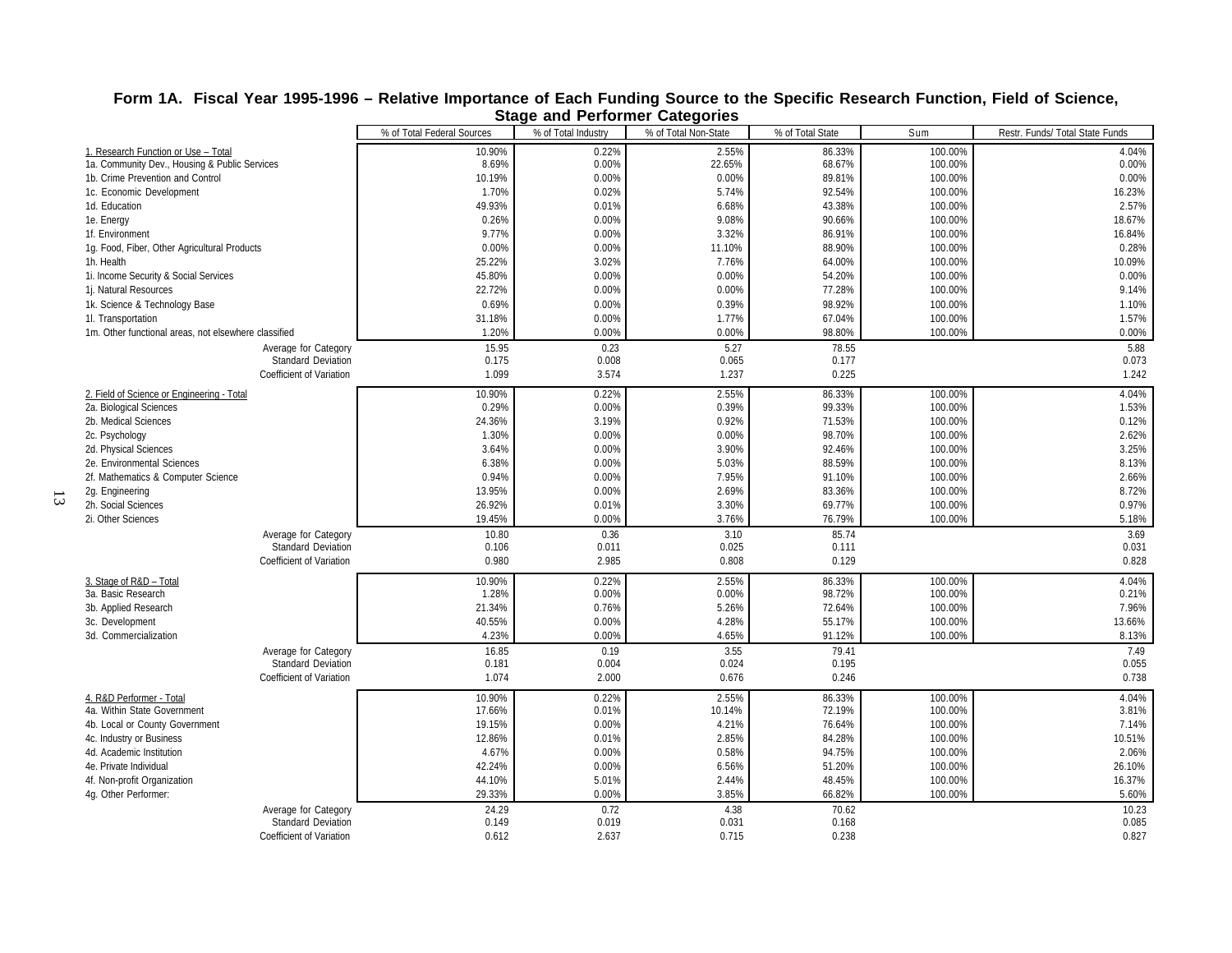| ן טווויב. דוסטמר רשו וטטס-וטטס וזטורי ומות באףטווטונטרט אין דוטט טר טטוטווטט טר בוואַוויטיווואַ (טנמנט רשווטווא |                        |                     |                |                      |                           |                                              |             |                   |              |             |                  |
|-----------------------------------------------------------------------------------------------------------------|------------------------|---------------------|----------------|----------------------|---------------------------|----------------------------------------------|-------------|-------------------|--------------|-------------|------------------|
|                                                                                                                 | Biological<br>Sciences | Medical<br>Sciences | Psychology     | Physical<br>Sciences | Environmental<br>Sciences | <b>Mathematics</b><br>& Computer<br>Sciences | Engineering | Social<br>Science | Other        | Total       | %<br>of<br>Total |
|                                                                                                                 | (A)                    | (B)                 | (C)            | (D)                  | (E)                       | (F)                                          | (G)         | (H)               | (            | (J)         |                  |
|                                                                                                                 | 32.34%                 | 5.61%               | 0.82%          | 9.96%                | 9.47%                     | 2.28%                                        | 19.23%      | 8.75%             | 11.54%       | 100.00%     |                  |
| Research Function or Use                                                                                        |                        |                     |                |                      |                           |                                              |             |                   |              |             |                  |
| 1. Total                                                                                                        | 88,725,327             | 15,386,559          | 2,237,571      | 27,333,915           | 25,968,204                | 6,247,206                                    | 52,762,221  | 23,995,954        | 31,656,193   | 274,313,150 | 100.00%          |
| 1a. Community Dev. Housing & Public Services                                                                    | 71,253                 | 1,182               | 7,210          | 418,429              | 962,642                   | 79,043                                       | 480,541     | 65,768            | 15,869       | 2,101,937   | 0.77%            |
| 1b. Crime Prevention and Control                                                                                |                        | $\mathbf 0$         | 4,288          | $\Omega$             | 62,500                    | 72,338                                       | 62,500      | 1,224,444         | 72,437       | 1,498,507   | 0.55%            |
| 1c. Economic Development                                                                                        | 124,580                | $\mathbf 0$         | $\mathbf 0$    | 221,483              | 2,697,386                 | 80,844                                       | 10,481,254  | 128,363           | 300,727      | 14,034,636  | 5.12%            |
| 1d. Education                                                                                                   | 234                    | $\mathbf 0$         | $\mathbf{0}$   | 2,064                | 1,318,487                 | 62,500                                       | 1,918,498   | 4,863,771         | 4,887,437    | 13,052,991  | 4.76%            |
| 1e. Energy                                                                                                      | 7,036                  | 283                 | $\mathbf{0}$   | $\Omega$             | 2,545,790                 | 472,148                                      | 3,519,340   | 131,035           | 675,396      | 7,351,028   | 2.68%            |
| 1f. Environment                                                                                                 | 2,689,381              | 966,757             | $\mathbf{0}$   | 1,008,792            | 8,508,740                 | 468,305                                      | 4,830,773   | 201,709           | 650,390      | 19,324,847  | 7.04%            |
| 1g. Food, Fiber, Other Agricultural Products                                                                    | 243,807                | $\Omega$            | $\overline{0}$ | 24,526               | 506,487                   | 62,500                                       | 89,646      | 81,717            | $\mathbf{0}$ | 1,008,683   | 0.37%            |
| 1h. Health                                                                                                      | 989,954                | 3,465,611           | 211,263        | 454,682              | 3,763,080                 | 445,648                                      | 3,760,743   | 553,916           | 882,129      | 14,527,025  | 5.30%            |
| 1i. Income Security & Social Services                                                                           | $\Omega$               | $\Omega$            | $\mathbf{0}$   | $\Omega$             | 62,500                    | 62,500                                       | 62,500      | 1,124,500         | $\mathbf{0}$ | 1,312,000   | 0.48%            |
| 1j. Natural Resources                                                                                           | 152,876                | 5,631               | $\mathbf{0}$   | 114,147              | 550,364                   | 62,500                                       | 499,069     | 92,268            | $\mathbf 0$  | 1,476,855   | 0.54%            |
| 1k. Science & Technology Base                                                                                   | 84, 161, 714           | 10,669,319          | 1,707,585      | 24,752,871           | 2,995,852                 | 3,309,140                                    | 11,447,906  | 15,161,855        | 23,589,633   | 177,795,875 | 64.81%           |
| 1l. Transportation                                                                                              | 6,714                  | $\Omega$            | 22,110         | 59,143               | 1,716,598                 | 113,228                                      | 15,322,003  | 85,505            | 288,248      | 17,613,548  | 6.42%            |
| 1m. Other functional areas, not elsewhere classified                                                            | 277,777                | 277,777             | 285,116        | 277,778              | 277,778                   | 956,514                                      | 287,446     | 281,104           | 293,927      | 3,215,217   | 1.17%            |
| Stage of R&D                                                                                                    |                        |                     |                |                      |                           |                                              |             |                   |              |             |                  |
| 2. Total                                                                                                        | 88,725,326             | 15,386,559          | 2,237,571      | 27,333,913           | 25,968,200                | 6,247,206                                    | 52,762,220  | 23,995,954        | 31,656,192   | 274,313,142 | 100.00%          |
| 2a. Basic Research                                                                                              | 75,078,532             | 8,351,287           | 1,652,068      | 21,019,953           | 1,037,341                 | 2,931,605                                    | 7,115,538   | 13,339,221        | 20,660,863   | 151,186,409 | 55.11%           |
| 2b. Applied Research                                                                                            | 12,995,722             | 6,701,574           | 424,566        | 6,036,988            | 11,353,638                | 1,433,531                                    | 13,269,055  | 7,923,888         | 5,709,399    | 65,848,361  | 24.00%           |
| 2c. Development                                                                                                 | 558,412                | 99,294              | 91,493         | 89,849               | 2,083,958                 | 783,413                                      | 6,442,893   | 2,550,227         | 2,816,335    | 15,515,873  | 5.66%            |
| 2d. Commercialization                                                                                           | 92,661                 | 234,403             | 69,445         | 187,123              | 11,493,264                | 1,098,658                                    | 25,934,733  | 182,618           | 2,469,595    | 41,762,499  | 15.22%           |
| R&D Performer                                                                                                   |                        |                     |                |                      |                           |                                              |             |                   |              |             |                  |
| 3. Total                                                                                                        | 88,725,325             | 15,386,559          | 2,237,571      | 27,333,913           | 25,968,200                | 6,247,206                                    | 52,762,219  | 23,995,953        | 31,656,191   | 274,313,137 | 100.00%          |
| 3a. Within State Government                                                                                     | 643,429                | 2,498,720           | 78,239         | 1,663,828            | 9,023,223                 | 1,237,270                                    | 10,683,588  | 2,840,223         | 1,761,599    | 30,430,120  | 11.09%           |
| 3b. Local or County Government                                                                                  | 162,452                | 283,350             | $\mathbf{0}$   | 4,888                | 4,061,745                 | 243,646                                      | 8,626,537   | 860,531           | 1,547,382    | 15,790,531  | 5.76%            |
| 3c. Industry or Business                                                                                        | 63.858                 | 432.084             | $\mathbf{0}$   | 421.667              | 5,659,719                 | 326.677                                      | 16,725,978  | 943.878           | 1,619,952    | 26,193,814  | 9.55%            |
| 3d. Academic Institution                                                                                        | 86,919,219             | 10,063,743          | 2,135,672      | 25,201,330           | 5,135,314                 | 3,758,813                                    | 14,080,630  | 17,363,593        | 24,883,183   | 189,541,498 | 69.10%           |
| 3e. Private Individual                                                                                          | 15,558                 | 394                 | $\mathbf{0}$   | $\Omega$             | 726,849                   | $\Omega$                                     | 1,104,220   | 794,456           | 887,378      | 3,528,854   | 1.29%            |
| 3f. Non-profit Organization                                                                                     | 112,676                | 2,049,111           | 23,660         | $\Omega$             | 942,659                   | $\Omega$                                     | 1,445,063   | 1,129,502         | 940,864      | 6,643,535   | 2.42%            |
| 3g. Other Performer:                                                                                            | 808.132                | 59.156              | $\Omega$       | 42.200               | 418.690                   | 680.798                                      | 96.203      | 63.770            | 15,833       | 2,184,783   | 0.80%            |

#### **Form 2. Fiscal Year 1995-1996 Non-Plant Expenditures by Field of Science or Engineering (State Funding Only)**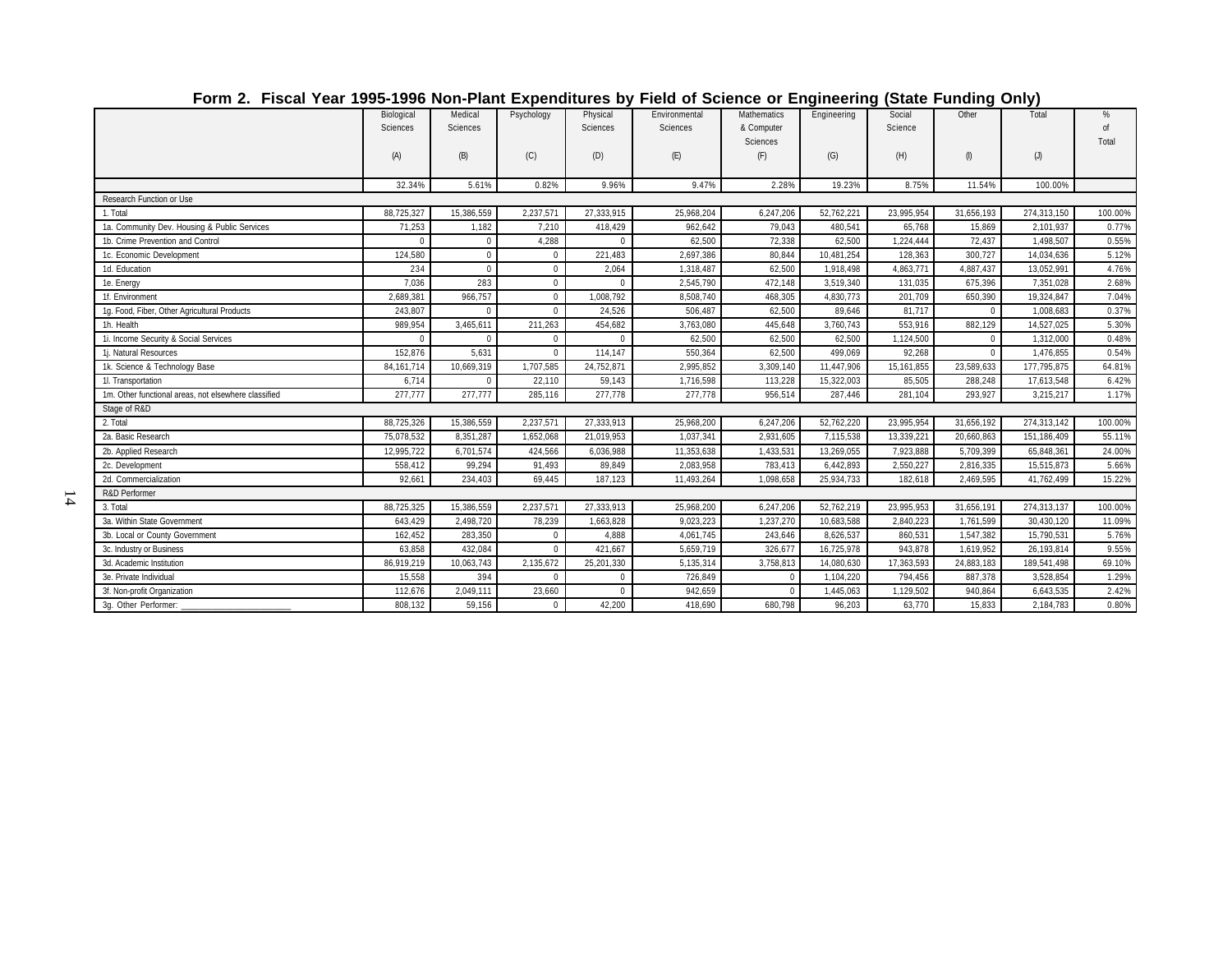|                                                      |                                            |                                          |                                 | otato : anianig only                      |                                                |                                                    |                                  |                                        |                            |
|------------------------------------------------------|--------------------------------------------|------------------------------------------|---------------------------------|-------------------------------------------|------------------------------------------------|----------------------------------------------------|----------------------------------|----------------------------------------|----------------------------|
|                                                      | % Biological<br>Science<br>Derived<br>From | % Medical<br>Sciences<br>Derived<br>From | % Psychology<br>Derived<br>From | % Physical<br>Sciences<br>Derived<br>From | % Environmental<br>Sciences<br>Derived<br>From | % Mathematics<br>& Computer<br>Sciences<br>Derived | % Engineering<br>Derived<br>From | % Social<br>Science<br>Derived<br>From | % Other<br>Derived<br>From |
|                                                      |                                            |                                          |                                 |                                           |                                                |                                                    |                                  |                                        |                            |
| 1a. Community Dev., Housing & Public Services        | 0.08%                                      | 0.01%                                    | 0.32%                           | 1.53%                                     | 3.71%                                          | 1.27%                                              | 0.91%                            | 0.27%                                  | 0.05%                      |
| 1b. Crime Prevention and Control                     | 0.00%                                      | 0.00%                                    | 0.19%                           | 0.00%                                     | 0.24%                                          | 1.16%                                              | 0.12%                            | 5.10%                                  | 0.23%                      |
| 1c. Economic Development                             | 0.14%                                      | 0.00%                                    | 0.00%                           | 0.81%                                     | 10.39%                                         | 1.29%                                              | 19.87%                           | 0.53%                                  | 0.95%                      |
| 1d. Education                                        | 0.00%                                      | 0.00%                                    | 0.00%                           | 0.01%                                     | 5.08%                                          | 1.00%                                              | 3.64%                            | 20.27%                                 | 15.44%                     |
| 1e. Energy                                           | 0.01%                                      | 0.00%                                    | 0.00%                           | 0.00%                                     | 9.80%                                          | 7.56%                                              | 6.67%                            | 0.55%                                  | 2.13%                      |
| 1f. Environment                                      | 3.03%                                      | 6.28%                                    | 0.00%                           | 3.69%                                     | 32.77%                                         | 7.50%                                              | 9.16%                            | 0.84%                                  | 2.05%                      |
| 1g. Food, Fiber, Other Agricultural Products         | 0.27%                                      | 0.00%                                    | 0.00%                           | 0.09%                                     | 1.95%                                          | 1.00%                                              | 0.17%                            | 0.34%                                  | 0.00%                      |
| 1h. Health                                           | 1.12%                                      | 22.52%                                   | 9.44%                           | 1.66%                                     | 14.49%                                         | 7.13%                                              | 7.13%                            | 2.31%                                  | 2.79%                      |
| 1i. Income Security & Social Services                | 0.00%                                      | 0.00%                                    | 0.00%                           | 0.00%                                     | 0.24%                                          | 1.00%                                              | 0.12%                            | 4.69%                                  | 0.00%                      |
| 1j. Natural Resources                                | 0.17%                                      | 0.04%                                    | 0.00%                           | 0.42%                                     | 2.12%                                          | 1.00%                                              | 0.95%                            | 0.38%                                  | 0.00%                      |
| 1k. Science & Technology Base                        | 94.86%                                     | 69.34%                                   | 76.31%                          | 90.56%                                    | 11.54%                                         | 52.97%                                             | 21.70%                           | 63.19%                                 | 74.52%                     |
| 11. Transportation                                   | 0.01%                                      | 0.00%                                    | 0.99%                           | 0.22%                                     | 6.61%                                          | 1.81%                                              | 29.04%                           | 0.36%                                  | 0.91%                      |
| 1m. Other functional areas, not elsewhere classified | 0.31%                                      | 1.81%                                    | 12.74%                          | 1.02%                                     | 1.07%                                          | 15.31%                                             | 0.54%                            | 1.17%                                  | 0.93%                      |
|                                                      | 100.00%                                    | 100.00%                                  | 100.00%                         | 100.00%                                   | 100.00%                                        | 100.00%                                            | 100.00%                          | 100.00%                                | 100.00%                    |
| 2. Stage of R&D                                      |                                            |                                          |                                 |                                           |                                                |                                                    |                                  |                                        |                            |
| 2a. Basic Research                                   | 84.62%                                     | 54.28%                                   | 73.83%                          | 76.90%                                    | 3.99%                                          | 46.93%                                             | 13.49%                           | 55.59%                                 | 65.27%                     |
| 2b. Applied Research                                 | 14.65%                                     | 43.55%                                   | 18.97%                          | 22.09%                                    | 43.72%                                         | 22.95%                                             | 25.15%                           | 33.02%                                 | 18.04%                     |
| 2c. Development                                      | 0.63%                                      | 0.65%                                    | 4.09%                           | 0.33%                                     | 8.03%                                          | 12.54%                                             | 12.21%                           | 10.63%                                 | 8.90%                      |
| 2d. Commercialization                                | 0.10%                                      | 1.52%                                    | 3.10%                           | 0.68%                                     | 44.26%                                         | 17.59%                                             | 49.15%                           | 0.76%                                  | 7.80%                      |
|                                                      | 100.00%                                    | 100.00%                                  | 100.00%                         | 100.00%                                   | 100.00%                                        | 100.00%                                            | 100.00%                          | 100.00%                                | 100.00%                    |
| 3. R&D Performer                                     |                                            |                                          |                                 |                                           |                                                |                                                    |                                  |                                        |                            |
| 3a. Within State Government                          | 0.73%                                      | 16.24%                                   | 3.50%                           | 6.09%                                     | 34.75%                                         | 19.81%                                             | 20.25%                           | 11.84%                                 | 5.56%                      |
| 3b. Local or County Government                       | 0.18%                                      | 1.84%                                    | 0.00%                           | 0.02%                                     | 15.64%                                         | 3.90%                                              | 16.35%                           | 3.59%                                  | 4.89%                      |
| 3c. Industry or Business                             | 0.07%                                      | 2.81%                                    | 0.00%                           | 1.54%                                     | 21.79%                                         | 5.23%                                              | 31.70%                           | 3.93%                                  | 5.12%                      |
| 3d. Academic Institution                             | 97.96%                                     | 65.41%                                   | 95.45%                          | 92.20%                                    | 19.78%                                         | 60.17%                                             | 26.69%                           | 72.36%                                 | 78.60%                     |
| 3e. Private Individual                               | 0.02%                                      | 0.00%                                    | 0.00%                           | 0.00%                                     | 2.80%                                          | 0.00%                                              | 2.09%                            | 3.31%                                  | 2.80%                      |
| 3f. Non-profit Organization                          | 0.13%                                      | 13.32%                                   | 1.06%                           | 0.00%                                     | 3.63%                                          | 0.00%                                              | 2.74%                            | 4.71%                                  | 2.97%                      |
| 3q. Other Performer                                  | 0.91%                                      | 0.38%                                    | 0.00%                           | 0.15%                                     | 1.61%                                          | 10.90%                                             | 0.18%                            | 0.27%                                  | 0.05%                      |
|                                                      | 100.00%                                    | 100.00%                                  | 100.00%                         | 100.00%                                   | 100.00%                                        | 100.00%                                            | 100.00%                          | 100.00%                                | 100.00%                    |

15

#### **Form 2A – Part 1. Percentage of Fiscal Year 1995-1996 Non-Plant Expenditures by Field of Science or Engineering (State Funding Only)**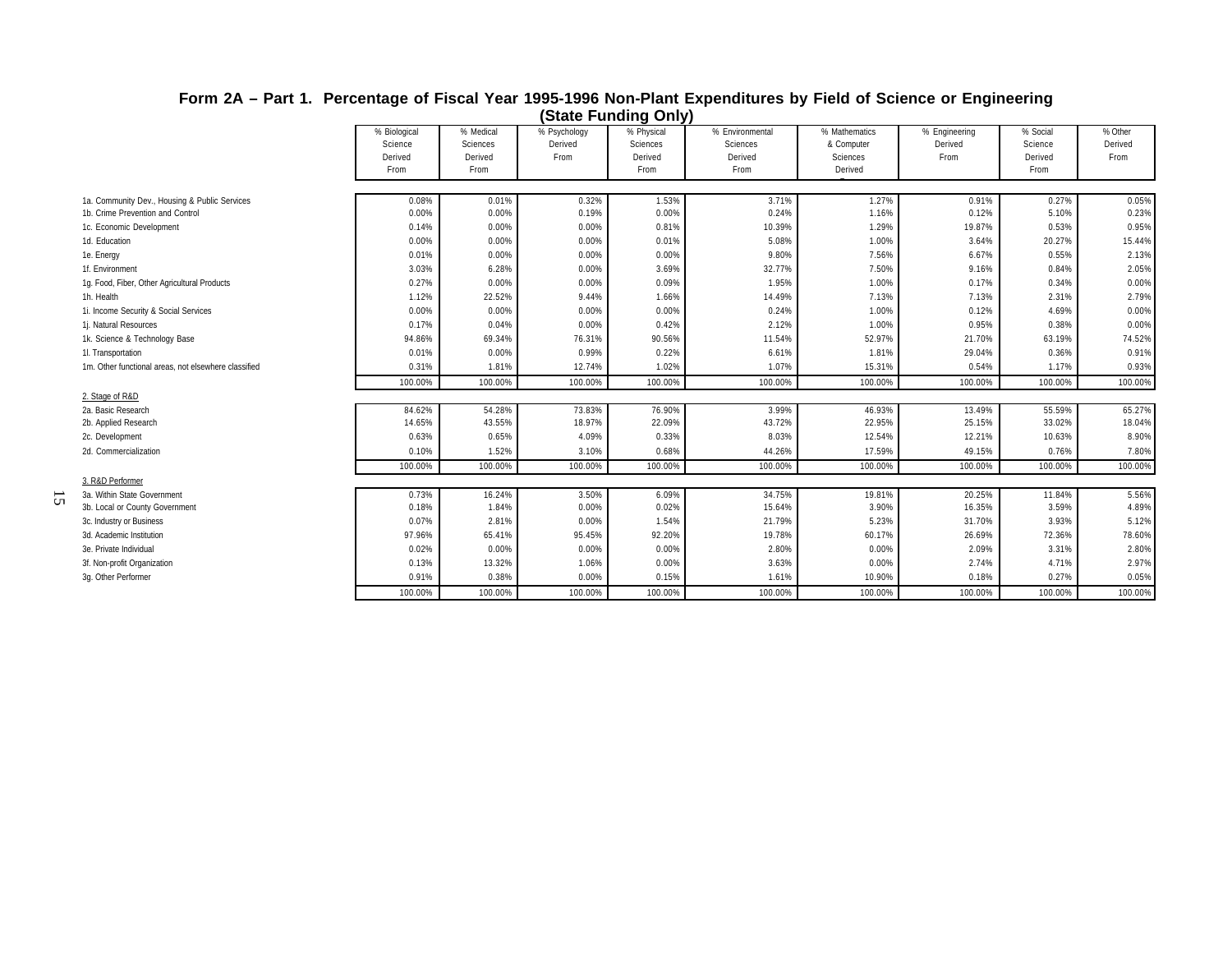#### **Form 2A – Part 2. Percentage of Fiscal Year 1995-1996 Non-Plant R&D Expenditures by Field of Science or Engineering (State Funding Only)**

|                                                    | Biological | Medical  | Psychology | Physical | Environmental | Mathematics | Engineering | Social   | Other  | Total   |
|----------------------------------------------------|------------|----------|------------|----------|---------------|-------------|-------------|----------|--------|---------|
|                                                    | Sciences   | Sciences |            | Sciences | Sciences      | & Computer  |             | Sciences |        |         |
| 1. Research Function or Use                        |            |          |            |          |               |             |             |          |        |         |
| 1a. % Community Development devoted to             | 3.39%      | 0.06%    | 0.34%      | 19.91%   | 45.80%        | 3.76%       | 22.86%      | 3.13%    | 0.75%  | 100.00% |
| 1b. % Crime Prevention and Control devoted to      | 0.00%      | 0.00%    | 0.29%      | 0.00%    | 4.17%         | 4.83%       | 4.17%       | 81.71%   | 4.83%  | 100.00% |
| 1c. % Economic Development devoted to              | 0.89%      | 0.00%    | 0.00%      | 1.58%    | 19.22%        | 0.58%       | 74.68%      | 0.91%    | 2.14%  | 100.00% |
| 1d. % Education devoted to                         | 0.00%      | 0.00%    | 0.00%      | 0.02%    | 10.10%        | 0.48%       | 14.70%      | 37.26%   | 37.44% | 100.00% |
| 1e. % Energy devoted to                            | 0.10%      | 0.00%    | 0.00%      | 0.00%    | 34.63%        | 6.42%       | 47.88%      | 1.78%    | 9.19%  | 100.00% |
| 1f. % Environment devoted to                       | 13.92%     | 5.00%    | 0.00%      | 5.22%    | 44.03%        | 2.42%       | 25.00%      | 1.04%    | 3.37%  | 100.00% |
| 1g. % Food, Fiber devoted to                       | 24.17%     | 0.00%    | 0.00%      | 2.43%    | 50.21%        | 6.20%       | 8.89%       | 8.10%    | 0.00%  | 100.00% |
| 1h. % Health devoted to                            | 6.81%      | 23.86%   | 1.45%      | 3.13%    | 25.90%        | 3.07%       | 25.89%      | 3.81%    | 6.07%  | 100.00% |
| 1i. % Income Security & Social Services devoted to | 0.00%      | 0.00%    | 0.00%      | 0.00%    | 4.76%         | 4.76%       | 4.76%       | 85.71%   | 0.00%  | 100.00% |
| 1j. % Natural Resources devoted to                 | 10.35%     | 0.38%    | 0.00%      | 7.73%    | 37.27%        | 4.23%       | 33.79%      | 6.25%    | 0.00%  | 100.00% |
| 1k. % Science & Technology Base devoted to         | 47.34%     | 6.00%    | 0.96%      | 13.92%   | 1.68%         | 1.86%       | 6.44%       | 8.53%    | 13.27% | 100.00% |
| 11. '% Transportation devoted to                   | 0.04%      | 0.00%    | 0.13%      | 0.34%    | 9.75%         | 0.64%       | 86.99%      | 0.49%    | 1.64%  | 100.00% |
| 1m. % Other functional areas devoted to            | 8.64%      | 8.64%    | 8.87%      | 8.64%    | 8.64%         | 29.75%      | 8.94%       | 8.74%    | 9.14%  | 100.00% |
|                                                    |            |          |            |          |               |             |             |          |        |         |
| 2. Stage of R&D                                    |            |          |            |          |               |             |             |          |        |         |
| 2a. % Basic Research devoted to                    | 49.66%     | 5.52%    | 1.09%      | 13.90%   | 0.69%         | 1.94%       | 4.71%       | 8.82%    | 13.67% | 100.00% |
| 2b. % Applied Research devoted to                  | 19.74%     | 10.18%   | 0.64%      | 9.17%    | 17.24%        | 2.18%       | 20.15%      | 12.03%   | 8.67%  | 100.00% |
| 2c. % Development devoted to                       | 3.60%      | 0.64%    | 0.59%      | 0.58%    | 13.43%        | 5.05%       | 41.52%      | 16.44%   | 18.15% | 100.00% |
| 2d. % Commercialization devoted to                 | 0.22%      | 0.56%    | 0.17%      | 0.45%    | 27.52%        | 2.63%       | 62.10%      | 0.44%    | 5.91%  | 100.00% |
| 3. R&D Performer                                   |            |          |            |          |               |             |             |          |        |         |
| 3a. % Within State Government devoted to           | 2.11%      | 8.21%    | 0.26%      | 5.47%    | 29.65%        | 4.07%       | 35.11%      | 9.33%    | 5.79%  | 100.00% |
| 3b. % Local or County Government devoted to        | 1.03%      | 1.79%    | 0.00%      | 0.03%    | 25.72%        | 1.54%       | 54.63%      | 5.45%    | 9.80%  | 100.00% |
| 3c. % Industry or Business devoted to              | 0.24%      | 1.65%    | 0.00%      | 1.61%    | 21.61%        | 1.25%       | 63.85%      | 3.60%    | 6.18%  | 100.00% |
| 3d. % Academic Institution devoted to              | 45.86%     | 5.31%    | 1.13%      | 13.30%   | 2.71%         | 1.98%       | 7.43%       | 9.16%    | 13.13% | 100.00% |
| 3e. % Private Individual devoted to                | 0.44%      | 0.01%    | 0.00%      | 0.00%    | 20.60%        | 0.00%       | 31.29%      | 22.51%   | 25.15% | 100.00% |
| 3f. % Non-profit Organization devoted to           | 1.70%      | 30.84%   | 0.36%      | 0.00%    | 14.19%        | 0.00%       | 21.75%      | 17.00%   | 14.16% | 100.00% |
| 3q. % Other Performer devoted to                   | 36.99%     | 2.71%    | 0.00%      | 1.93%    | 19.16%        | 31.16%      | 4.40%       | 2.92%    | 0.72%  | 100.00% |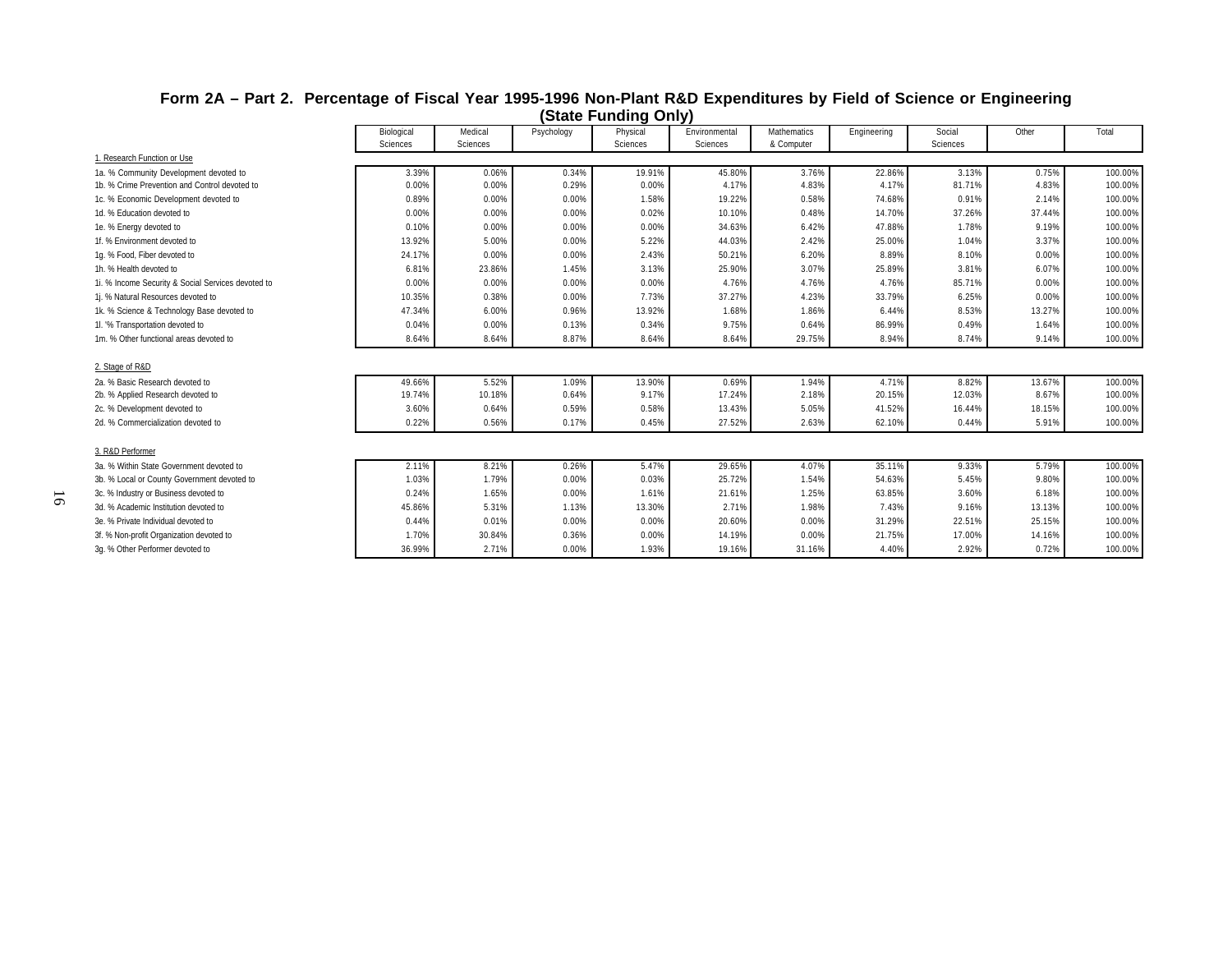|                                                      |                   |                    |                 | <u>I UIIII J. TISUAI TEAT 1990-1990 NUIFI IAIR EXPERIMENTES DY FEITUITIEI</u> |            |              |           |             |            |  |  |
|------------------------------------------------------|-------------------|--------------------|-----------------|-------------------------------------------------------------------------------|------------|--------------|-----------|-------------|------------|--|--|
|                                                      | Within            | Local or           | Industry or     | Academic                                                                      | Private    | Non-Profit   | Other     | Total       | % of Total |  |  |
|                                                      | <b>State Govt</b> | <b>County Govt</b> | <b>Business</b> | Institution                                                                   | Individual | Organization | Performer |             |            |  |  |
|                                                      | (A)               | (B)                | (C)             | (D)                                                                           | (E)        | (F)          | (G)       | (H)         |            |  |  |
|                                                      |                   |                    |                 |                                                                               |            |              |           |             |            |  |  |
|                                                      | 11.09%            | 5.76%              | 9.55%           | 69.10%                                                                        | 1.29%      | 2.42%        | 0.80%     | 100.00%     |            |  |  |
| Research Function or Use                             |                   |                    |                 |                                                                               |            |              |           |             |            |  |  |
| 1. Total                                             | 30,430,125        | 15,790,533         | 26, 193, 815    | 189,541,500                                                                   | 3,528,854  | 6,643,535    | 2,184,783 | 274,313,146 | 100.00%    |  |  |
| 1a. Community Development, Housing & Public Services | 2.017.576         | 3,595              | 22.175          | 57.233                                                                        | 218        | 1,139        |           | 2,101,936   | 0.77%      |  |  |
| 1b. Crime Prevention and Control                     | 1.498.507         |                    |                 |                                                                               |            |              |           | 1,498,507   | 0.55%      |  |  |
| 1c. Economic Development                             | 2,539,876         | 1,544,823          | 8,761,535       | 432,173                                                                       | 298,752    | 393,707      | 63,770    | 14,034,636  | 5.12%      |  |  |
| 1d. Education                                        | 2,629,187         | 2,493,549          | 2,570,842       | 1,805,181                                                                     | 1,749,624  | 1,804,609    |           | 13,052,991  | 4.76%      |  |  |
| 1e. Energy                                           | 1,938,913         | 1,857,585          | 2,128,469       | 717.062                                                                       | 297.128    | 390,761      | 21.111    | 7,351,029   | 2.68%      |  |  |
| 1f. Environment                                      | 4,439,807         | 2,063,097          | 4.611.589       | 6.287.076                                                                     | 307,232    | 430,882      | 1,185,162 | 19,324,844  | 7.04%      |  |  |
| 1g. Food, Fiber, Other Agricultural Products         | 634,139           |                    | 2,411           | 153,985                                                                       | 1,115      |              | 217,033   | 1,008,683   | 0.37%      |  |  |
| 1h. Health                                           | 5,612,090         | 2,106,403          | 1,940,830       | 2,710,723                                                                     | 291,046    | 1,841,121    | 24,811    | 14,527,025  | 5.30%      |  |  |
| 1i. Income Security & Social Services                | 250,000           |                    |                 | 1,062,000                                                                     |            |              |           | 1,312,000   | 0.48%      |  |  |
| 1j. Natural Resources                                | 1,083,623         | 70,369             | 52,051          | 252,266                                                                       | 4,350      | 14,195       |           | 1,476,854   | 0.54%      |  |  |
| 1k. Science & Technology Base                        | 2,941,088         | 1,603,711          | 1,979,776       | 169,530,647                                                                   | 306,106    | 1,434,548    |           | 177,795,875 | 64.81%     |  |  |
| 11. Transportation                                   | 4,792,002         | 4,047,401          | 4,124,137       | 4,033,155                                                                     | 273,283    | 332,574      | 10,996    | 17,613,548  | 6.42%      |  |  |
| 1m. Other functional areas, not elsewhere classified | 53,317            | $\Omega$           |                 | 2,500,000                                                                     |            |              | 661,900   | 3,215,217   | 1.17%      |  |  |
| Stage of R&D                                         |                   |                    |                 |                                                                               |            |              |           |             |            |  |  |
| 2. Total                                             | 30,430,119        | 15,790,533         | 26,193,815      | 189,541,499                                                                   | 3,528,854  | 6,643,534    | 2,184,784 | 274,313,137 | 100.00%    |  |  |
| 2a. Basic Research                                   | 464.476           | 245,817            | 85,010          | 150,236,923                                                                   | 6,959      | 83,454       | 63,770    | 151,186,408 | 55.11%     |  |  |
| 2b. Applied Research                                 | 18,639,078        | 3,222,387          | 5,471,156       | 32,878,578                                                                    | 1,044,643  | 3,589,562    | 1,002,951 | 65,848,354  | 24.00%     |  |  |
| 2c. Development                                      | 3,264,119         | 3,243,851          | 3,494,218       | 2,300,762                                                                     | 1,074,716  | 1,164,700    | 973,507   | 15,515,873  | 5.66%      |  |  |
| 2d. Commercialization                                | 8,062,445         | 9,078,478          | 17,143,431      | 4,125,237                                                                     | 1,402,535  | 1,805,819    | 144,556   | 41,762,501  | 15.22%     |  |  |
|                                                      |                   |                    |                 |                                                                               |            |              |           |             |            |  |  |

**Form 3. Fiscal Year 1995-1996 Non-Plant Expenditures by Performer**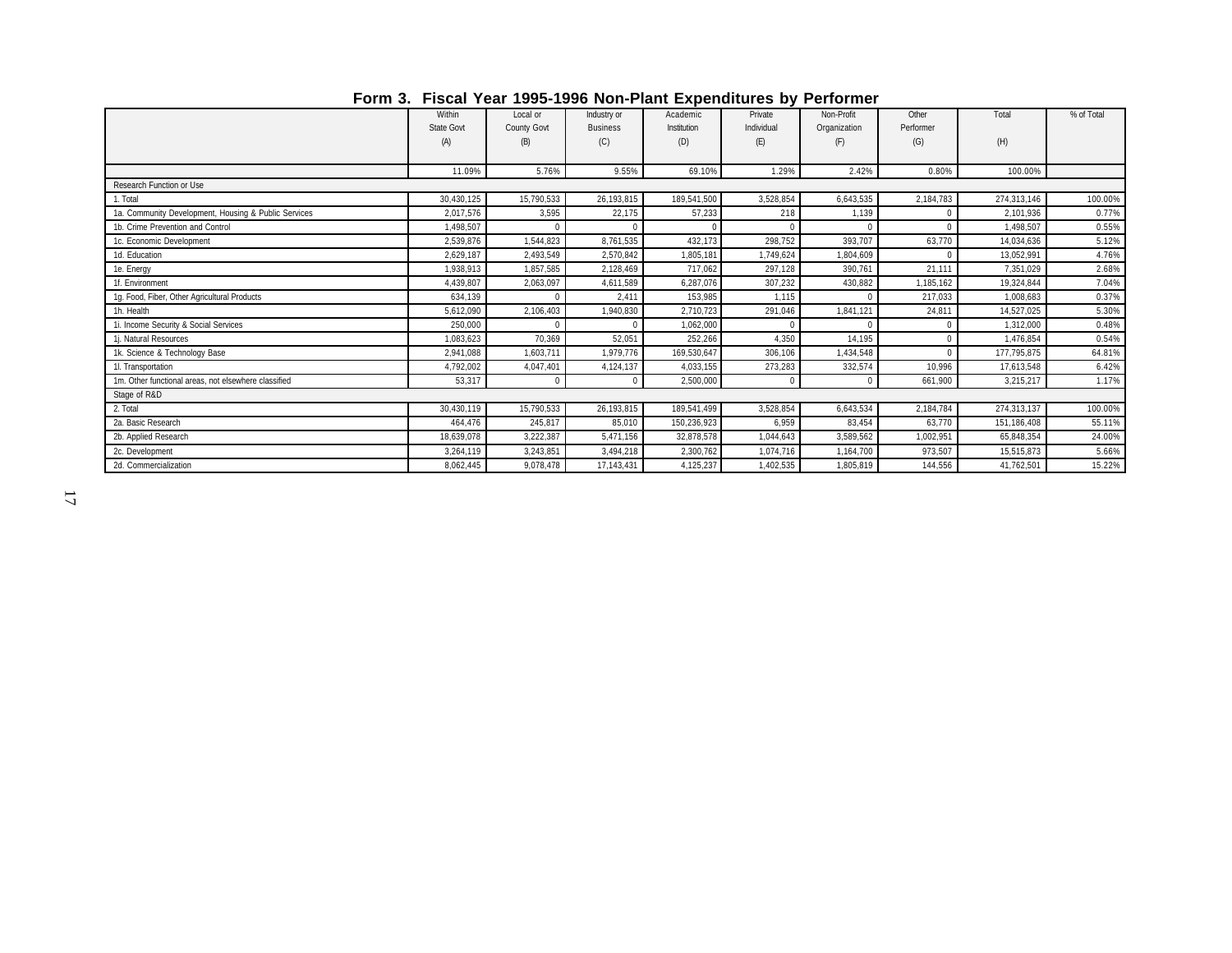| ັັ<br><u>ູ</u>                                       |              |                 |              |              |              |              |              |
|------------------------------------------------------|--------------|-----------------|--------------|--------------|--------------|--------------|--------------|
|                                                      | % of State   | % of Local      | % Industry   | % Academic   | % Private    | % Non-Profit | % Other      |
|                                                      | Government   | or County Gov't | or Business  | Institution  | Individual   | that goes to | Performer    |
|                                                      | that goes to | that goes to    | that goes to | that goes to | that goes to |              | that goes to |
| 1. Research Function or Use                          |              |                 |              |              |              |              |              |
| 1a. Community Development, Housing & Public Services | 6.63%        | 0.02%           | 0.08%        | 0.03%        | 0.01%        | 0.02%        | $0.00\%$     |
| 1b. Crime Prevention and Control                     | 4.92%        | 0.00%           | 0.00%        | 0.00%        | 0.00%        | 0.00%        | $0.00\%$     |
| 1c. Economic Development                             | 8.35%        | 9.78%           | 33.45%       | 0.23%        | 8.47%        | 5.93%        | 2.92%        |
| 1d. Education                                        | 8.64%        | 15.79%          | 9.81%        | 0.95%        | 49.58%       | 27.16%       | 0.00%        |
| 1e. Energy                                           | 6.37%        | 11.76%          | 8.13%        | 0.38%        | 8.42%        | 5.88%        | 0.97%        |
| 1f. Environment                                      | 14.59%       | 13.07%          | 17.61%       | 3.32%        | 8.71%        | 6.49%        | 54.25%       |
| 1g. Food, Fiber, Other Agricultural Products         | 2.08%        | 0.00%           | 0.01%        | 0.08%        | 0.03%        | 0.00%        | 9.93%        |
| 1h. Health                                           | 18.44%       | 13.34%          | 7.41%        | 1.43%        | 8.25%        | 27.71%       | 1.14%        |
| 1i. Income Security & Social Services                | 0.82%        | 0.00%           | 0.00%        | 0.56%        | 0.00%        | 0.00%        | 0.00%        |
| 1i. Natural Resources                                | 3.56%        | 0.45%           | 0.20%        | 0.13%        | 0.12%        | 0.21%        | 0.00%        |
| 1k. Science & Technology Base                        | 9.67%        | 10.16%          | 7.56%        | 89.44%       | 8.67%        | 21.59%       | 0.00%        |
| 11. Transportation                                   | 15.75%       | 25.63%          | 15.74%       | 2.13%        | 7.74%        | 5.01%        | 0.50%        |
| 1m. Other functional areas, not elsewhere classified | 0.18%        | 0.00%           | 0.00%        | 1.32%        | 0.00%        | 0.00%        | 30.30%       |
|                                                      | 100.00%      | 100.00%         | 100.00%      | 100.00%      | 100.00%      | 100.00%      | 100.00%      |
| 2. Stage of R&D                                      |              |                 |              |              |              |              |              |
| 2a. Basic Research                                   | 1.53%        | 1.56%           | 0.32%        | 79.26%       | 0.20%        | 1.26%        | 2.92%        |
| 2b. Applied Research                                 | 61.25%       | 20.41%          | 20.89%       | 17.35%       | 29.60%       | 54.03%       | 45.91%       |
| 2c. Development                                      | 10.73%       | 20.54%          | 13.34%       | 1.21%        | 30.46%       | 17.53%       | 44.56%       |
| 2d. Commercialization                                | 26.49%       | 57.49%          | 65.45%       | 2.18%        | 39.74%       | 27.18%       | 6.62%        |
|                                                      | 100.00%      | 100.00%         | 100.00%      | 100.00%      | 100.00%      | 100.00%      | 100.00%      |

# **Form 3A – Part 1. Disaggregation (by Percent) of Each Performer's Funding by Research Function and Stage of R&D**

## **Form 3A – Part2. Disaggregation (by Percent) of Each Performer's Funding by Research Function and Stage of R&D**

|                                                      | ັັ           |              |                    |             |             |            |          |         |
|------------------------------------------------------|--------------|--------------|--------------------|-------------|-------------|------------|----------|---------|
|                                                      | <b>State</b> | Local/County | <b>Business or</b> | Academic    | Private     | Non-Profit | Other    | Total   |
|                                                      | Government   | Government   | Industry           | Institution | Individuals |            |          |         |
| . Research Function or Use                           |              |              |                    |             |             |            |          |         |
| 1a. % Community Development Derived from             | 95.99%       | 0.17%        | 1.05%              | 2.72%       | 0.01%       | 0.05%      | $0.00\%$ | 100.00% |
| 1b. % Crime Prevention and Control derived from      | 100.00%      | 0.00%        | 0.00%              | 0.00%       | 0.00%       | 0.00%      | 0.00%    | 100.00% |
| 1c. % Economic Development derived from              | 18.10%       | 11.01%       | 62.43%             | 3.08%       | 2.13%       | 2.81%      | 0.45%    | 100.00% |
| 1d. % Education derived from                         | 20.14%       | 19.10%       | 19.70%             | 13.83%      | 13.40%      | 13.83%     | 0.00%    | 100.00% |
| 1e. % Energy derived from                            | 26.38%       | 25.27%       | 28.95%             | 9.75%       | 4.04%       | 5.32%      | 0.29%    | 100.00% |
| 1f. % Environment derived from                       | 22.97%       | 10.68%       | 23.86%             | 32.53%      | 1.59%       | 2.23%      | 6.13%    | 100.00% |
| 1g. % Food, Fiber, Agricultural derived from         | 62.87%       | 0.00%        | 0.24%              | 15.27%      | 0.11%       | 0.00%      | 21.52%   | 100.00% |
| 1h. % Health derived from                            | 38.63%       | 14.50%       | 13.36%             | 18.66%      | 2.00%       | 12.67%     | 0.17%    | 100.00% |
| 1i. % Income Security & Social Services Derived from | 19.05%       | 0.00%        | 0.00%              | 80.95%      | 0.00%       | 0.00%      | 0.00%    | 100.00% |
| 1j. % Natural Resources derived from                 | 73.37%       | 4.76%        | 3.52%              | 17.08%      | 0.29%       | 0.96%      | 0.00%    | 100.00% |
| 1k. % Science & Technology Base derived from         | 1.65%        | 0.90%        | 1.11%              | 95.35%      | 0.17%       | 0.81%      | $0.00\%$ | 100.00% |
| 11. % Transportation derived from                    | 27.21%       | 22.98%       | 23.41%             | 22.90%      | 1.55%       | 1.89%      | 0.06%    | 100.00% |
| 1m. % Other functional areas derived from            | 1.66%        | $0.00\%$     | 0.00%              | 77.76%      | $0.00\%$    | $0.00\%$   | 20.59%   | 100.00% |
| 2. Stage of R&D                                      |              |              |                    |             |             |            |          |         |
| 2a. % Basic Research derived from                    | 0.31%        | 0.16%        | 0.06%              | 99.37%      | 0.00%       | 0.06%      | 0.04%    | 100.00% |
| 2b. % Applied Research derived from                  | 28.31%       | 4.89%        | 8.31%              | 49.93%      | 1.59%       | 5.45%      | 1.52%    | 100.00% |
| 2c. % Development derived from                       | 21.04%       | 20.91%       | 22.52%             | 14.83%      | 6.93%       | 7.51%      | 6.27%    | 100.00% |
| 2d. % Commercialization derived from                 | 19.31%       | 21.74%       | 41.05%             | 9.88%       | 3.36%       | 4.32%      | 0.35%    | 100.00% |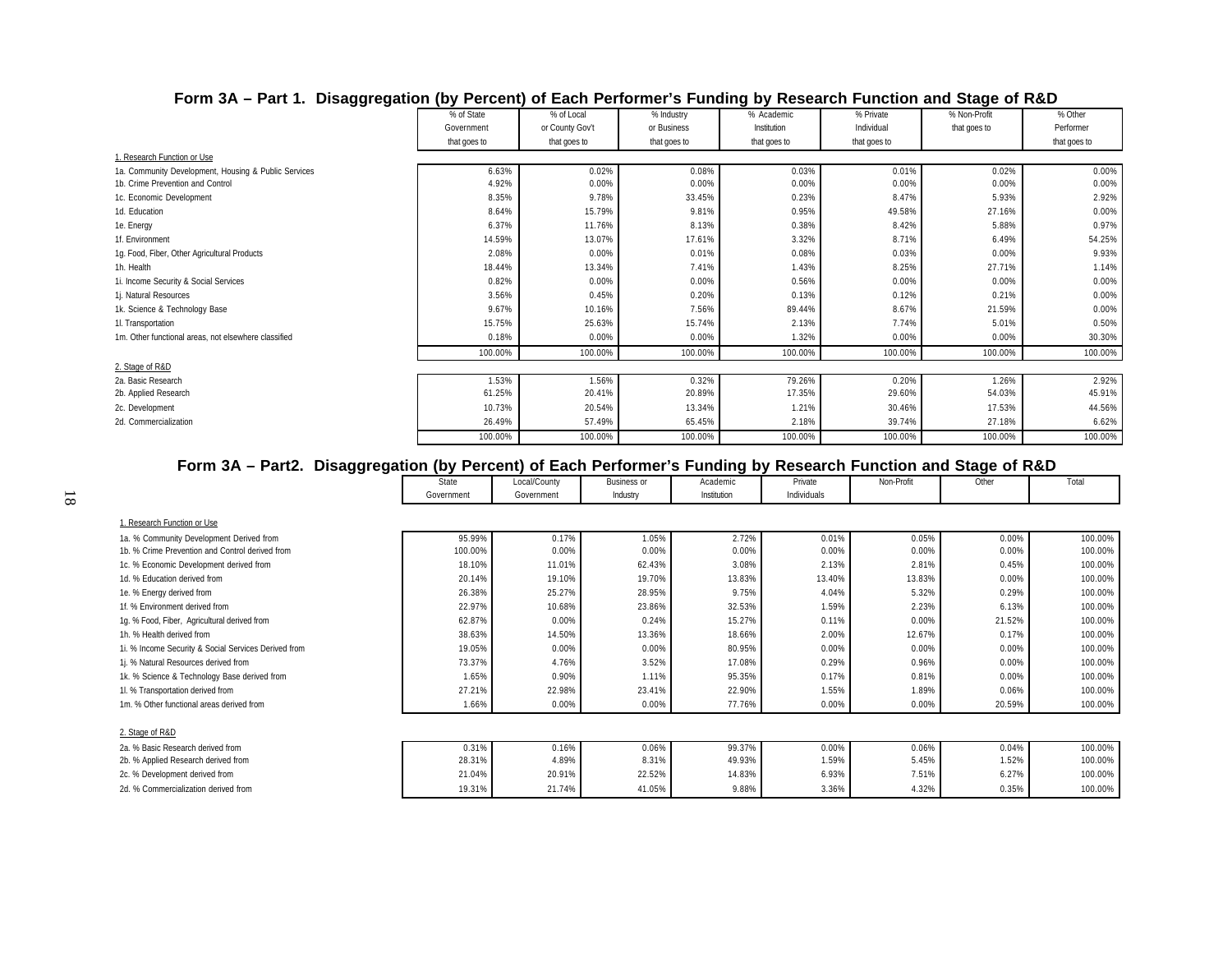|                                                      |                   |                     |             | $=$               |             |            |
|------------------------------------------------------|-------------------|---------------------|-------------|-------------------|-------------|------------|
|                                                      | Basic<br>Research | Applied<br>Research | Development | Commercialization | Total       | % of Total |
|                                                      | (A)               | (B)                 | (C)         | (D)               | (E)         |            |
|                                                      | 55.11%            | 24.00%              | 5.66%       | 15.22%            | 100.00%     |            |
| Research Function or Use                             |                   |                     |             |                   |             |            |
| 1. Total                                             | 151,186,410       | 65,848,362          | 15,515,874  | 41,762,503        | 274,313,149 | 100.00%    |
| 1a. Community Development, Housing & Public Services | 46,861            | 2,032,633           | 13,965      | 8,478             | 2,101,936   | 0.77%      |
| 1b. Crime Prevention and Control                     | 6,059             | 1,422,260           | 70,188      |                   | 1,498,507   | 0.55%      |
| 1c. Economic Development                             | 18,408            | 2,121,725           | 845,429     | 11,049,075        | 14,034,636  | 5.12%      |
| 1d. Education                                        | 4,506             | 5,446,895           | 5,185,314   | 2,416,276         | 13,052,991  | 4.76%      |
| 1e. Energy                                           | 12,737            | 1,186,350           | 797,256     | 5,354,687         | 7,351,029   | 2.68%      |
| 1f. Environment                                      | 789,678           | 10,645,941          | 1,412,708   | 6,476,518         | 19,324,845  | 7.04%      |
| 1g. Food, Fiber, Other Agricultural Products         | 19,217            | 894,749             | 94,717      | $\Omega$          | 1,008,683   | 0.37%      |
| 1h. Health                                           | 1,317,859         | 7,209,253           | 761,545     | 5,238,369         | 14,527,026  | 5.30%      |
| 1i. Income Security & Social Services                |                   | 1,312,000           |             |                   | 1,312,000   | 0.48%      |
| 1j. Natural Resources                                | 72,387            | 1,090,139           | 75,699      | 238,630           | 1,476,854   | 0.54%      |
| 1k. Science & Technology Base                        | 148,229,688       | 24,553,583          | 905,409     | 4,107,194         | 177,795,874 | 64.81%     |
| 1. Transportation                                    | 33,641            | 7,286,854           | 4,053,256   | 6,239,798         | 17,613,549  | 6.42%      |
| 1m. Other functional areas, not elsewhere classified | 635,368           | 645,980             | 1,300,389   | 633,479           | 3,215,217   | 1.17%      |

# **Form 4. Fiscal Year 1995-1996 Non-Plant R&D Expenditures by Stage**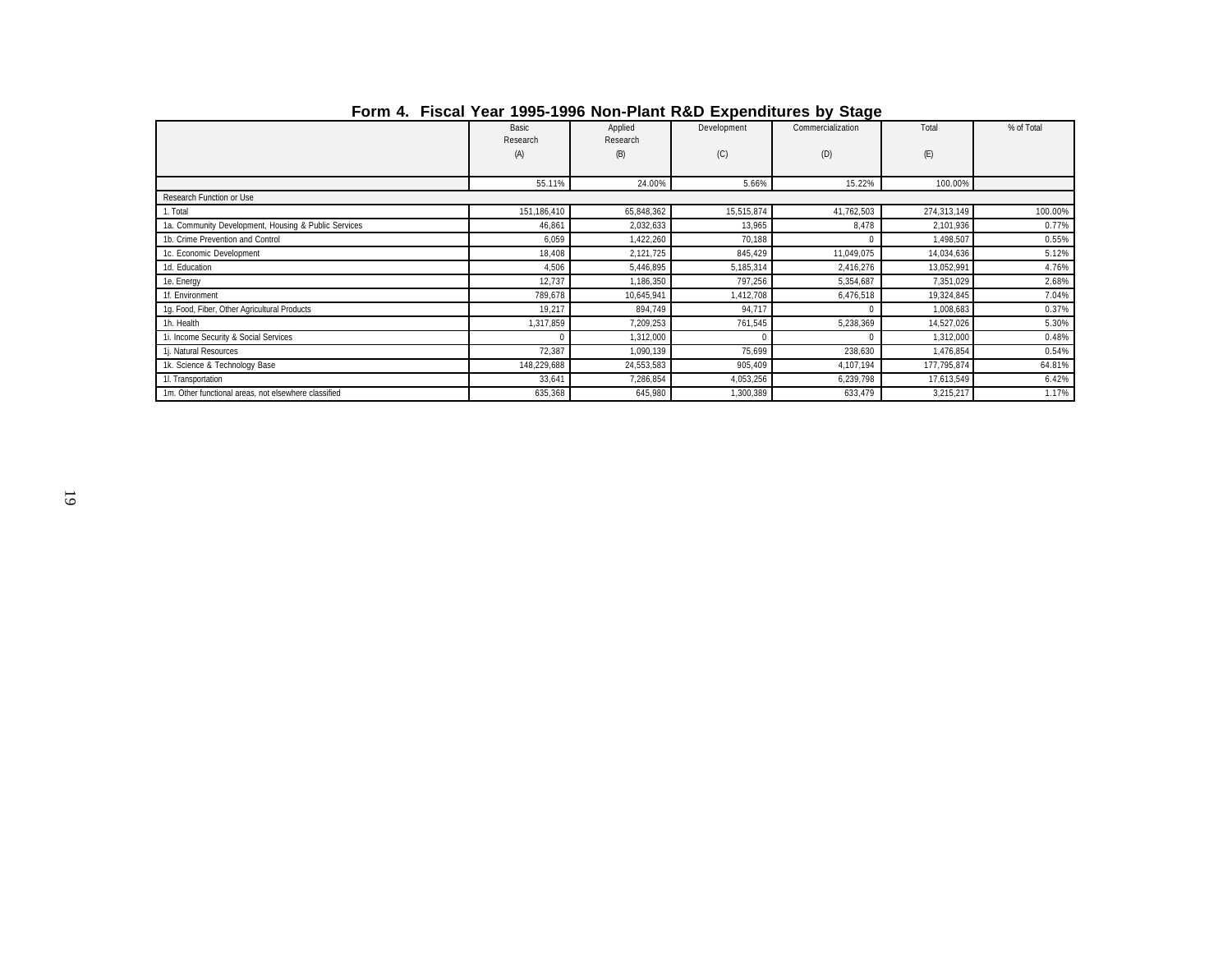|                                                      | ני ווטאפטופטופ        | $-$                   | $\frac{1}{2}$ . Rooda. U.F. andrang by Fanolion. |                       |         |
|------------------------------------------------------|-----------------------|-----------------------|--------------------------------------------------|-----------------------|---------|
|                                                      | % Basic<br>Research   | % Applied<br>Research | % Development<br>Devoted to                      | % Comm.<br>Devoted to |         |
|                                                      |                       |                       |                                                  |                       |         |
|                                                      | Devoted to            | Devoted to            |                                                  |                       |         |
| 1. Research Function or Use                          |                       |                       |                                                  |                       |         |
| 1a. Community Development, Housing & Public Services | 0.03%                 | 3.09%                 | 0.09%                                            | 0.02%                 |         |
| 1b. Crime Prevention and Control                     | 0.00%                 | 2.16%                 | 0.45%                                            | 0.00%                 |         |
| 1c. Economic Development                             | 0.01%                 | 3.22%                 | 5.45%                                            | 26.46%                |         |
| 1d. Education                                        | 0.00%                 | 8.27%                 | 33.42%                                           | 5.79%                 |         |
| 1e. Energy                                           | 0.01%                 | 1.80%                 | 5.14%                                            | 12.82%                |         |
| 1f. Environment                                      | 0.52%                 | 16.17%                | 9.10%                                            | 15.51%                |         |
| 1g. Food, Fiber, Other Agricultural Products         | 0.01%                 | 1.36%                 | 0.61%                                            | 0.00%                 |         |
| 1h. Health                                           | 0.87%                 | 10.95%                | 4.91%                                            | 12.54%                |         |
| 1i. Income Security & Social Services                | 0.00%                 | 1.99%                 | 0.00%                                            | 0.00%                 |         |
| 1j. Natural Resources                                | 0.05%                 | 1.66%                 | 0.49%                                            | 0.57%                 |         |
| 1k. Science & Technology Base                        | 98.04%                | 37.29%                | 5.84%                                            | 9.83%                 |         |
| 11. Transportation                                   | 0.02%                 | 11.07%                | 26.12%                                           | 14.94%                |         |
| 1m. Other functional areas, not elsewhere classified | 0.42%                 | 0.98%                 | 8.38%                                            | 1.52%                 |         |
|                                                      | 100.00%               | 100.00%               | 100.00%                                          | 100.00%               |         |
|                                                      |                       |                       |                                                  |                       |         |
|                                                      | <b>Basic Research</b> | Applied Research      | Development                                      | Commercial            |         |
| 2. Research Function or Use                          |                       |                       |                                                  |                       |         |
| 2a. % Community Development contribution to:         | 2.23%                 | 96.70%                | 0.66%                                            | 0.40%                 | 100.00% |
| 2b. % Crime Prevention and Control contribution to:  | 0.40%                 | 94.91%                | 4.68%                                            | 0.00%                 | 100.00% |
| 2c. % Economic Development contribution to:          | 0.13%                 | 15.12%                | 6.02%                                            | 78.73%                | 100.00% |
| 2d. % Education contribution to:                     | 0.03%                 | 41.73%                | 39.73%                                           | 18.51%                | 100.00% |
| 2e. % Energy derived contribution to:                | 0.17%                 | 16.14%                | 10.85%                                           | 72.84%                | 100.00% |
| 2f. % Environment contributed to:                    | 4.09%                 | 55.09%                | 7.31%                                            | 33.51%                | 100.00% |
| 2g. % Food contributed to:                           | 1.91%                 | 88.70%                | 9.39%                                            | 0.00%                 | 100.00% |
| 2h. % Health contributed to:                         | 9.07%                 | 49.63%                | 5.24%                                            | 36.06%                | 100.00% |
| 2i. % Income Security contributed to:                | 0.00%                 | 100.00%               | 0.00%                                            | 0.00%                 | 100.00% |
| 2j. % Natural Resources contributed to:              | 4.90%                 | 73.81%                | 5.13%                                            | 16.16%                | 100.00% |
| 2k. % Science & Technology Base contributed to:      | 83.37%                | 13.81%                | 0.51%                                            | 2.31%                 | 100.00% |
| 2l. % Transportation contributed to:                 | 0.19%                 | 41.37%                | 23.01%                                           | 35.43%                | 100.00% |
| 2m. % Other contributed to:                          | 19.76%                | 20.09%                | 40.44%                                           | 19.70%                | 100.00% |
|                                                      |                       |                       |                                                  |                       |         |

### **Form 4A. Disaggregation by Stage of Research Funding by Function**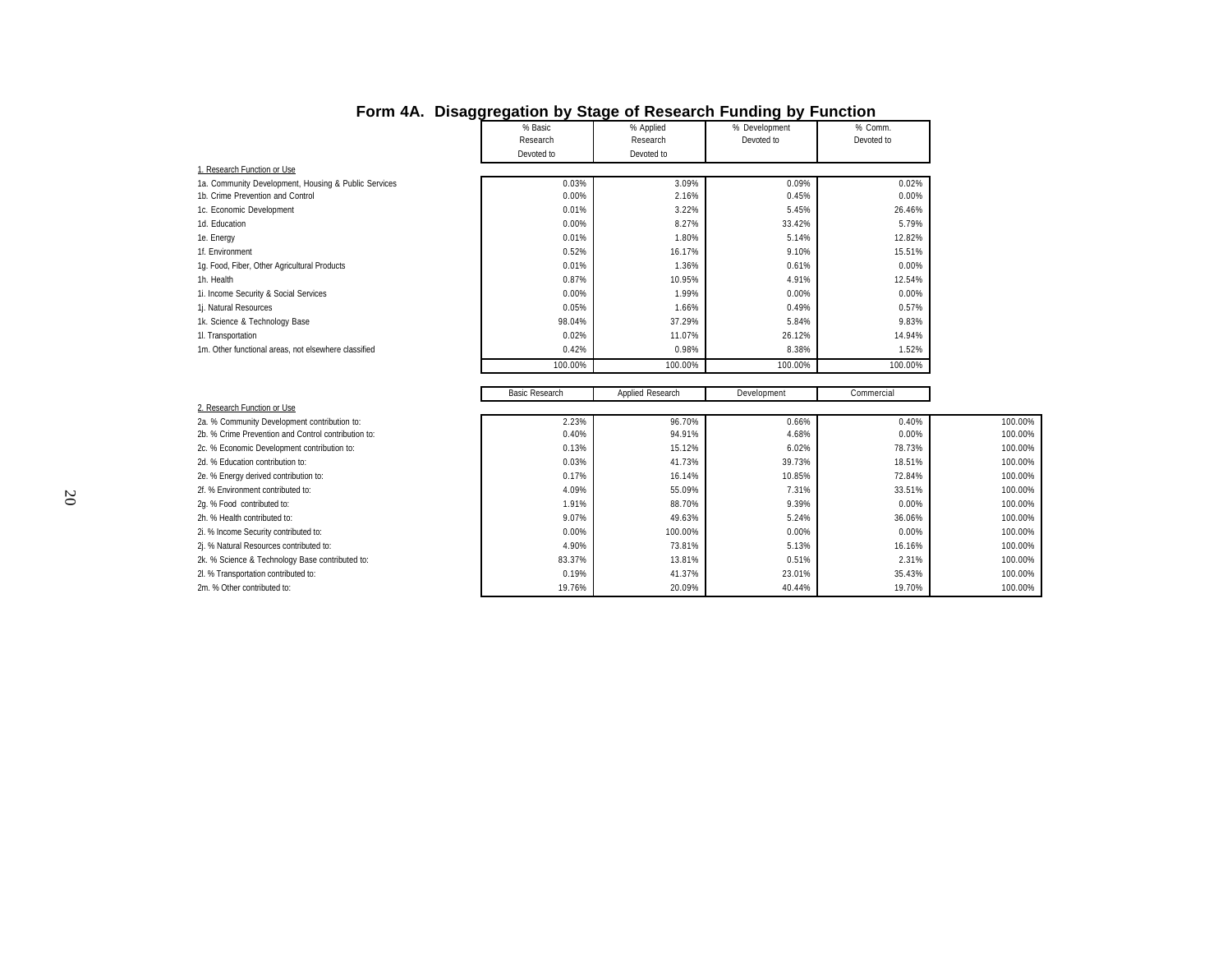# <span id="page-23-0"></span>**5. Works Cited**

Davidson, Carl and Paul Segerstrom (1998). "R&D Subsidies and Economic Growth." *RAND Journal of Economics* 29(3): 548-577.

Davis, Charles and Fred Carden (1998). "Research Effectiveness and R&D Evaluation in Developing Countries." *Knowledge and Policy* 10(4): 7-31.

Goolsbee, Austan (1998). "Does Government R&D Policy Mainly Benefit Scientists and Engineers?" *American Economic Review* 88(2): 298-303.

Howells, Jeremy and Jonathan Michie (1998). "Technological Competitiveness in an International Arena." *International Journal of the Economics of Business* 5(3) (November): 279-291.

Jaffe, Adam B. (1996). "Economic Analysis of Research Spillovers: Implications for the Advanced Technology Program." Brandeis University and the National Bureau of Economic Research (December). http://www.atp.nist.gov/eao/gcr708.htm.

Jones, Charles I. and John C. Williams (1998). "Measuring the Social Return to R&D." *Quarterly Journal of Economics* 63(4):1119-1136.

Milgrom, Paul and John Roberts. 1992. *Economics, Organization and Management.* Englewood Cliffs, NJ: Prentice Hall.

Oates, Wallace (1972). *Fiscal Federalism.* New York: Harcourt Brace Jovanovich, Inc.

Reugg, Rosalie T. 1998. "The Advanced Technology Program, Its evaluation Plan, and Progress in Implementation." *Journal of Technology Transfer* 23 (2): 5-9.

# **6. Appendix A - Data Collection Methodology**

A Brief Summary of RESEARCH METHODOLOGY for California R&D Expenditures 1995-1996, Koehler Jones, Ph.D., 10 March 1999.

This study follows an earlier one conducted by Battelle in 1997.<sup>18</sup> Conclusions drawn from the earlier study are subject to three major data problems: (1) several respondents misunderstood the request; (2) the population of respondents was incomplete; (3) data entry errors were impossible to identify or correct. Because of these validity and reliability problems the findings of this earlier study must be used cautiously when making longitudinal comparisons.

The current study has been sensitive to these issues and attempted to modify or overcome them, however the short time allocated, and a change in administration at the midpoint, made it difficult to ensure accuracy.

#### **6.1 Respondents**

The study began with the 31 respondents who participated in the initial 1997 Battelle study--26 of whom had reported R&D expenditures during the 1994- 1995 time period.

After discussions with experts from the Department of Finance, Legislative Analysts Office, Office of Planning and Research, Senate Office of Research, and the California Research Bureau, the population was enlarged to include 38 additional government entities--14 of whom were discovered to perform R&D.

The total population for this study was 69 and the total number of respondents was 64 making the response rate 93%. The five government entities who did not respond may have little or no R&D activity to report.

Overall, 41 entities have been identified who regularly perform R&D. This study reports on 38 of them because one was a non-respondent (Resources, Dept. Boating and Waterways, Operations), and two said they had zero expenditures during the 1995-1996 fiscal year (CALTRANS Capital Outlay and Health & Human Services, Dept. of Mental Health).

Table A1 lists all respondents and total R&D reported by them for both time periods, 1994-1995 and 1995-1996.

Future work could ensure thoroughness by blanketing the field--sending hundreds of questionnaires directly to individual departments, sections and institutions.<sup>1</sup>

#### **6.2 Survey Instrument**

The Battelle instrument<sup>20</sup> was used without modification except to change fiscal year. It offered a standardized request, with standardized, businessoriented descriptions, but it was awkward for respondents to apply to government operations. Even though every effort was made to explain and give examples, responses are not necessarily based on uniform, standardized interpretations of the questionnaire. Problems centered around the meaning of "research" and the interpretation of categories describing research.

*The Meaning of R&D.* Many respondents interpreted our request as an attempt to identify money

<sup>18</sup> *Survey of State Research and Development Expenditures: Fiscal Year 199*5. Jointly authored by Battelle and State Science and Technology Institute (SSTI) and published in September 1998.

<sup>&</sup>lt;sup>19</sup> To meet the request from Battelle and SSTI, Texas asked 274 agencies and academic institutions to respond (above report p. 24).

<sup>20</sup> Section four, agency/institutions survey instrument, *Survey of State Development Expenditures: Fiscal Year 1995.*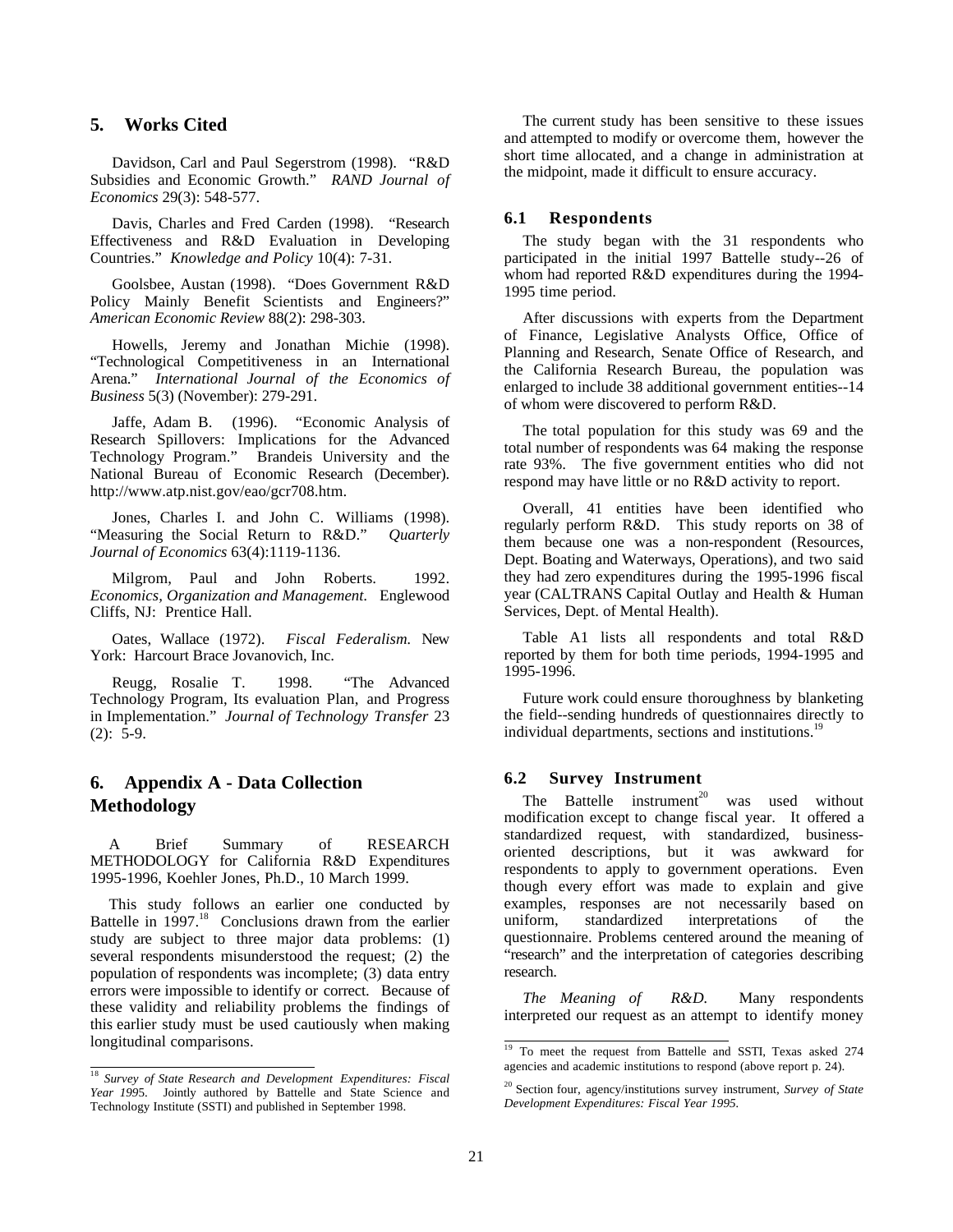spent for "scientific" research only. When we had an opportunity to explain that social science research, applied public policy research, financial analyses, and some program evaluations also qualify as research there were several upward adjustments in the data.

Other respondents felt that the request referred only to programs actually labeled as "research." The Energy Commission, for example, found another \$6 million after taking time to examine individual programs to discover the intent of each activity . . . which often included a significant research element.

Activities fitting the "commercialization" category were particularly difficult for respondents to identify as legitimate R&D. The Energy Commission, for example had trouble with this even though a number of their programs are specifically dedicated to providing incentives for the commercialization of particular technologies.

Overall, most errors have been errors of omission, which means that many activities which are actually R&D may not have been perceived as R&D by the respondent. It is highly unlikely that the opposite happened to any great degree. All activities reported seem to qualify for inclusion in this study.

*Interpretation of Categories.* We received very few phone calls asking for clarification of the five categories used to describe  $\overline{R\&D}$  expenditures.<sup>21</sup> Apparently there were very few questions asked during the earlier, Battelle study as well. But, while Battelle investigators interpreted this to mean that respondents had little confusion about how to use the categories, we found- while making phone calls to validate and clarify data- that people often had serious questions about how to interpret and apply them.

For example, both government and academic institutions had problems with the category called "Stage." For university people in particular there is much overlap among stages.

Government entities appeared to have no real trouble with the category "Function or Use." State agencies usually know what their dollars are used for. But academic institutions may have had some problems since university work often has the potential for multiple applications. Mark Skinner, $^{22}$  principal investigator of the Battelle study, argues that academics are not accustomed to thinking in these terms because "function or use" is not required by NSF. He supports his view with the observation that one category, "Science and Technology," was overused in the 1994-1995 study.

# **6.3 Data Collection Process**

The data collection process combined a top-down approach with a direct contact campaign. A questionnaire packet and cover letter, signed by the Executive Director of CCST, was sent to each of the agency chiefs and main bodies of government. The need for high priority was emphasized. Rather than waiting for responses, budget offices, comptrollers and contract offices were immediately called and faxed copies of the request. Telephone follow-ups and personal visits were most effective at gaining cooperation.

*Issues with fiscal year.* The data collection process brought to light a number of cases where people had confused fiscal years when responding to the earlier Battelle request. As we attempted to collect 1995-1996 data, we found several people who claimed data for those years had already been mistakenly submitted (for the 1994-1995 study). This pointed out the need to clarify the term "fiscal year." Eventually the term was dropped entirely in favor of the less ambiguous labels, "1994- 1995" and "1995-1996."

Because of this confusion, the current study requested data for both 1994-1995 and 1995-1996 fiscal years so the earlier data base can be amended. When time grew short toward the end of the study, and in cases where cooperation was minimal, the latter time period (1995- 1996) was emphasized. This means some data for 1994- 1995 is still missing.

In the best case, respondents retrieved data from threeyear-old files. It's not clear what effect this historical search may have had on overall results. One discussion with the Energy Commission, for example, focused on a \$540 million program which was being examined at length to determine whether it qualified as "research." Eventually it became clear that the issue was moot since the program didn't even start until 1997. This example shows that, to the extent that data discovery depends on recollection, elapsed time increases the chance of error.

### **6.4 Description of Data**

*1995-1996 Data.* As mentioned earlier, the total number of surveys distributed was 69. Of this number, 38--over half--reported R&D expenditures during the

 $\frac{1}{21}$  The five categories are: Source, Function, Field, Stage and Performer. See page 7 of the Survey Packet.

R&D "plant" money was especially difficult for many respondents to identify and report. In some cases the budgets for facilities and equipment are handled in a different way than other contracts. Battelle/SSTI data for 1994-1995 is short on these dollars<sup>23</sup> and they are understated in the present study too.

 $\frac{23}{23}$  Phone conversation  $\frac{1}{12/99}$  with Mark Skinner, an author of the Battelle study. Skinner recommends dropping the plant category because it was so underutilized in the Battelle study.

 $22$  E-mail  $1/14/99$ .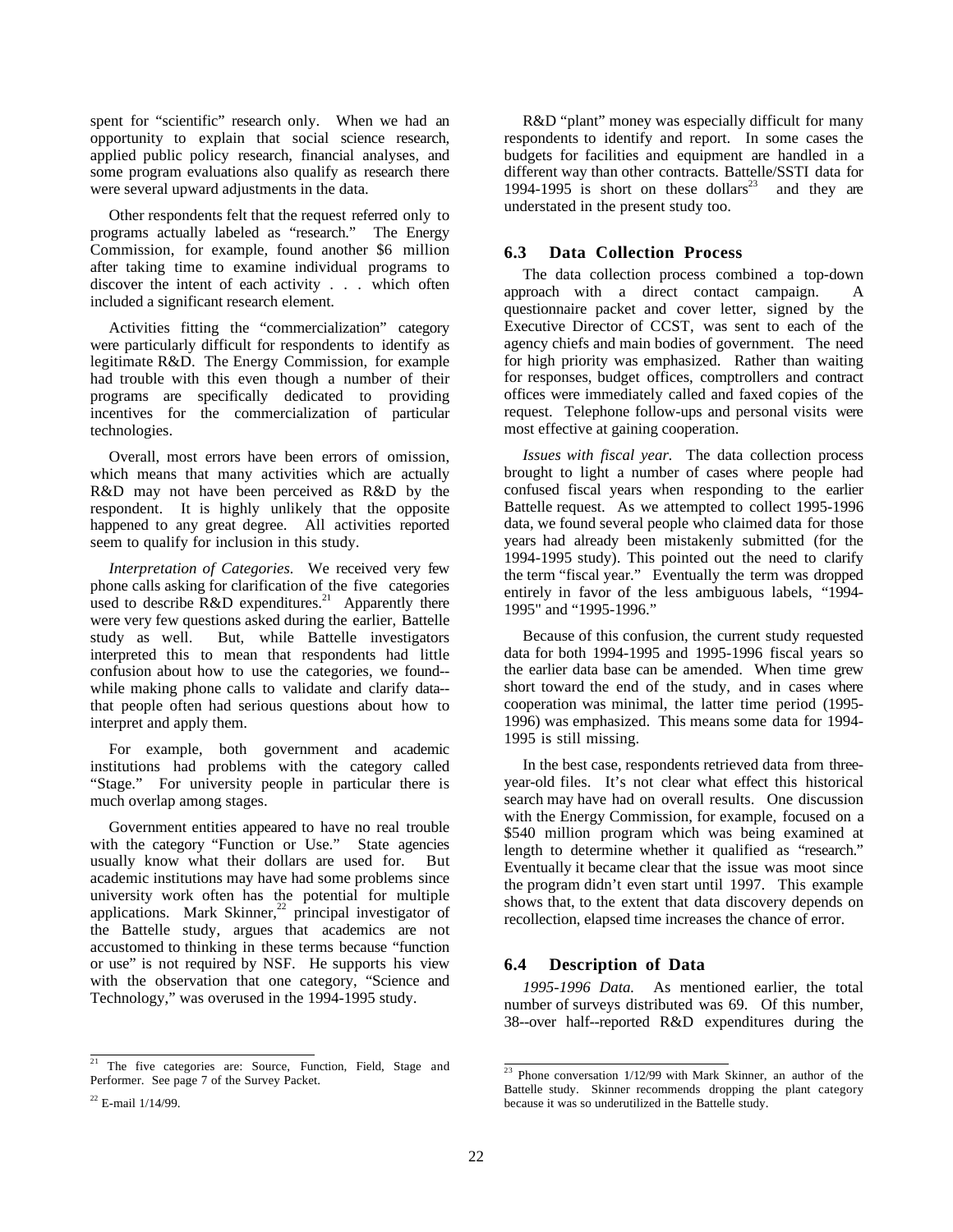<span id="page-25-0"></span>period 1995-1996. Twenty-six reported zero expenditures and five did not respond.

The magnitude of dollars reported ranged from \$24,945 (Office of Statewide Health Planning and Development) to \$168,367,000 (University of California). Often entities with small expenditures were more detailed and precise in their responses than those with large budgets. But the commitment to respond thoughtfully did not always vary with size. Several entities gave rough estimates based on overall budgets (the Department of Education and the California Research Bureau and examples).

*1994-1995 Data.* The current study uncovered an additional \$51,017,980 in R&D expenditures made during the 1994-1995 time period. When this number is reduced to account for newly identified over-reporting in the amount of \$13,657,202, the overall total for this time period is \$37,360,778.

This new data brings the total reported by Battelle (\$274,033,603 for both plant and non-plant) up to \$311,394,381. An increase of almost 14%.

Inspection shows data is missing for 26 entities. If the missing data for 1994-1995 were found to be similar to that submitted for the following fiscal year (1995- 1996), an additional \$6.7 million could be added to the above figure (\$311 million).

#### **6.5 Data Entry**

The previous study used an additive data entry technique where data from individual respondents were obliterated by the automatic aggregation of data.

The current data entry technique<sup>24</sup> created records for each reporting entity so individual totals could be checked against hand calculated records. This ensures accuracy of data entry and makes changes and modifications possible. It also permits special studies. Future data should be encoded and kept this way.

### **6.6 Recommendations for Improving Future R&D Expenditure Surveys**

The actual total of R&D may be higher than reported in this study. $25$  The following recommendations focus on getting more data by: 1) improving identification of organizations that might be doing research; and 2) making the data collection instrument easier and less intimidating to understand and use. The simpler it can be, the faster and more accurate the responses will be.

- A. Send hundreds of questionnaires directly to individual departments, sections and institutions rather than depending on expert opinion.
- B. Reduce the number of categories. Make them more meaningful and easier to understand.
	- 1) Omit or reduce the number of stages.
	- 2) Clarify and reduce the number of functions. Or report findings from academic institutions separately from state agencies.
	- 3) Omit the category for Plant, or find better ways to assess it.
- C. Shorten the questionnaire
- D. Put definitions and examples on a web site.
- E. Encourage respondents by giving them the option of computerized worksheets. Some may prefer it. Others may prefer working it out by hand.

 $24$  Thanks to Donna King of CCST Riverside.

 $25$  CCST initiated a follow-up study to increase the data validity and check the reliability of data reported herein. "Analysis of California R&D Funding from 1994-1995 to 1996-1997", Koehler Jones, Victoria.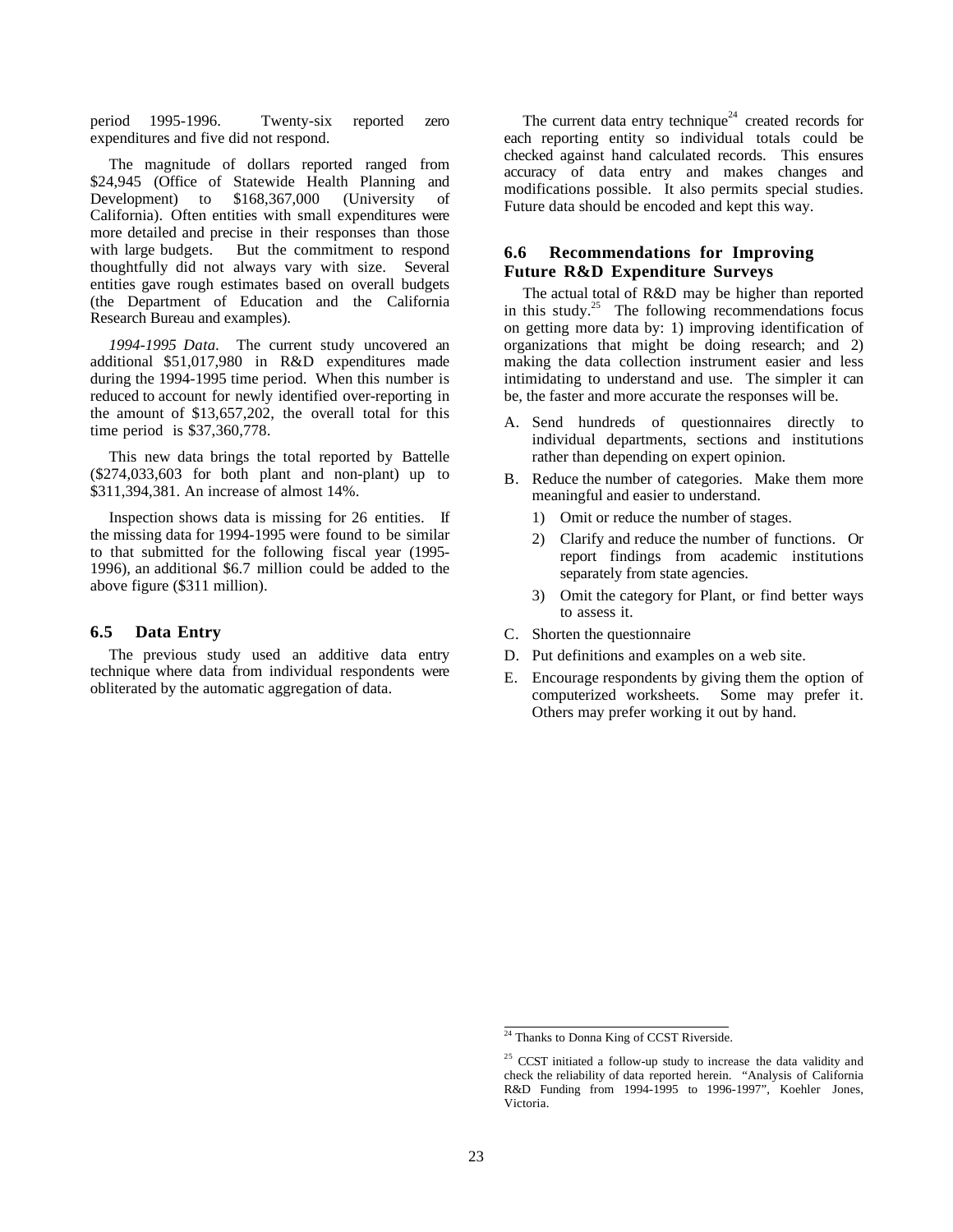| <b>AGENCY AND DEPARTMENT DIVISION OR OFFICE</b>             | <b>TOTAL R&amp;D</b><br><b>REPORTED</b><br>1994-1995 | <b>TOTAL R&amp;D</b><br><b>REPORTED</b><br>1995-1996 |
|-------------------------------------------------------------|------------------------------------------------------|------------------------------------------------------|
| <b>Business, Transportation &amp; Housing</b>               |                                                      |                                                      |
| <b>CALTRANS</b> Capital Outlay                              | 5,000,000                                            | Zero                                                 |
| <b>CALTRANS New Technology Program</b>                      | 11,388,464                                           | 14,017,824                                           |
| <b>CALTRANS</b> Research Program                            | 8,192,389                                            | 7,112,728                                            |
| <b>DMV</b>                                                  | Should be:<br>632,385<br>(was 594,869)               | 664,107                                              |
| Highway Patrol                                              | 92,000                                               | 88,000                                               |
| Teale Data Center                                           |                                                      | Zero                                                 |
| Dept. of Transportation                                     |                                                      |                                                      |
| <b>California Research Bureau</b>                           | $\overline{\phantom{a}}$                             | 3,000,000                                            |
| <b>Community Colleges, Board of Governors</b>               | Zero                                                 | Zero                                                 |
| Consumer Services Agency, Secretary of State and            | Zero                                                 | Zero                                                 |
| <b>Criminal Justice Planning, Office of</b>                 |                                                      | Zero                                                 |
| Education, California Board of                              |                                                      | Zero                                                 |
| Education, Department of                                    | 25,329,800                                           | 28,363,800                                           |
| <b>EPA</b>                                                  |                                                      |                                                      |
| Air Resources Board                                         | 6,970,000                                            | 7,415,544                                            |
| Office of Environmental Health Hazard Assessment            |                                                      | Zero                                                 |
| Pesticide Regulation, Dept. of                              | $\overline{a}$                                       | Zero                                                 |
| Water Resources Control Board, State                        | 240,000                                              | 265,000                                              |
| Toxic Substances Control, Dept. of                          | 207,534                                              | 46,451                                               |
| Waste Management Board, California Integrated               | 1,740,499                                            | 1,626,669                                            |
| Food and Agriculture, Department of                         | 3,194,224                                            | 1,820,562                                            |
| <b>Governor's Office</b>                                    |                                                      |                                                      |
| Emergency Services - Administration                         | $\overline{\phantom{a}}$                             | Zero                                                 |
| Emergency Services - Planning & Technical Assistance Branch | 1,258,165                                            | 552,710                                              |
| Planning and Research                                       |                                                      | Zero                                                 |

# **Table A1. California R&D**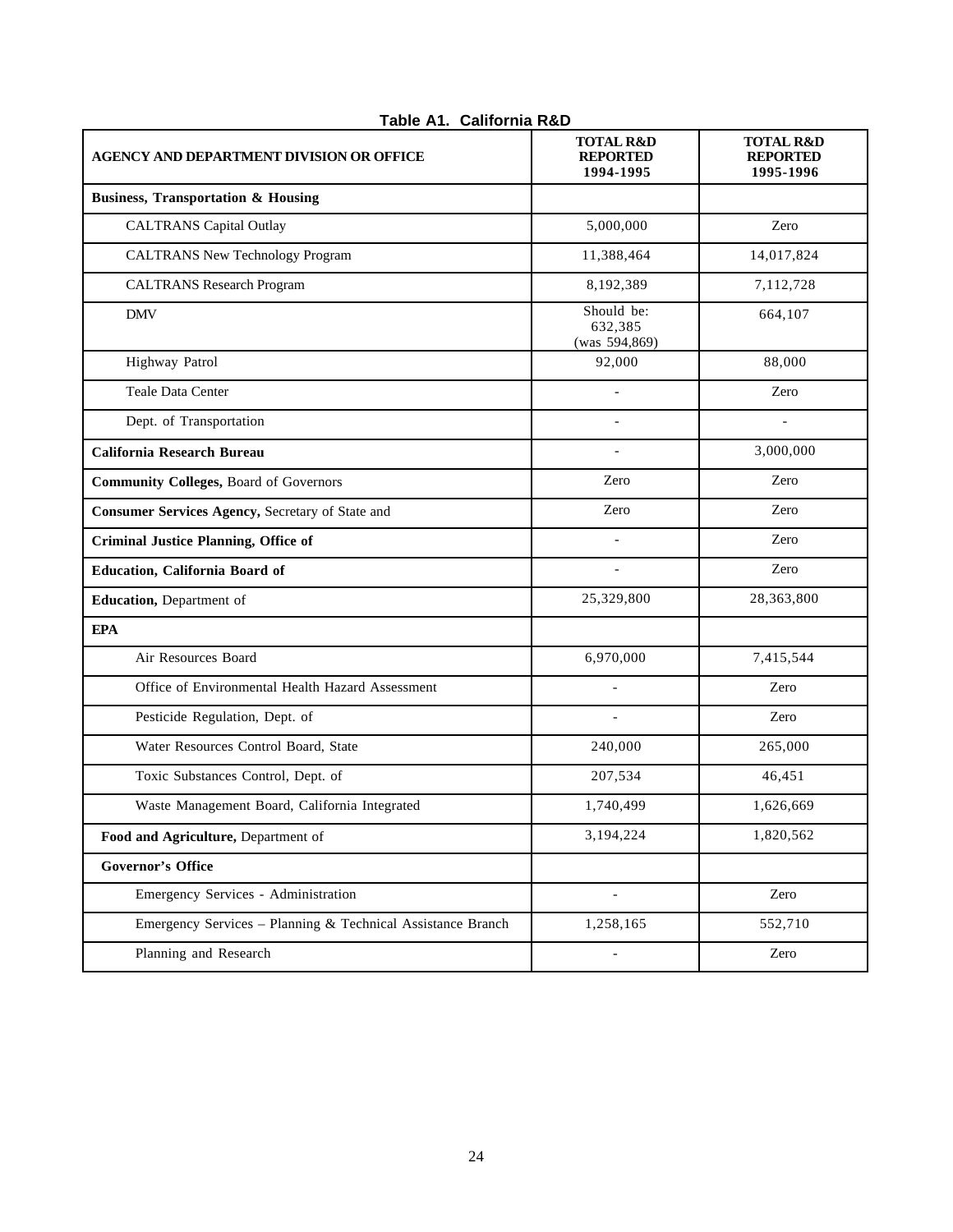| <b>AGENCY AND DEPARTMENT DIVISION OR OFFICE</b>         | <b>TOTAL R&amp;D</b><br><b>REPORTED</b><br>1994-1995 | <b>TOTAL R&amp;D</b><br><b>REPORTED</b><br>1995-1996 |
|---------------------------------------------------------|------------------------------------------------------|------------------------------------------------------|
| <b>Health and Human Services Agency</b>                 |                                                      |                                                      |
| Aging, Dept. of                                         | $\blacksquare$                                       | Zero                                                 |
| Alcohol and Drug Programs, Dept. of                     |                                                      | 286,476                                              |
| Community Services and Development, Dept. of            |                                                      | Zero                                                 |
| Data Center                                             | Should be:<br>1,344,000<br>(was no data)             | 661,900                                              |
| Developmental Services, Dept. of                        |                                                      | 355,000                                              |
| Employment Development Dept.                            | $\overline{\phantom{0}}$                             | 340,000                                              |
| Health Services, Dept. of AIDS                          | 2,880,000<br>(should make changes<br>in source)      | 2,308,000                                            |
| Health Services, Dept. of Chronic & Injury              | 7,073,790                                            | 7,708,417                                            |
| Health Services, Dept. of Communicable                  | 1,064,779                                            | 3,327,000                                            |
| Mental Health, Dept. of                                 | 1,218,000                                            | Zero                                                 |
| Rehabilitation, Dept. of                                |                                                      | Zero                                                 |
| Social Services, Dept. of                               | 2,106,932                                            | 2,124,000                                            |
| Statewide Health Planning and Development, Office of    | Should be Zero<br>(was 24,945)                       | 24,945                                               |
| <b>Industrial Relations</b>                             | Zero                                                 | Zero                                                 |
| <b>Information Technology</b>                           |                                                      | Zero                                                 |
| <b>Public Utilities Commission</b>                      | $\overline{a}$                                       | Zero                                                 |
| <b>Resources Agency</b>                                 |                                                      |                                                      |
| Bay Conservation & Development Commission               | $\overline{\phantom{a}}$                             | 500,000                                              |
| CA Coastal Conservancy                                  | $\overline{\phantom{a}}$                             |                                                      |
| Tahoe Conservancy                                       |                                                      | Zero                                                 |
| Fish and Game, Dept. of                                 | 5,048,665                                            | 3,599,564                                            |
| Santa Monica Conservancy                                |                                                      | Zero                                                 |
| <b>Water Resources</b>                                  | $\overline{\phantom{a}}$                             | $\overline{\phantom{a}}$                             |
| <b>Resources Agency - Dept. Boating &amp; Waterways</b> |                                                      |                                                      |
| Facilities                                              | 1,020,500                                            | 1,489,750                                            |
| Operations                                              | 26,671                                               | $\overline{a}$                                       |

# **Table A1 (continued). California R&D**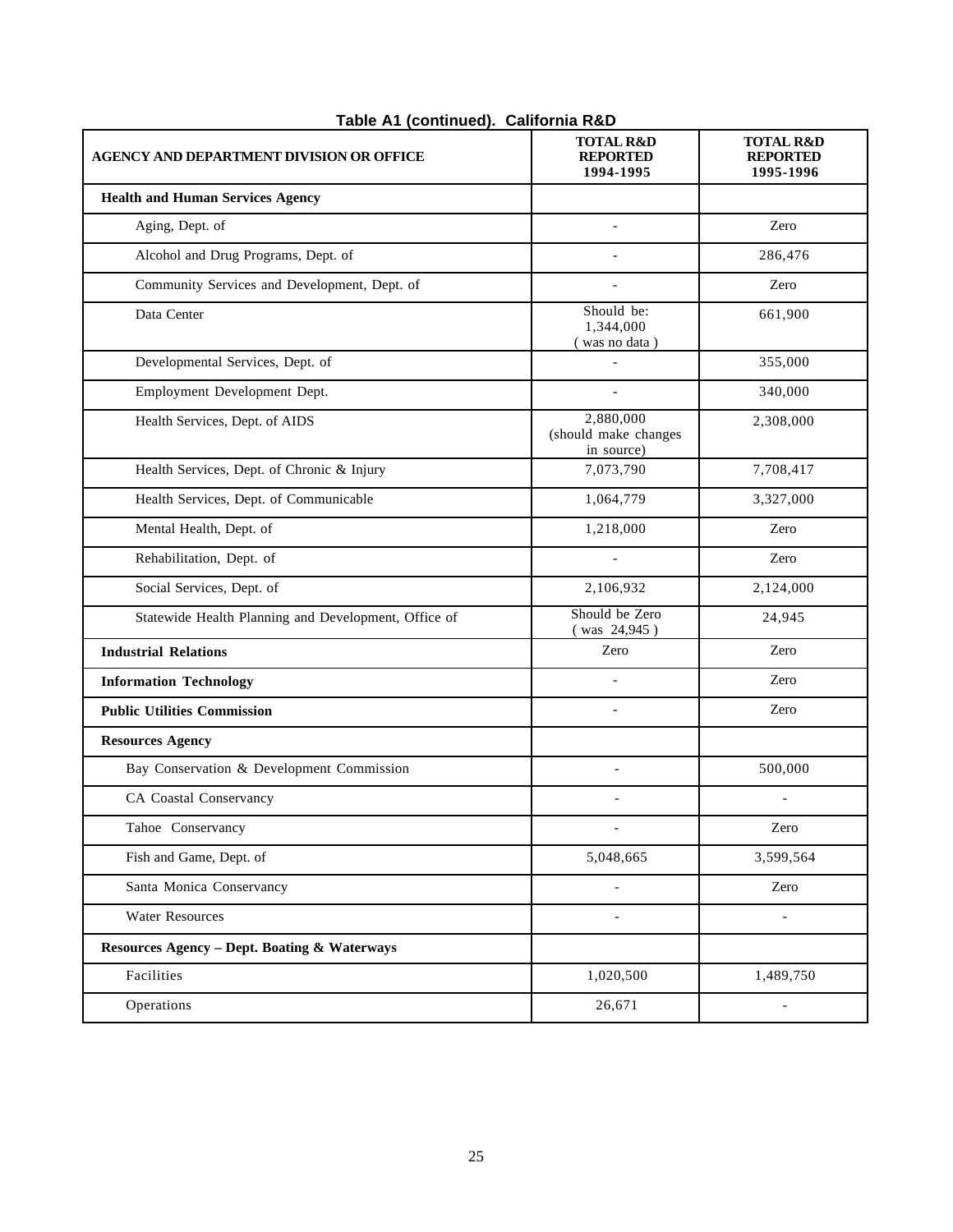| AGENCY AND DEPARTMENT DIVISION OR OFFICE                                          | <b>TOTAL R&amp;D</b><br><b>REPORTED</b><br>1994-1995 | <b>TOTAL R&amp;D</b><br><b>REPORTED</b><br>1995-1996 |
|-----------------------------------------------------------------------------------|------------------------------------------------------|------------------------------------------------------|
| <b>Resources Agency - Dept. of Conservation</b>                                   |                                                      |                                                      |
| Administration, Division of                                                       |                                                      | Zero                                                 |
| Land Resource Protection, Division of                                             | Zero                                                 | Zero                                                 |
| Mines and Geology, Division of                                                    | Should be:<br>5,197,093<br>(was 11,048,350)          | 11,048,350                                           |
| Mine Reclamation, Office of                                                       | Should be<br>370,637<br>(was 228,884)                | 186,076                                              |
| Oil, Gas & Geothermal Resources, Division of                                      | Zero                                                 | Zero                                                 |
| Recycling, Division of                                                            | Zero                                                 | Zero                                                 |
| Technology Assessment Planning & Development                                      | 1,239,021                                            | 742,376                                              |
| <b>Resources Agency - Energy Commission</b>                                       |                                                      |                                                      |
| <b>Energy Efficiency Programs</b>                                                 | Should be<br>9,024,000<br>(was no data)              | 6,212,000                                            |
| Energy Information & Analysis Programs                                            | Should be<br>856,000<br>(was no data)                | 223,000                                              |
| Facilities Siting & Environ. Protection                                           | Should be<br>503,000<br>(was no data)                | 200,000                                              |
| R&D Office Programs                                                               | Should be<br>6,548,436<br>(was no data)              | 6,878,215                                            |
| Transportation Technology & Fuels                                                 | Should be:<br>24,112,679<br>(was no data)            | 26, 253, 228                                         |
| Resources Agency - Dept. of Forestry & Fire                                       |                                                      |                                                      |
| Fire Protection                                                                   | 1,176,000                                            | 488,000                                              |
| Resource Mgmt. Program                                                            | 755,454                                              | 676,752                                              |
| California State Lands Commission                                                 |                                                      | Zero                                                 |
| Secy. of State & Consumer Services Agency - Teachers' Retirement<br><b>System</b> | Zero                                                 | Zero                                                 |
| <b>State Universities, Board of Trustees</b>                                      | Should be:<br>4,724,996<br>(was no data)             | 2,500,000                                            |
| <b>Trade and Commerce Agency</b>                                                  | Should be:<br>4,724,996<br>(was no data)             | 7,040,000                                            |

# **Table A1 (continued). California R&D**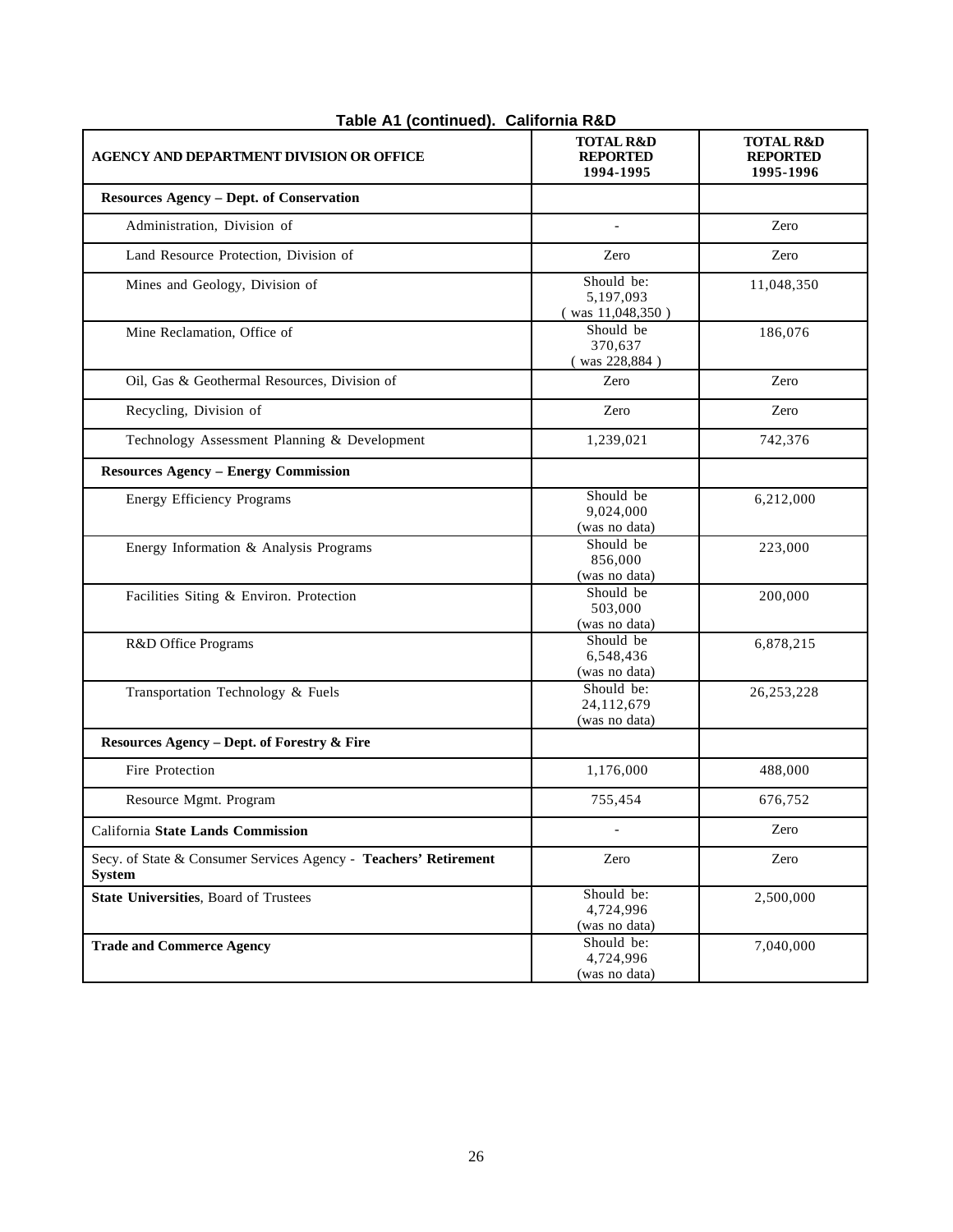# **Table A1 (continued). California R&D**

| <b>AGENCY AND DEPARTMENT DIVISION OR OFFICE</b> | <b>TOTAL R&amp;D</b><br><b>REPORTED</b><br>1994-1995 | <b>TOTAL R&amp;D</b><br><b>REPORTED</b><br>1995-1996 |
|-------------------------------------------------|------------------------------------------------------|------------------------------------------------------|
| California Transportation Commission            |                                                      | Zero                                                 |
| University of California, Board of Regents      | Should be:<br>160,413,000<br>(was 168,194,031)       | 168, 367, 000                                        |
| Youth and Adult Correctional Agency, Secy. of   |                                                      |                                                      |
| Dept. of The Youth Authority                    | Should be:<br>1,225,600<br>(was no data)             | 1,236,600                                            |
| Narcotic Addict Evaluation Authority            |                                                      |                                                      |

*Note:*

These totals combine Plant and Non-plant. Dashes mean no data.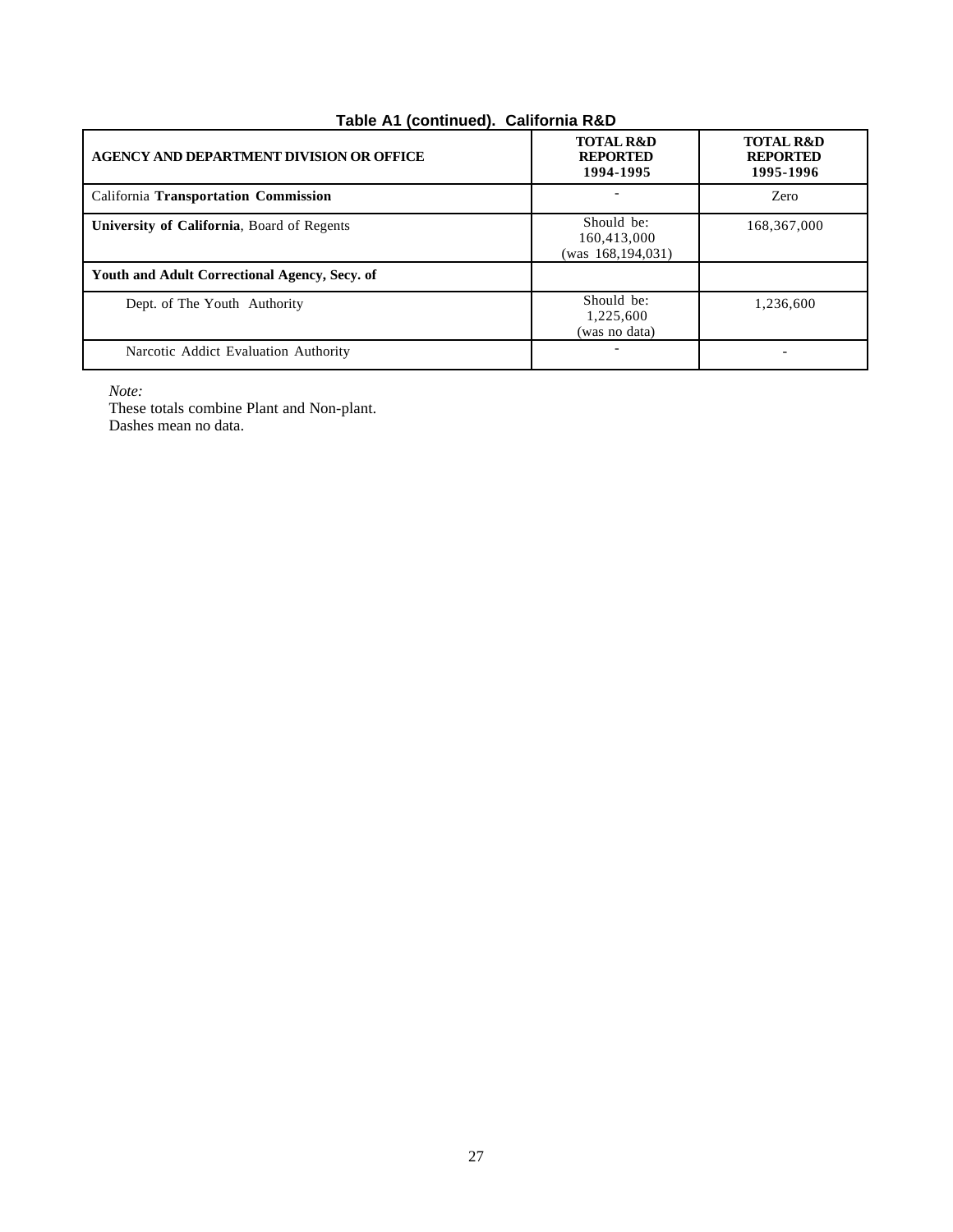# **7. Appendix B - Selected Definitions**<sup>26</sup>

#### **7.1 The Definition of Expenditures**

There are two types of R&D expenditures for the purpose of this study: expenditures for R&D performed by or in support of state government agencies and R&D funding provided by the state agencies to external parties, typically through the form of grants. Academic institutions only report R&D expenditures from direct state appropriations to the institution from a Board of Regents, Council of Higher Education or a similar centralized agency. Academic institutions do not report industrial contributions, federal funds, grants or contracts that are awarded by other state agencies.

#### **7.2 Sources of Funding**

1. Federal Sources includes all funding for R&D which originated from any agency or branch of the federal government.

2. Industry includes R&D or R&D funding contracted, awarded, donated or granted to a state entity or academic institution by a private institution by a private industry, business, trade group or business-related association.

- 3. State sources include:
	- A. Direct appropriations from state general revenues which are provided directly to the state agency or academic institution by the legislature as part of the agency's regular fiscal appropriation.
	- B. State Bonds that generate funds dedicated to R&D.
	- C. Lottery proceeds that are dedicated to R&D.
	- D. Restricted funds that are generated by specific taxes, user fees, or revenue streams dedicated for R&D and the sole use of the agency or academic institution.
	- E. Other state sources

4. Other sources are those sources not elsewhere classified, such as donations, endowments, and gifts.

#### **7.3 R&D Function and Use**

R&D Function refers to the broad categories included the intended use of the research results, whether used by the funding agency, the grant recipient, or a third party. If a research project has more than one fit within a functional category, then its expenditures may be split among categories or assigned to the functional category which most closely matches the primary purpose for the initial funding. Since much basic research within academic institutions have unknown potential applications at the time of the original research may be placed in the functional category entitled Science and Technology Base.

#### **7.4 Fields of Science and Engineering**

1. Biological Sciences: Those life sciences that deal with the origin, development, structure, function, and interaction of living things. This category includes agricultural sciences but does not include categories of medical sciences.

2. Medical Sciences: These are concerned with the causes, effects, prevention, or control of abnormal conditions in humans or their environment as they are related to health.

3. Psychology: This category deals with behavior, mental processes, and individual and group characteristics and abilities.

4. Physical Sciences: These are concerned with the understanding of the material universe and its phenomena.

5. Environmental Sciences: Those sciences, both terrestrial and extraterrestrial, that are concerned with the gross, non-biological properties of the areas of the solar system that directly or indirectly affect human survival and welfare. Studies of life in the sea or other bodies of water are reported in this category (they are linked to oceanography) rather than in the biological sciences category.

6. Engineering: This field is concerned with studies directed toward developing engineering principles or toward making specific principles useable in engineering practice.

7. Social Sciences: These are directed toward an understanding of the behavior of social institutions and groups and of individuals as members of a group.

8. Other Sciences: This category is used for multidisciplinary and interdisciplinary projects that cannot be classified within one of the above broad fields.

#### **7.5 Stages of R&D**

1. Basic Research: the objective of the sponsoring agency is to gain fuller knowledge or understanding of the fundamental aspects of phenomena and of observable facts without specific applications toward processes or products in mind.

2. Applied Research: the objective of the sponsoring agency is to gain knowledge or understanding necessary for determining the means by which a recognized and specific need may be met.

 $\frac{1}{26}$  These are summarized from the "Survey of State Research and Development Expenditures for Fiscal Year 1995", California Council on Science and Technology.